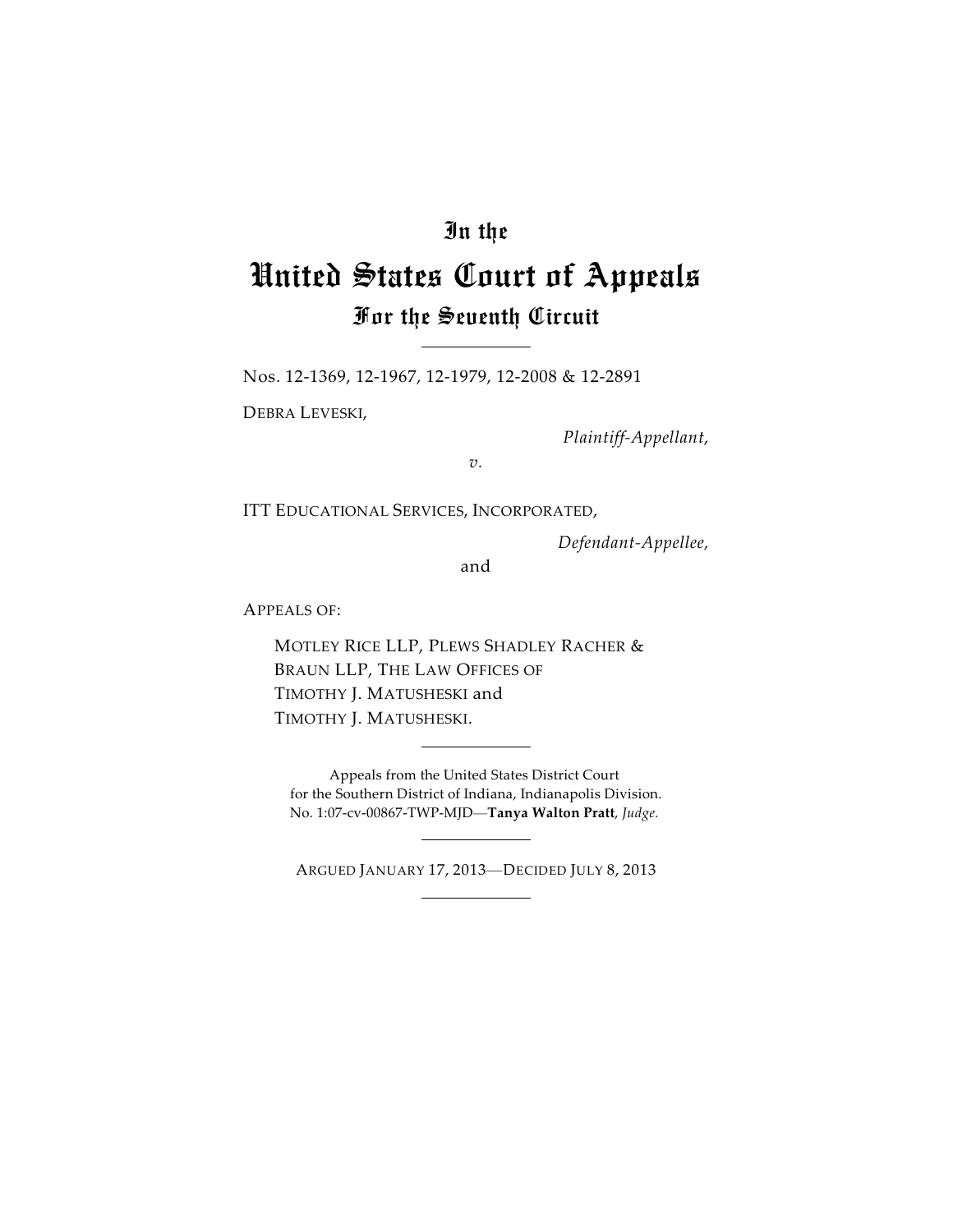Before MANION and TINDER, *Circuit Judges,* and LEE, *District Judge.*

TINDER, *Circuit Judge.* Debra Leveski brings this lawsuit against ITT Educational Services, Inc. on behalf of the United States, pursuant to the *qui tam* provision of the False Claims Act (FCA), 31 U.S.C. § 3730(b). ITT is a forprofit institution with over 140 locations across the United States that offers post-secondary educational training, including associate's, bachelor's, and master's degrees. Leveski, who worked at the ITT campus in Troy, Michigan, for more than a decade, alleges that ITT knowingly submitted false claims to the Department of Education in order to receive funding from federal student financial assistance programs.

Four years after Leveski filed this lawsuit, the district court dismissed it for want of jurisdiction, finding that Leveski's allegations had already been publicly disclosed and that Leveski was not the original source of her allegations. In addition, the district court granted sanctions in the amount of \$394,998.33 against all three law firms representing Leveski and against one of Leveski's attorneys individually. Accusing Leveski's attorneys of "pluck[ing] a plaintiff out of thin air and tr[ying] to manufacture a lucrative case," the district court found Leveski's allegations wholly "frivolous."

Contrary to the district court, we believe that Leveski's allegations merit further development, and more impor-

The Honorable John Z. Lee of the Northern District of Illinois, sitting by designation.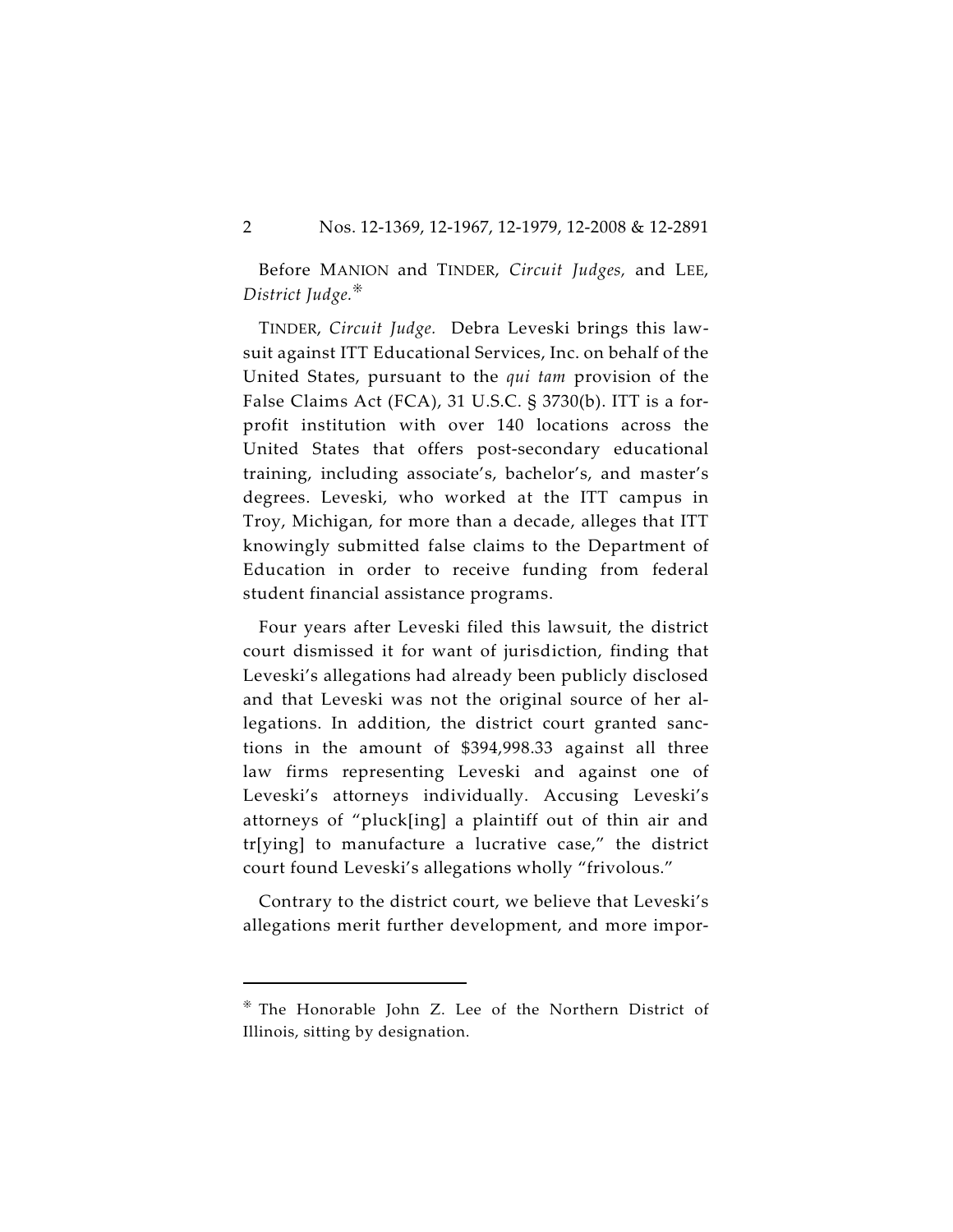tantly, we believe they are sufficiently distinct from prior public disclosures to give the federal district court jurisdiction over Leveski's lawsuit. Consequently, we reverse both the dismissal and the sanctions, and we remand the case back to the district court for further proceedings.

**I**

Leveski's FCA allegations turn on the restrictions placed on schools that receive funding from federal student financial assistance programs by the Higher Education Act (HEA), 20 U.S.C. § 1001 *et seq*. Therefore, before turning to the specifics of Leveski's allegations, we first review the specifics of the relevant HEA restrictions. The HEA was originally passed in 1965 "[t]o strengthen the educational resources of our colleges and universities and to provide financial assistance for students in postsecondary and higher education." Pub. L. No. 89-329, 79 Stat. 1219. At issue in this case is Title IV of the HEA, "Grants to Students in Attendance at Institutions of Higher Education," codified at 20 U.S.C. § 1070 *et seq.* In passing Title IV, Congress had the best of intentions:

to provide, through institutions of higher education, educational opportunity grants to assist in making available the benefits of higher education to qualified high school graduates of exceptional financial need, who for lack of financial means of their own or of their families would be unable to obtain such benefits without such aid.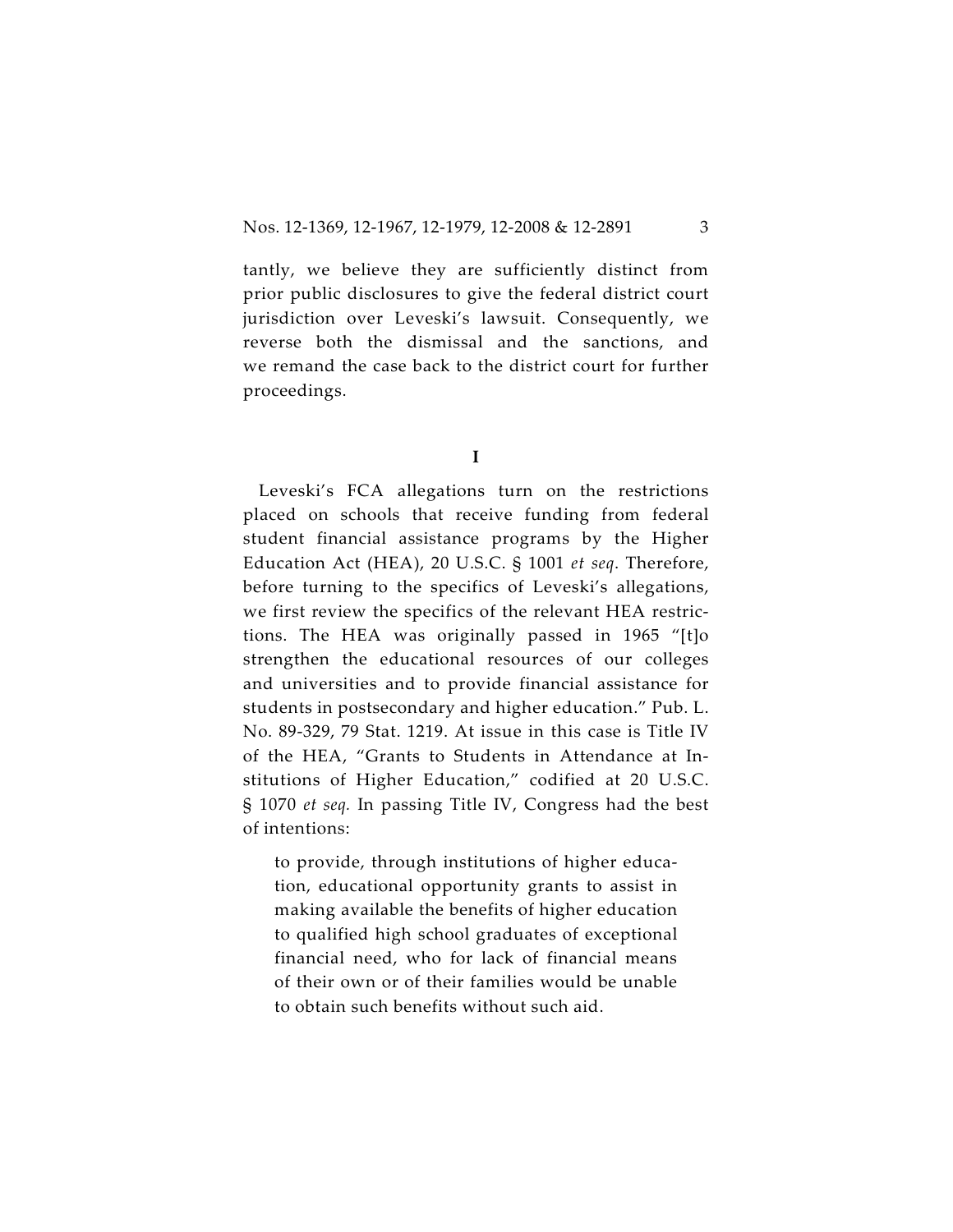Pub. L. No. 89-329, 79 Stat. 1219, § 401(a). Today, Title IV governs the administration of over \$150 billion in annual federal financial assistance awards for higher education. U.S. Dept. of Educ., *Federal Student Aid: About Us*, http://studentaid.ed.gov/about (last visited July 1, 2013).

Notwithstanding Congress's good intentions in passing Title IV, the colossal sums of money now administered under Title IV have led to abuses. Specifically, Congress became concerned in 1992 that "recruiters [of students for institutions of higher education] paid by the head are tempted to sign up poorly qualified students who will derive little benefit . . . and may be unable or unwilling to repay federal guaranteed loans." *United States ex rel. Main v. Oakland City Univ.*, 426 F.3d 914, 916 (7th Cir. 2005). As a result, Congress amended Title IV to prohibit institutions receiving federal financial assistance funding from "provid[ing] any commission, bonus, or other incentive payment based directly or indirectly on success in securing enrollments or financial aid to any persons or entities engaged in any student recruiting or admission activities or in making decisions regarding the award of student financial assistance." 20 U.S.C. § 1094(a)(20).

In 2002, the Department of Education issued regulations that softened the blow of the 1992 amendments for institutions of higher education by declaring certain types of activities and compensation schemes compliant with 20 U.S.C. § 1094(a)(20). Known as "safe harbors," these twelve provisions allowed, among other things,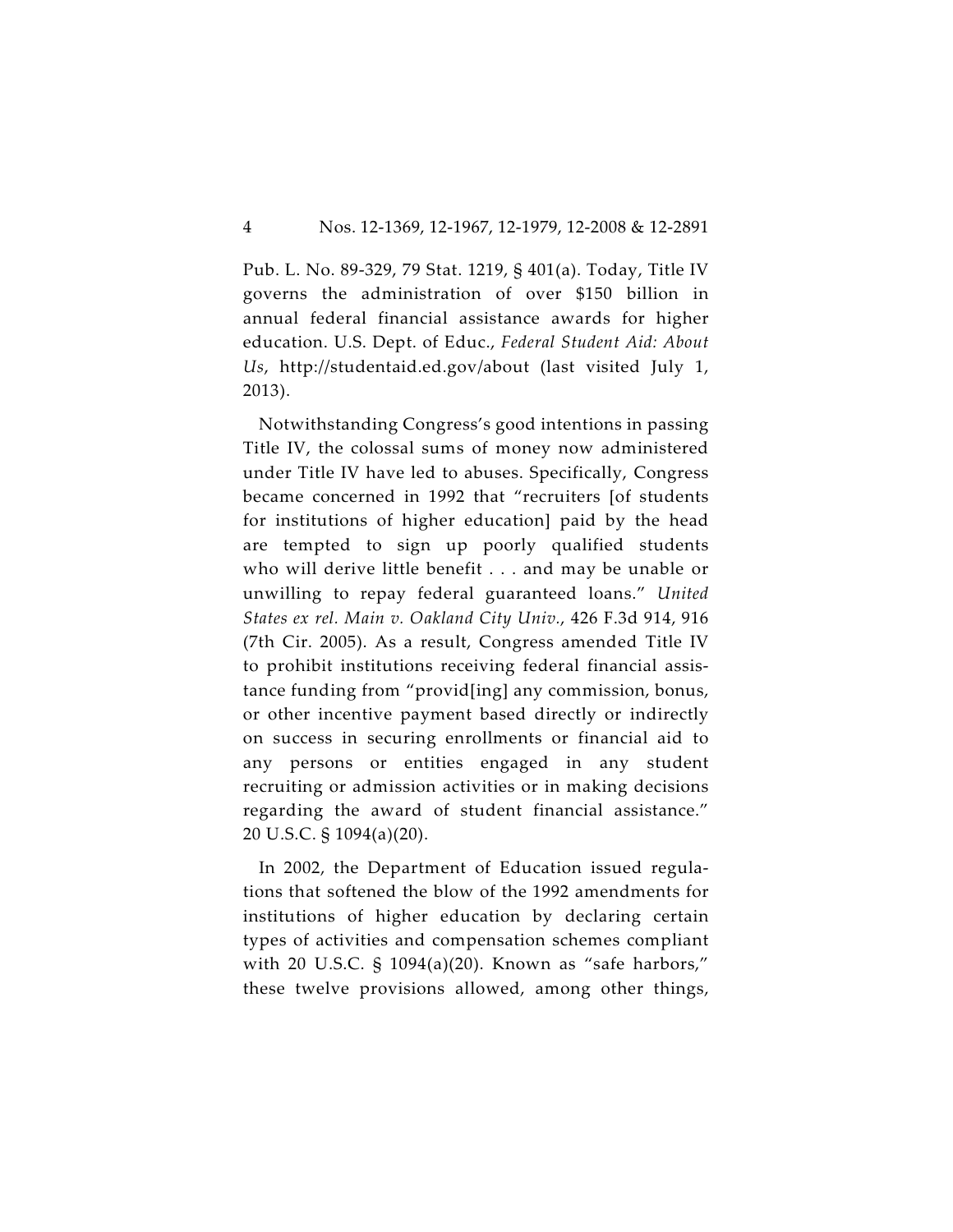institutions receiving federal financial assistance award money to pay student recruiters and financial aid officers "fixed compensation, . . . as long as that compensation is not adjusted up or down more than twice during any twelve month period, and any adjustment is not based solely on the number of students recruited, admitted, enrolled, or awarded financial aid." 34 C.F.R. § 668.14(b)(22)(ii)(A) (2002). These safe harbors remained in effect for almost a decade, until the Department of Education became concerned that they had failed to curtail abusive recruiting practices. *See, e.g.*, Department of Education, *Program Integrity Issues: Incentive Compensation*, 46-52, http://www2.ed.gov/policy/highered/ reg/hearulemaking/2009/integrity-session3-issues.pdf (last visited July 1, 2013) (detailing common abuses and recommending that "the elimination of all of the regulatory 'safe harbors' would best serve to effectuate congressional intent"). Thus, the Department of Education eliminated the safe harbor provisions from its regulations in 2011, and its current regulations now flatly prohibit institutions receiving federal award money from adjusting the salaries of student recruiters and financial aid officers "based in any part, directly or indirectly, upon success in securing enrollments or the award of financial aid." 34 C.F.R. § 668.14(b)(22)(ii)(A) (2013). Institutions of higher education must continually certify their compliance with the current Department of Education regulations through program participation agreements (PPAs) in order to receive federal financial assistance award money. 20 U.S.C. § 1094(a).

With this brief history of HEA regulations in mind, we turn back to the allegations in the case at hand.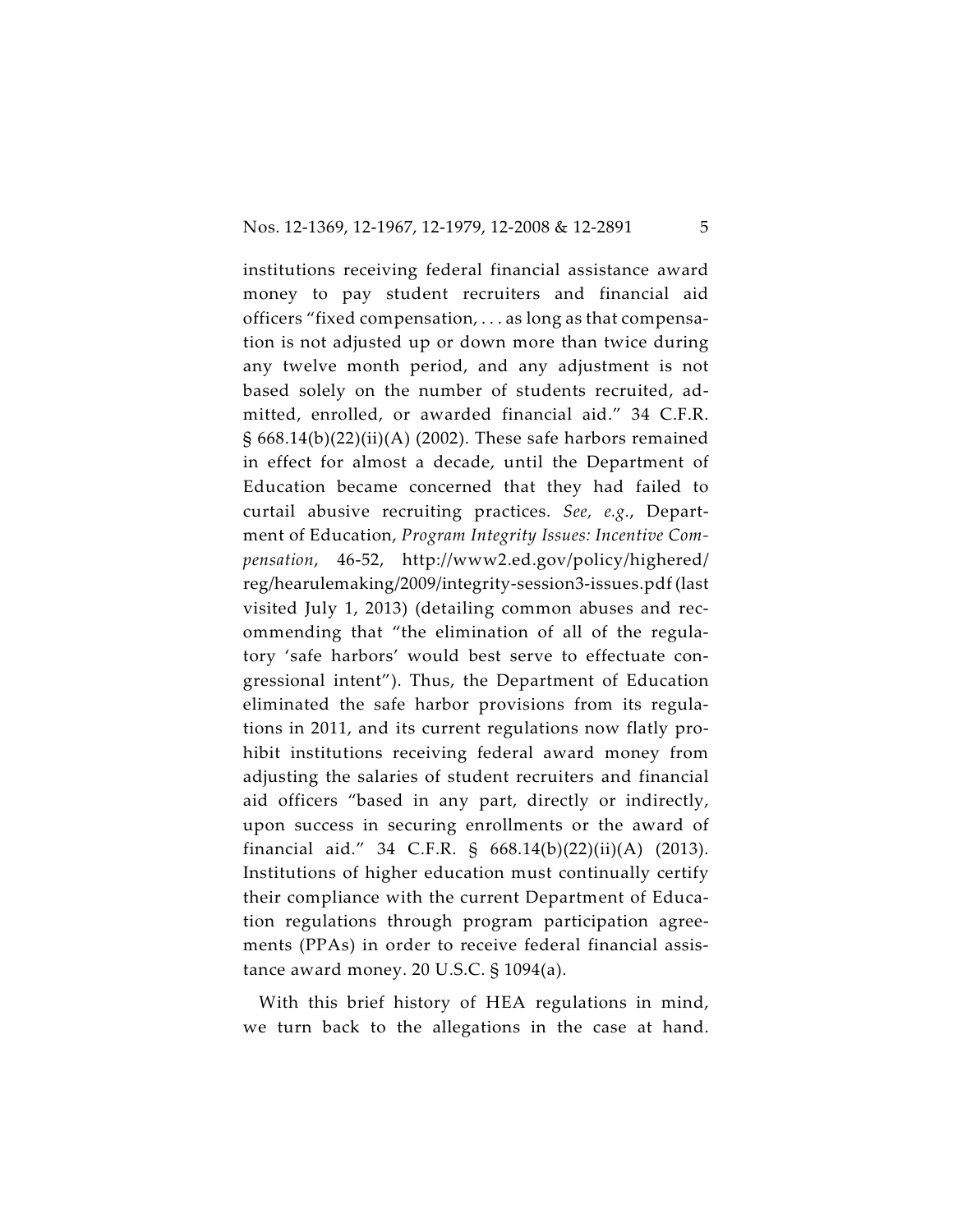Leveski's decade-long employment with ITT began on January 8, 1996, meaning that the 2002 safe harbor provisions were in effect during the latter half of her employment. ITT initially hired Leveski as an Inside Recruitment Representative (RR) for the Troy campus. (Dkt. 75, 2.) As an Inside RR, Leveski was responsible for "contact[ing] consumers via telephone through leads provided . . . by ITT's directors of recruitment at the Troy campus, . . . persuad[ing] them to visit the Troy campus[, and]  $\dots$ persuad[ing] them to enroll and start classes at ITT." (Dkt. 49-1, 1-2.) (Inside RRs did their recruiting inside the ITT campus. Outside RRs, in contrast, visited high schools to recruit students.) (Dkt. 141-6, 101.)

From the beginning of Leveski's employment as an Inside RR, ITT made the importance of her "numbers" very clear. (Dkt. 75, 11.) According to Leveski, both Inside and Outside RRs were directed to increase "applications, enrollments, and starts" at every group meeting. (Dkt. 75, 10.) A prospective student who had filled out an ITT application and paid a \$100 fee (before ITT waived the fee in 2001) was counted as an "application" for Leveski. A prospective student who had additionally passed an entrance exam and completed the financial aid process—basically, anyone who had "done everything but sat in class"—counted as an "enrollment" for Leveski. A prospective student who actually attended a class counted as a "start" for Leveski. (Dkt. 141-6, 53-54.) By all appearances, these applications, enrollments, and starts had real ramifications for Leveski and the other RRs; RRs were constantly reminded by the Troy campus director "that if they wanted an increase in pay, they must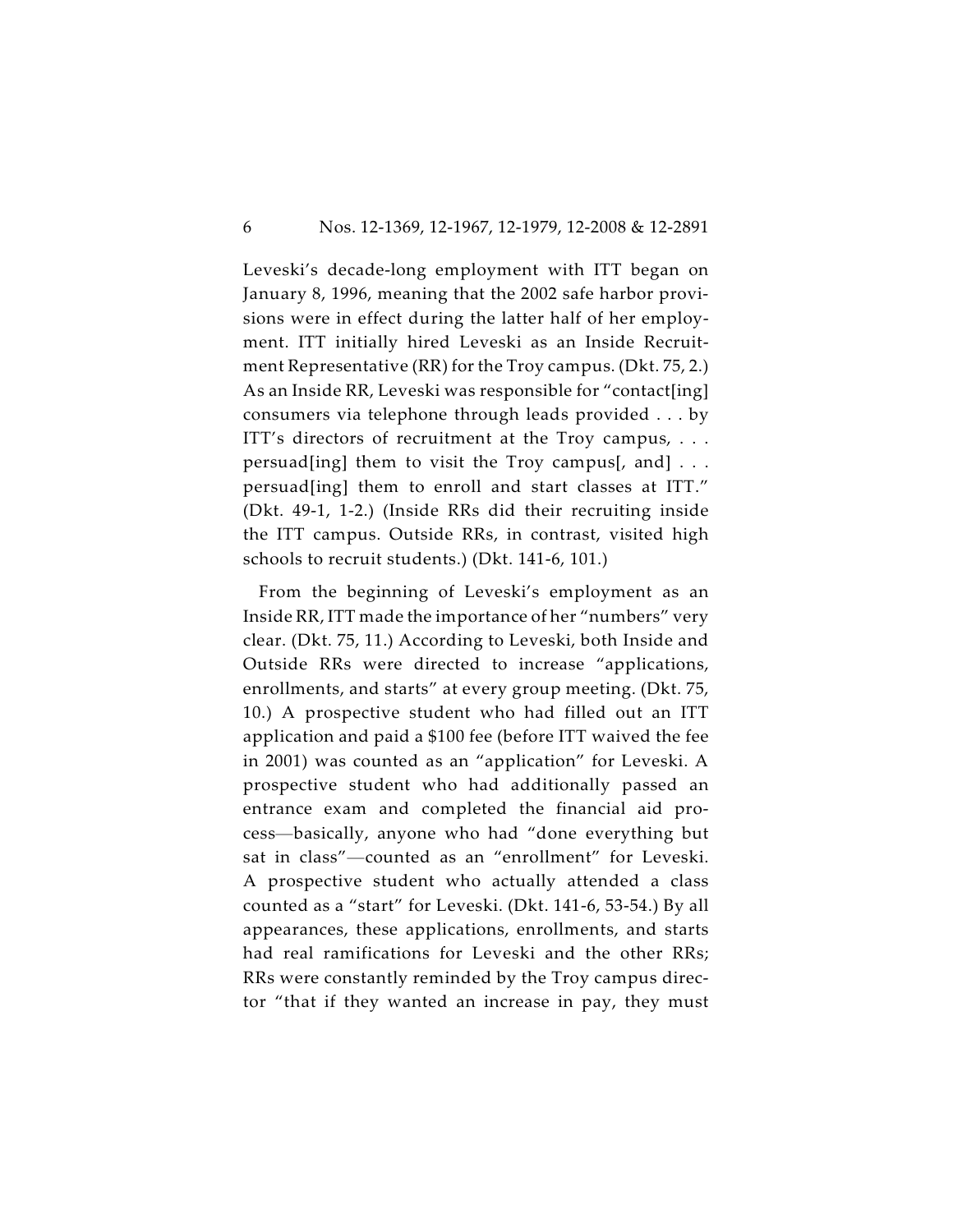increase applications, enrollments, and starts." (Dkt. 75, 10.) To further incentivize them, ITT published each RR's sales goals in a quarterly memorandum distributed throughout the corporate district (Dkt. 75, 10.)

Although ITT's sole focus appeared to be on "numbers," it claimed to evaluate employees like Leveski on a multitude of criteria, including professional development, the attrition rate of enrolled students, "being a team player," appearance, and attitude. (Dkt. 141-6, 106-07.) But according to Leveski, these other criteria—which were specifically listed on the employee's annual evaluation form—did not matter to ITT. Over time, Leveski came to realize that her success in attaining applications, enrollments, and starts directly correlated with her alleged success in ITT's other job evaluation criteria. In other words, when Leveski had a good numbers year, she also had a good team player, appearance, and attitude year. When Leveski had a bad numbers year, she had similarly bad scores all around.

Of course, correlation does not prove causation, and it is certainly plausible that Leveski had good years and bad years all around. But Leveski offers evidence suggesting that the direct correlation between her "numbers" evaluation and her other job criteria evaluations was no coincidence. Rather, Leveski suggests that the other job criteria listed on the employee evaluations were simply a sham to cover up the only thing that truly mattered to ITT: the number of applications, enrollments, and starts. In an affidavit, Leveski described the many incidents that led her to believe that the other job criteria were a sham: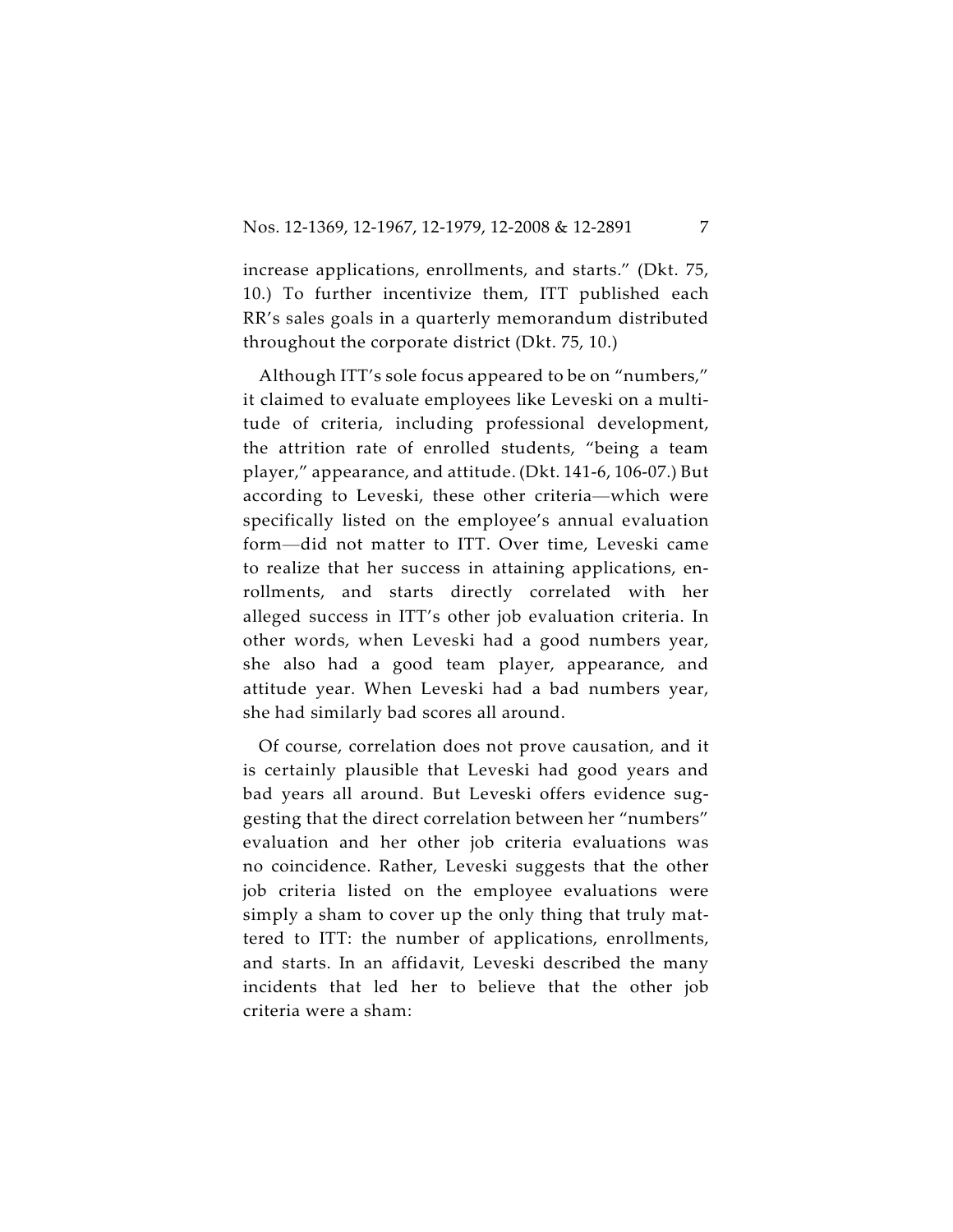ITT corporate employees and Troy campus directors continually reminded sales representatives to meet sales targets to obtain raises and stay employed, but never discussed tactics to meet other non-sales targets that were included in our yearly review as sales representatives such as assisting the school in meeting its attrition budget, being a team player, appearance and attitude.

(Dkt. 49-1, 12.)

During the review process as a sales representative, I questioned Steve Sorensen, Patricia Hyman and Bob Martin regarding how my success in helping ITT Troy Campus to obtain the attrition rate set by ITT corporate was evaluated during the review. I also asked them how ITT defined attrition rate and calculated it. I was never given a clear explanation of what attrition rate meant or how it was calculated, nor how my rating for appearance, attitude, and team player was evaluated. In fact, to my knowledge, ITT did not keep track of any non-recruitment criteria during each academic quarter.

(Dkt. 49-1, 12-13.)

[D]uring my reviews . . . when I did not significantly exceed my sales targets—the non-recruitment criteria on my reviews dropped from the top performance level of "Very Exceptional Results" to "Results at Standard." I asked my supervisor who conducted the review why my nonsales criteria decreased in unison with my sales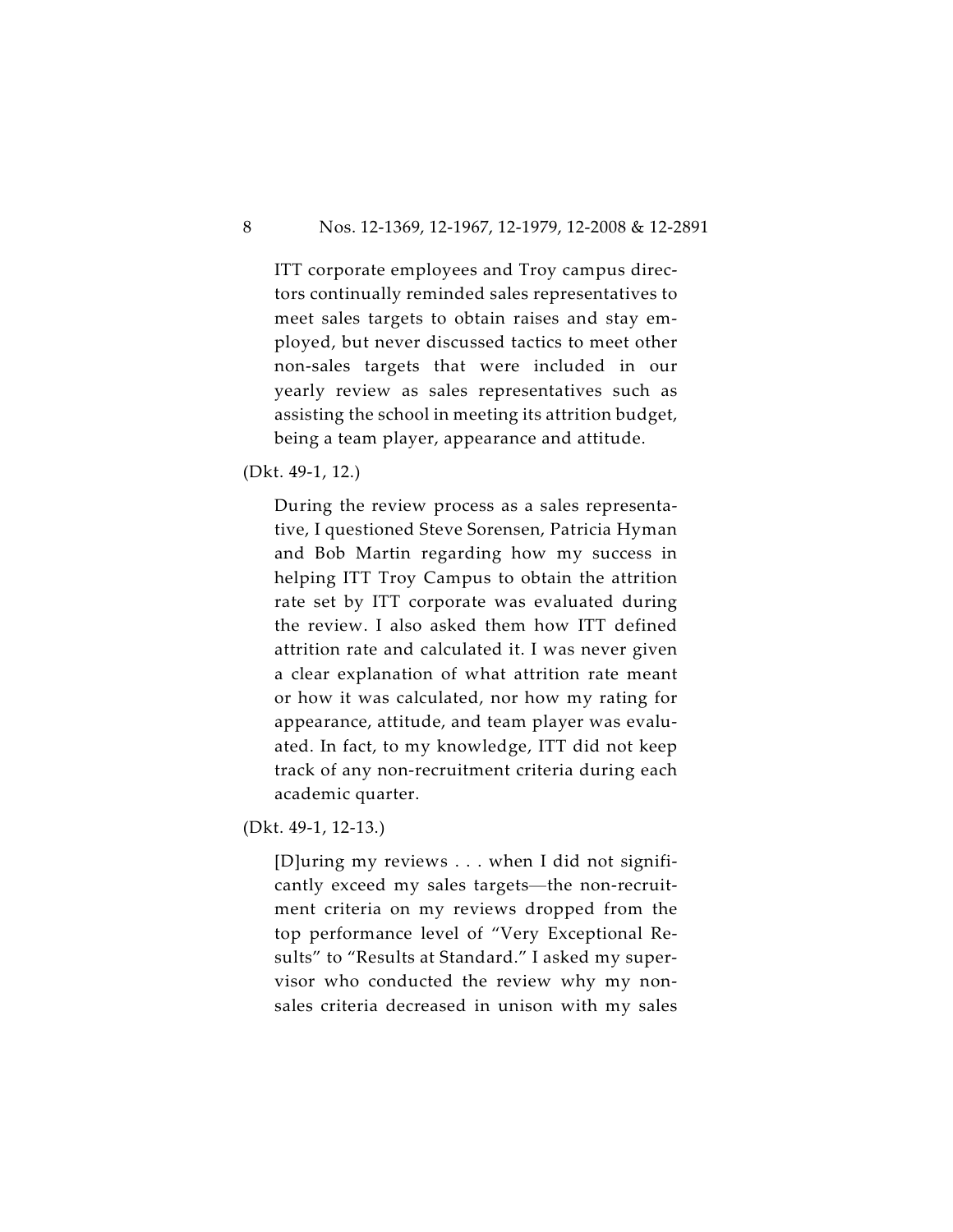criteria. I was reassured that the score I received in my review—the results of which determine the percentage of my pay raise—were solely based upon my sales targets.

(Dkt. 49-1, 13.) Similarly, when asked at her deposition how she came to believe that ITT only considered the number of applications, enrollments, and starts in evaluating RRs, Leveski provided the following examples:

My first year there, 1996, I received a 1 [overall evaluation score, which was the highest possible score]. I did an exceptional job; I got a 1 in my appearance. I wore the same suits the first day I started to work at ITT and the last day I left ITT. I didn't get a 1 again in appearance. It doesn't make any sense. And when I questioned managers about this, [they answered,] because, Debbie, they don't care. All they want you to do is make your numbers. They want you to start students. It is a number game.

(Dkt. 141-6, 88.)

You received your raises based on the students that started. It didn't matter how you dressed, it didn't matter what college courses you took. You didn't end up getting a raise because you got a master's degree in education. You didn't get a 1 for doing that. I didn't know what the criteria was [sic]. . . . Look at [my professional development evaluation.] What more did I have to do to get a 1 in that category? Go for a Ph.D.? I mean, we . . . had representatives at that time taking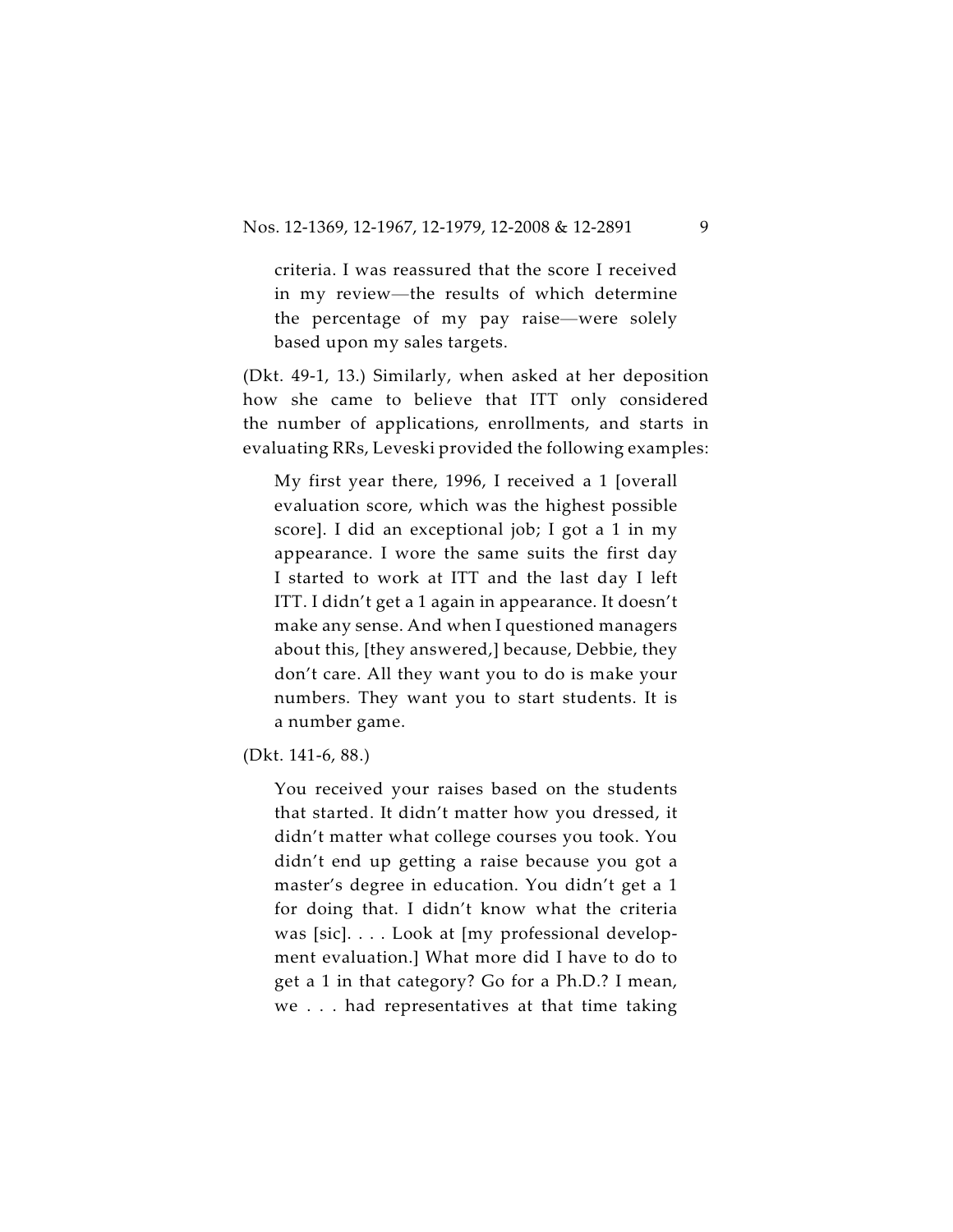religious classes, because ITT didn't define what professional development was. So Joie Bowman [another ITT employee] went and took something at her church.

(Dkt. 141-6, 87.)

Q. Who told you you get paid based on your starts?

A. [ITT managers] Patricia Hyman, Dave McDaniel, Steve Sorensen, Bob Martin, [and] representatives. If you want me to name them, I will name them.

Q. Yes, what representatives also told you that?

A. Joie Bowman, Dave McKinnon . . . I can't think of any others.

Q. What specifically did Ms. Hyman tell you?

A. You know it's a numbers game; you're going to get paid on the number of students you start.

### (Dkt. 141-6, 73-74.)

Despite her concerns over how she was being evaluated, for the most part, the evaluations turned out well for Leveski. For four out of the six years that she was employed as an RR, Leveski met or exceeded her starts goal number, and for five out the six years she received at least the median rating for overall performance. Moreover, Leveski received a salary increase after every evaluation (although this increase was much higher in years that she exceeded her numbers goal). (Dkt. 49-1, 14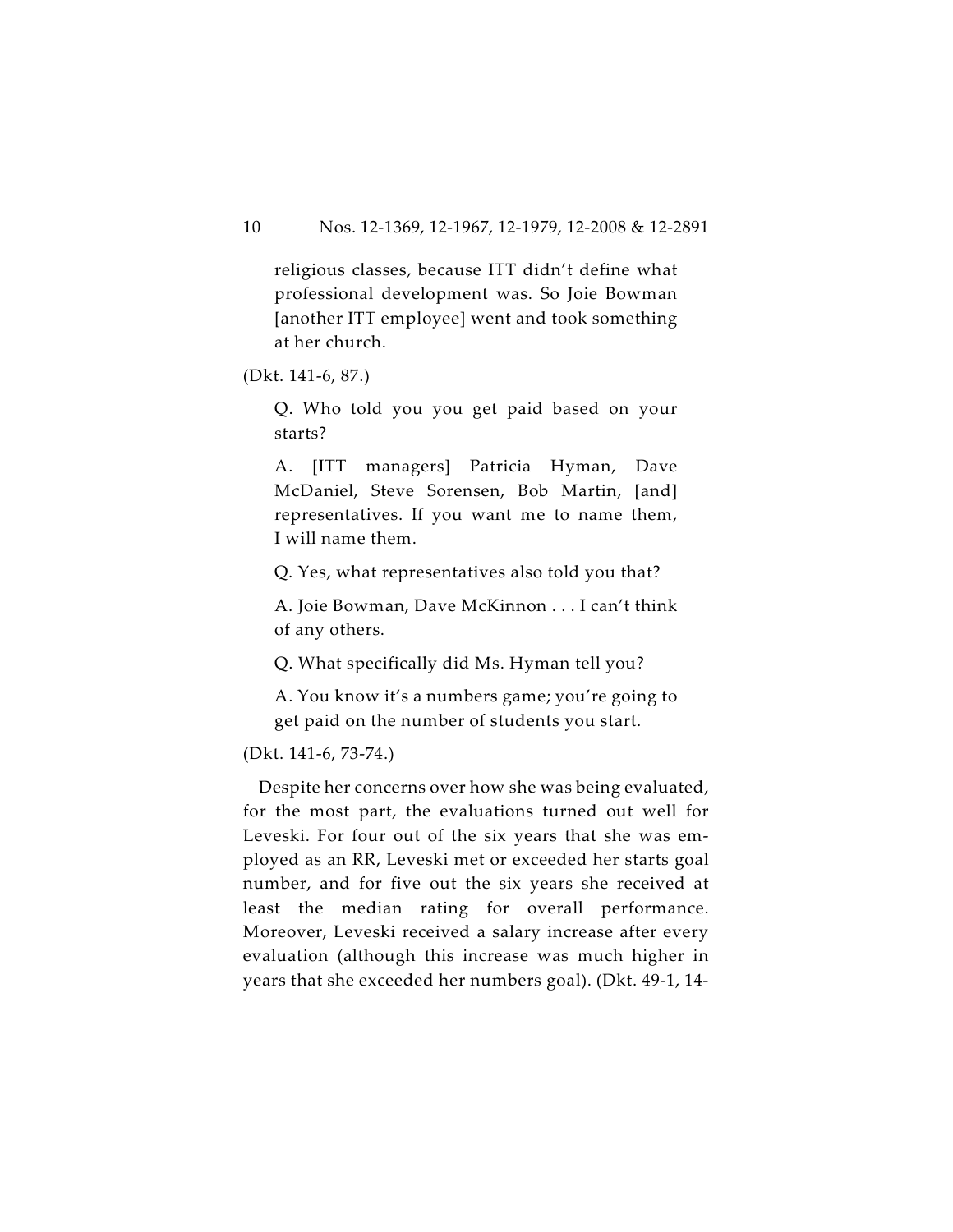15.) Consequently, Leveski continued to work for ITT as an Inside RR until a better opportunity arose.

That opportunity came in 2002, when ITT offered Leveski the chance to move from the hourly position of Inside RR to the salaried position of Financial Aid Administrator (FAA). (Dkt. 141-6, 50.) Leveski began her new FAA job on April 15, 2002, and quickly discovered it was a new sort of "numbers game." (Dkt. 49-1, 15.) Instead of worrying about the numbers of applications, enrollments, and starts, Leveski now had to worry about the numbers of students she successfully "packaged." Once a student had completed ITT's application process and had passed the entrance exam, the student came to an FAA. There, the FAA "packaged" the student—collecting personal and demographic information on the student, inquiring about personal and family income, and helping the student complete the necessary forms to receive financial aid. (Dkt. 141-6, 39-40.)

According to Leveski, the number of students successfully "packaged" directly impacted an FAA's pay. Despite the fact that FAAs were paid a salary, instead of being paid by the hour, Leveski alleges that an FAA's packaging numbers determined whether the FAA received a raise in her salary. (Dkt. 49-1, 17.) Specifically, Leveski came to believe over time that ITT only cared about how much federal financial assistance award money she could secure for the school, and how quickly she could do it. As with her claims about ITT's compensation of RRs, Leveski did not arrive at this conclusion through complete guesswork. Rather, she details specific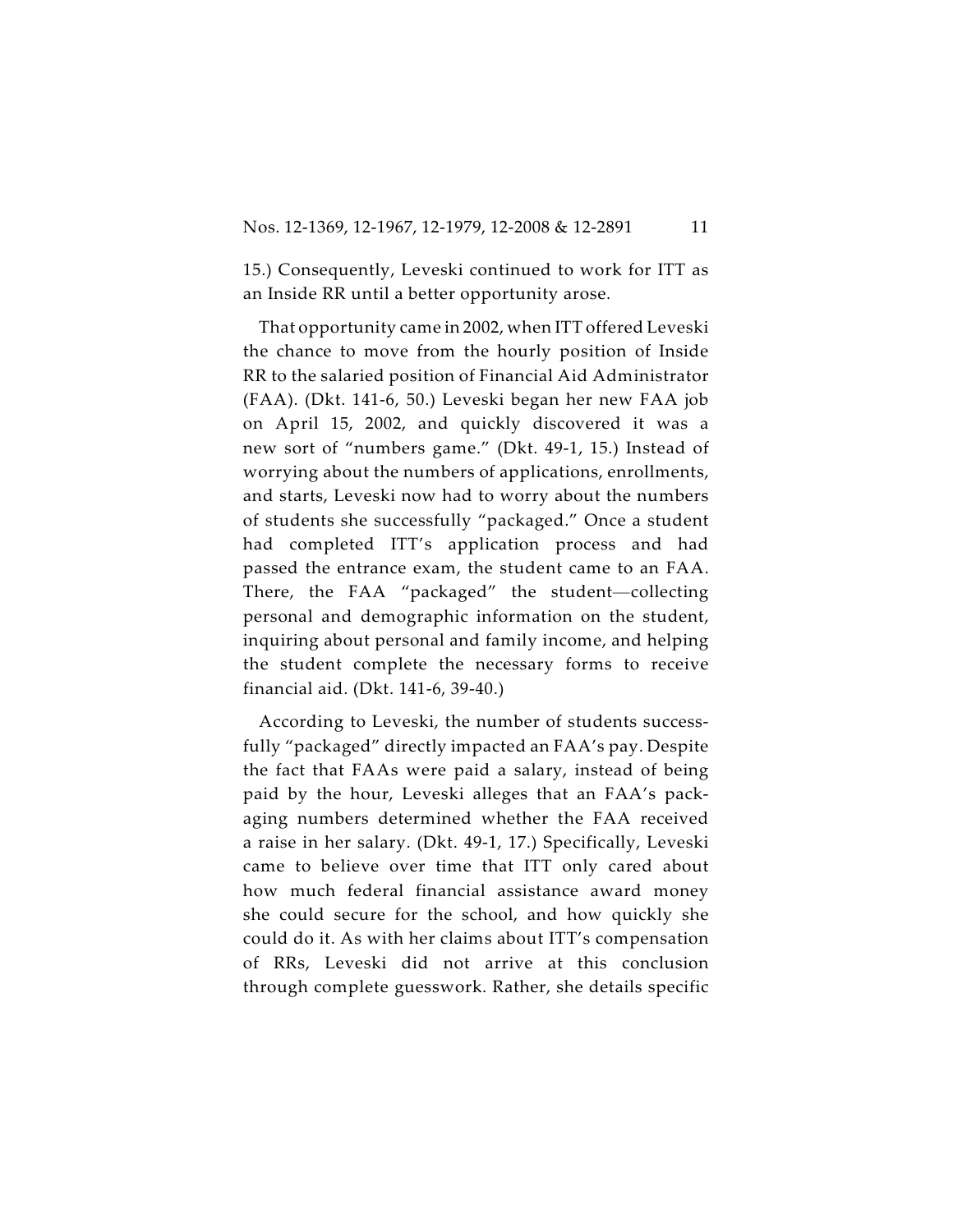conversations that led her to reach this conclusion in both her affidavit and her deposition testimony, including:

Liz Franck, Kim Zwierzchowski, Stephen Goddard, Richard Zeeman, and Matt Diemling [Leveski's supervisors as an FAA] . . . stressed to all financial aid administrators at frequent meetings that goals of securing financial aid for ITT students must be met to get a raise.

(Dkt. 49, 1, 18-19.)

Q. What did Mr. Diemling [the director of financial aid at the Troy campus] tell you?

A. That I would receive an increase in wages by securing federal funding for students by getting them repacked or packaged.

(Dkt. 141-6, 346.) Leveski also notes in her affidavit that her yearly goals were always defined in terms of her ability to secure the most federal award money "by the first available date permitted by Federal law." (Dkt. 49-1, 17.) Leveski's success in meeting these yearly goals directly determined how much of a raise she would receive the following year. (Dkt. 49-1, 17-18.) In sum, it did not take Leveski long in her new position as an FAA to realize that ITT was "looking for the money, and [it] want[ed] the money to come in on the first day it's available." (Dkt. 141-6, 192-93.) With the constant emphasis on numbers throughout the FAA office, Leveski realized, once again, that the only things that mattered to ITT were the numbers. (Dkt. 141-6, 193.)

Although the numbers were important for both RRs and FAAs, according to Leveski, the pressure to meet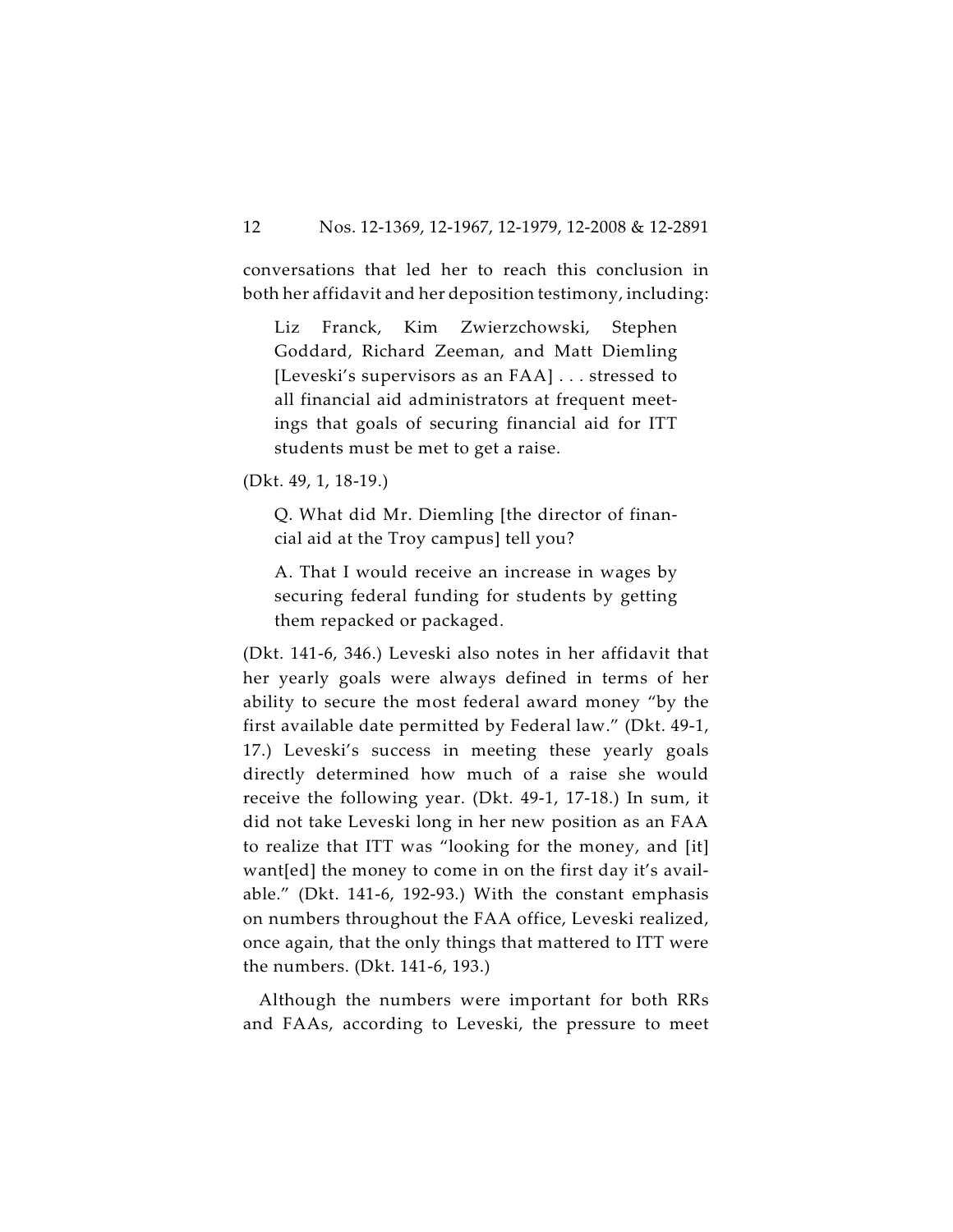number goals led to some particularly unsavory behavior among the FAAs. The pressure to secure as much federal award money for ITT as quickly as possible led many managers and FAAs to underreport students' incomes, to overlook discrepancies in the students' applications, and even to falsify financial aid documents. Again, Leveski provided specific examples of this behavior in her deposition:

Q. Ms. Leveski, were you ever instructed by a manager at ITT to falsify financial aid forms?

A. Yes.

Q. Who instructed you to falsify financial aid forms?

A. Richard Zeeman.

. . .

Q. What did Mr. Zeeman instruct you to do in 2005 that you thought was improper?

A. He asked the financial aid advisors and myself to falsify documents so that we could get the students packaged.

. . .

Q. . . . Why do you contend Mr. Zeeman instructed you to falsify financial aid documents?

A. Because he called three of us in his office behind closed doors and asked us to falsify documents so that we could get our students packaged.

(Dkt. 141-6, 393-94.)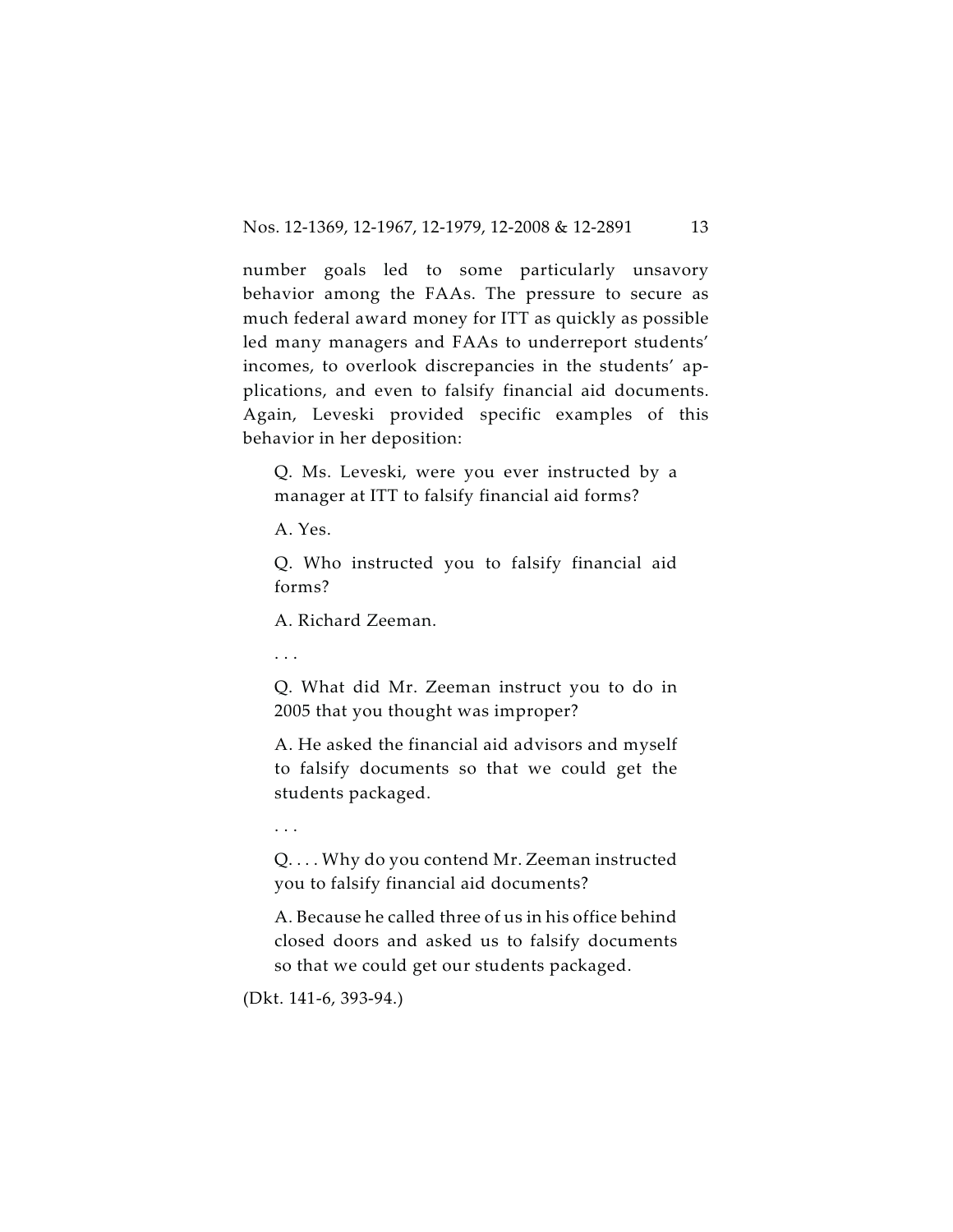Q. Okay. You just testified that you're aware of other FAAs falsifying documents at ITT; is that right? . . . Why do you contend that they falsified documents, they being the unnamed FAAs?

A. When you would meet with an individual, and there were many individuals out there that work under the table. They don't put down the income on the FAFSA [Free Application for Federal Student Aid]. And . . . I would say to them, How much money did you make? Oh, I made \$10,000, but it was all under the table. I made them write it on the FAFSA. Other FAAs just looked the other way. They didn't have it recorded. . . . At that point I would say, Okay, . . . you were required by law to file federal income tax. Well, the person would get very upset sometimes. I'd end up calling my manager in, and . . . in some instances the manager would either come back and say to me, and possibly the Director of Finance, that the person made a mistake. He didn't mean he had made \$10,000.

(Dkt. 141-6, 151-52.) Despite the less-than-honest atmosphere that prevailed throughout the financial aid office, Leveski continued to work there for four more years. In 2005, she filed a sexual harassment lawsuit against ITT, which settled on November 3, 2006. (Dkt. 49-1, 1; Dkt. 141-6, 247.) As part of the settlement agreement, Leveski agreed to end her employment with ITT, and the parties appeared to part company forever.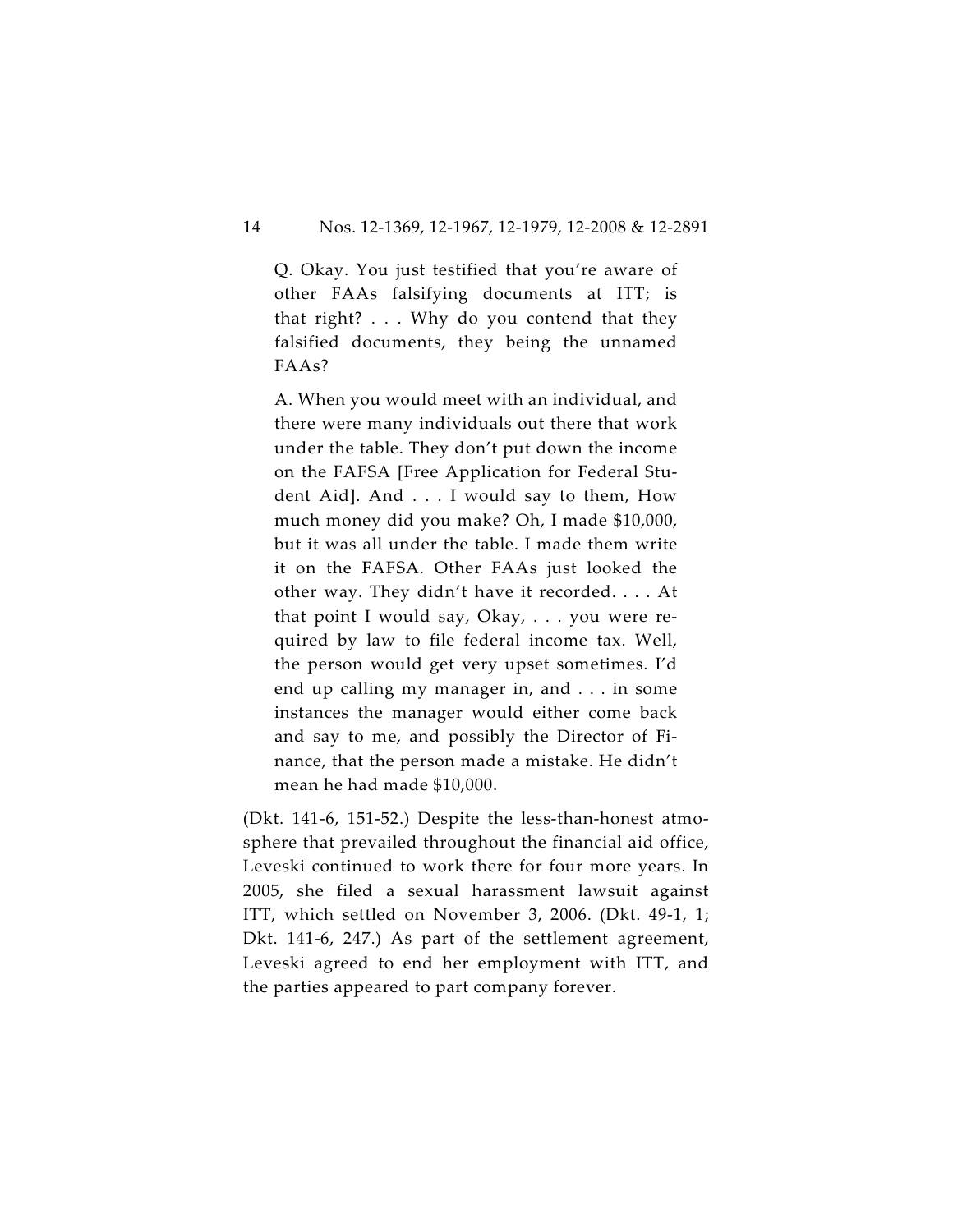But an express mail letter brought the parties back into conflict only six months later. On May 17, 2007, Leveski received a letter from private investigator Davy Keith, informing Leveski that he worked for a Mississippi attorney who would like to speak to her. (Dkt. 141-6, 239.) Leveski was not sure why a Mississippi attorney would want to speak to someone in Michigan; nonetheless, Leveski called Keith's phone number and left a message on his answering machine. Later that day, Leveski received a phone call directly from the Mississippi attorney, who turned out to be Timothy J. Matusheski (one of the original attorneys who filed the present lawsuit). Matusheski, it seems, had hired Keith to find former ITT employees who had previously filed lawsuits against the company. Apparently assuming that they would be predisposed to think ill of their former employer, Matusheski contacted these former employees, with the hope of finding one who had enough damaging information against the school to bring an FCA lawsuit. (Dkt. 141-6, 240-43.)

Before talking to Matusheski, Leveski admittedly had never considered filing an FCA suit against ITT. (Dkt. 141- 6, 244.) However, after learning about a potential FCA claim from Matusheski, Leveski began conducting some independent research, which included "t[aking] a closer look at my own reviews . . . [and] doing searches on the Internet in reference to Title IV funding and the rules and regulations." (Dkt. 141-6, 294.) During her research, she also reviewed previous *qui tam* actions against ITT, including *United States ex rel. Graves v. ITT Educ. Servs., Inc.*, 284 F. Supp. 2d 487 (S.D. Tex. 2003) and *U.S. ex rel.*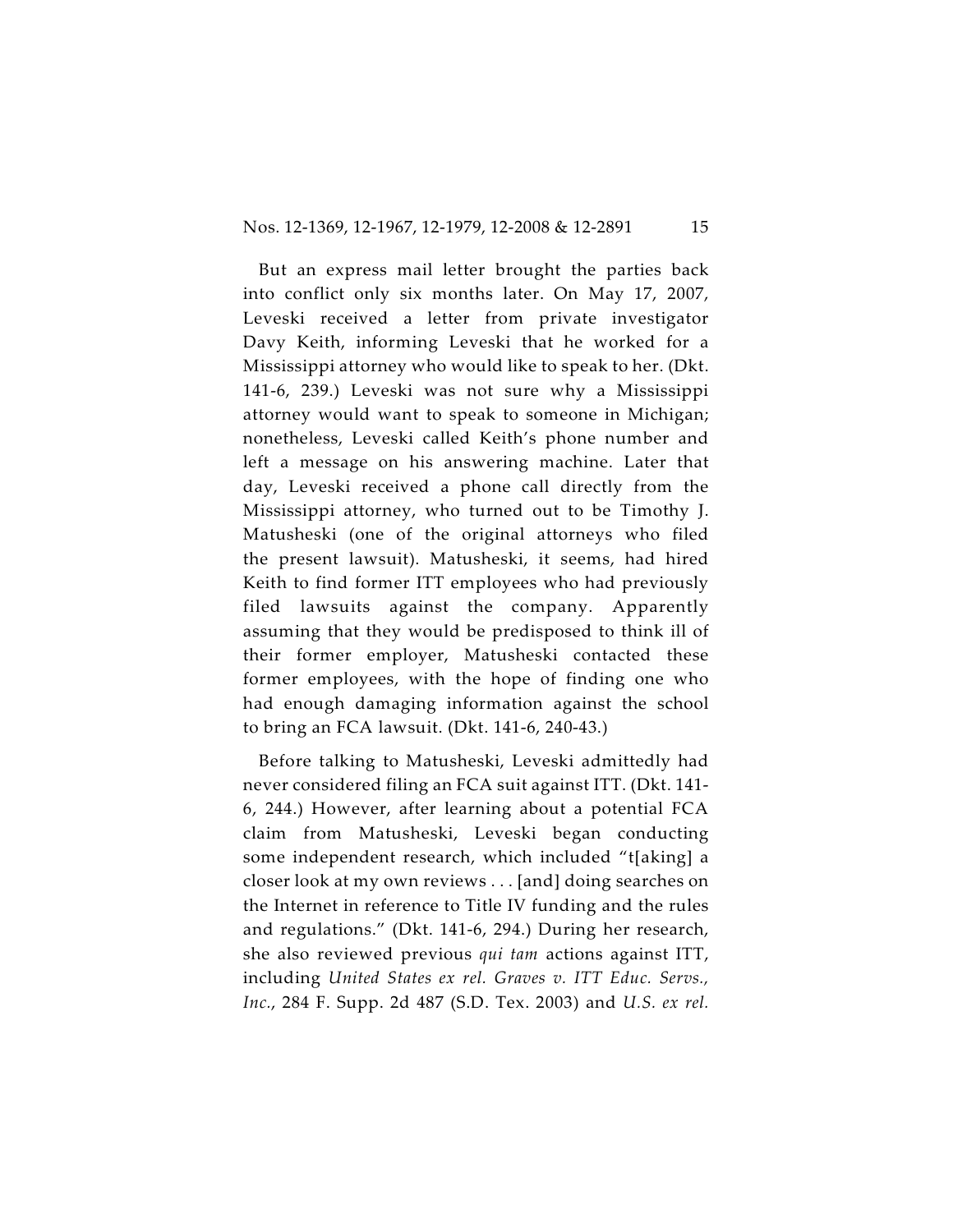*Olson v. ITT Educ. Servs., Inc.*, No. 1:04-CV-0647-JDT-WTL, 2006 WL 64597 (S.D. Ind. Oct. 20, 2005). Leveski did not limit her research to ITT; in fact, Leveski also researched Matusheski—who had been completely unknown to her before the private investigator's letter—looking up information about him on the internet as well as contacting her previous attorney from the sexual harassment suit. (Dkt. 141-6, 247.) After all this research, Leveski decided that she wanted to bring a *qui tam* action against ITT, and Matusheski was the attorney to file it.

Thus, Matusheski (along with another attorney who has subsequently withdrawn) filed this case under seal in the Southern District of Indiana (the location of ITT's corporate headquarters) on July 3, 2007, and the long procedural history of this case began. The Department of Justice declined to intervene in Leveski's case on November 13, 2008, and the court unsealed Leveski's case shortly thereafter. (Dkt. 23, 1.) On January 30, 2009, ITT filed its first motion to dismiss Leveski's case pursuant to Fed. R. Civ. P. 9(b), 12(b)(1), and 12(b)(6), claiming that (1) the " 'fraudulent scheme' alleged by Leveski in this matter is identical" to the one alleged in *Graves*, 284 F. Supp. 2d at 490-93, so 31 U.S.C. § 3730(b)(5) barred subject-matter jurisdiction over Leveski's case in federal court, (2) Leveski's case was barred by a release she signed after settling her sexual harassment suit with ITT, (3) Leveski had failed to plead her allegations of fraud with sufficient particularity, as required by Fed. R. Civ. P. 9(b), and (4) Leveski had made her allegations in a conclusory manner, in violation of Fed. R. Civ. P. 12(b)(6).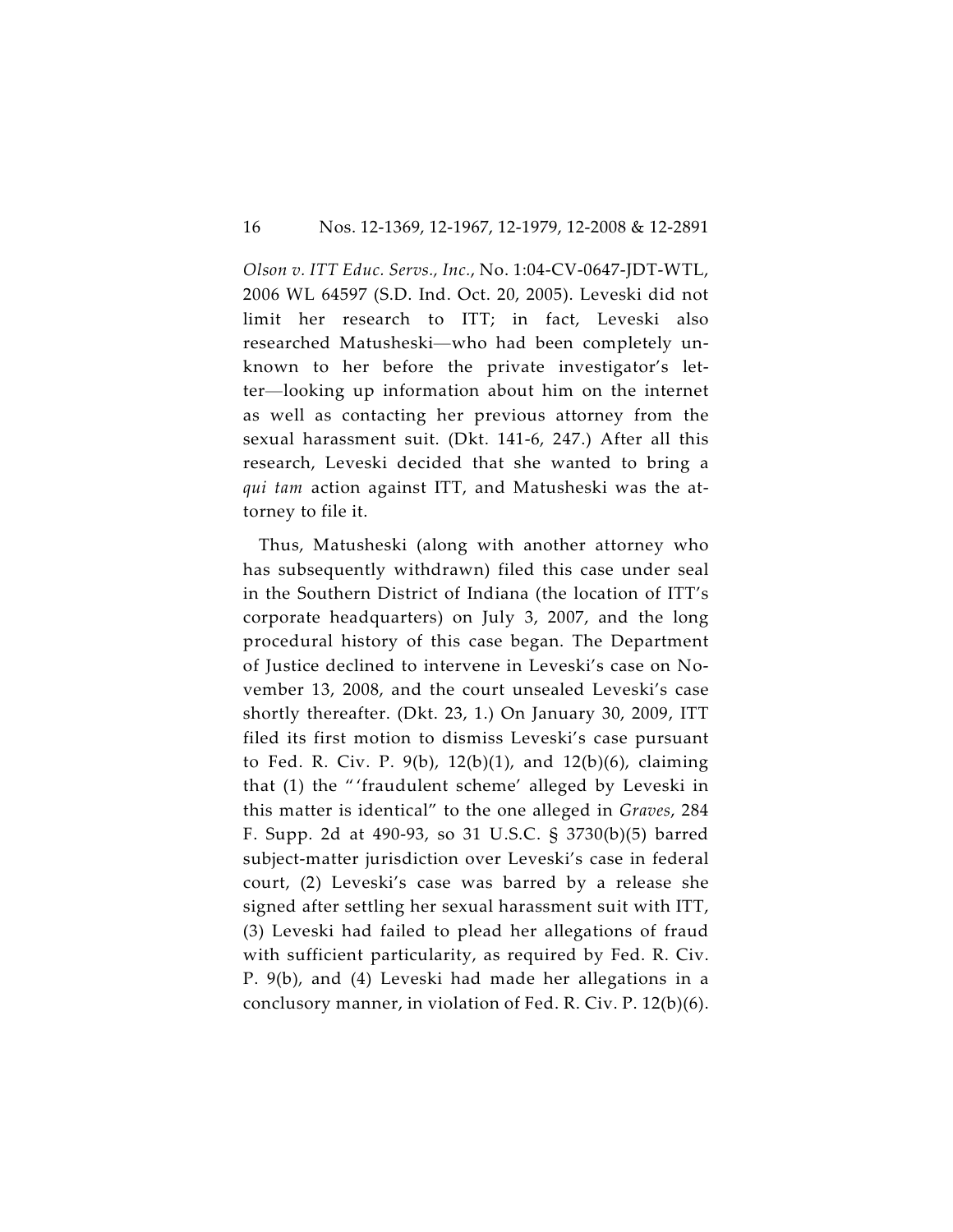(Dkt. 40.) On September 23, 2009, Judge William T. Lawrence, the original district court judge assigned to Leveski's case, dismissed it under Fed. R. Civ. P. 9(b), finding that Leveski had "all but admit[ted] that she has not plead her allegations with sufficient particularity," but gave Leveski the option to file an amended complaint within fifteen days. In issuing this order, the judge explicitly rejected both ITT's jurisdictional argument and its release argument. The judge rejected the release argument because Leveski had only released ITT from claims "based upon" and "relate[d] to her employment," but Leveski's claims in the present FCA suit were "derivative in nature, based on an obligation owed to the Government." (Dkt. 74, 4.) With respect to the jurisdictional argument, the judge noted that 31 U.S.C. § 3730(b)(5) only barred subject-matter jurisdiction if Leveski's case could be fairly characterized as a "related action based on the facts underlying" *Graves*. Since Leveski alleged many facts in her complaint that occurred after the *Graves* litigation had been resolved, the judge did not see how Leveski's case could be "based on" *Graves*. Thus, the judge concluded, nothing stood in the way of federal subject-matter jurisdiction over Leveski's case were she to re-file an amended complaint alleged with sufficient particularity. (Dkt. 74, 3-4.)

Leveski took up the district judge's offer to amend her complaint, and she filed this amended complaint on October 8, 2009. (Dkt. 75.) ITT immediately filed a second motion to dismiss pursuant to Fed. R. Civ. P. 12(b)(6) and 9(b), this time alleging that (1) Leveski had again failed to plead her fraud allegations with sufficient particularity, (2) Leveski had again failed to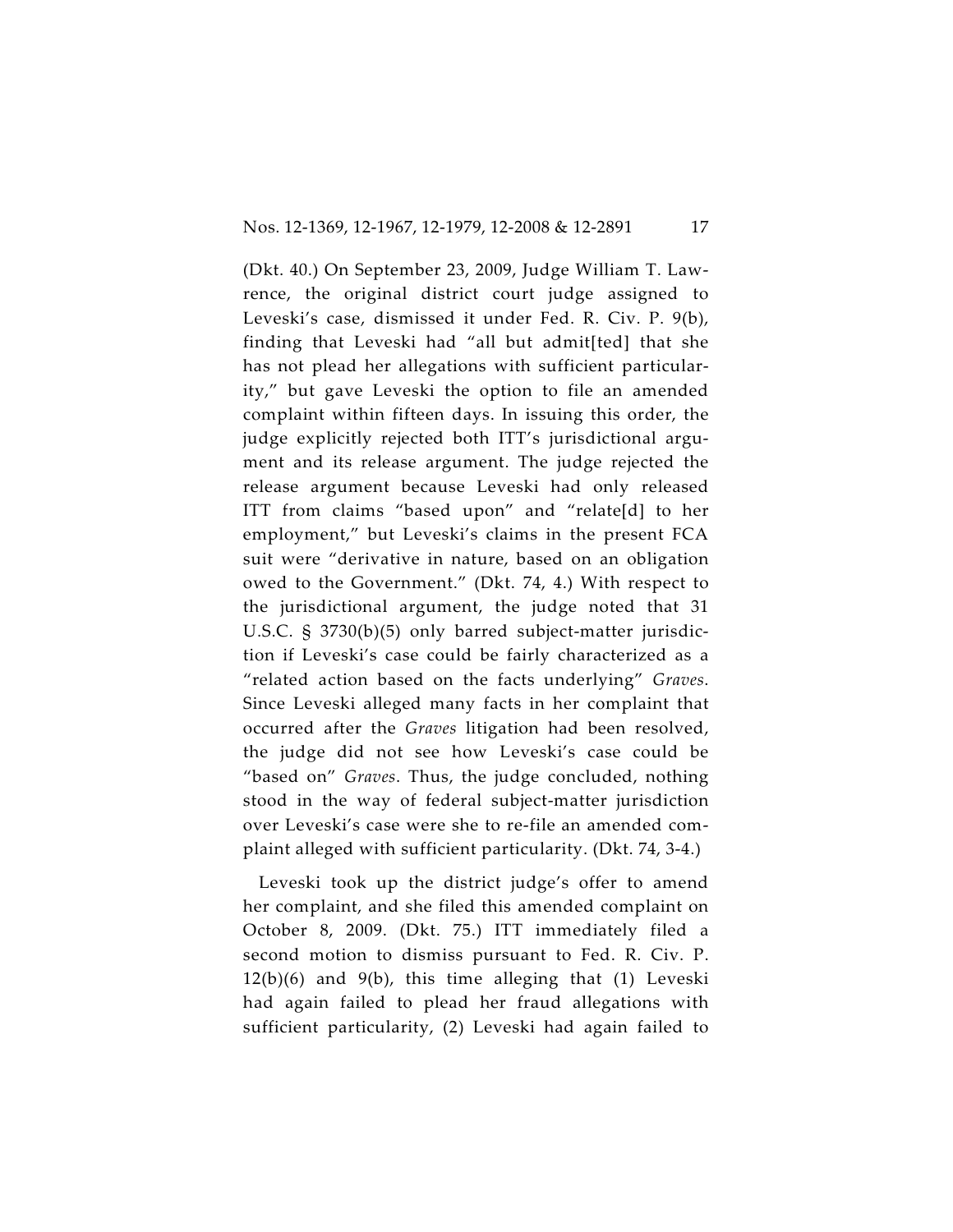state a claim, (3) Leveski's suit was barred by a settlement agreement between ITT and the Department of Education, and (4) at least some of Leveski's claims were barred by the FCA's six-year statute of limitations. (Dkt. 77.) Leveski's case fared much better on the disposition of ITT's second motion to dismiss than it had on the first, with one exception. On May 12, 2010, Judge Lawrence agreed with ITT that the FCA's sixyear statute of limitations applied to Leveski's case, thus barring all of Leveski's claims occurring before July 3, 2001 (since Leveski originally filed this action on July 3, 2007). The statute of limitations issue was ITT's only victory, however, as Judge Lawrence rejected the rest of ITT's arguments. After the disposition of ITT's second motion to dismiss, Leveski's case proceeded in the district court covering only the time period from July 3, 2001 to November 3, 2006 instead of the original January 8, 1996 to November 3, 2007 period, and it continues covering this abbreviated time period today since Leveski did not appeal Judge Lawrence's order. Yet practically speaking, this abbreviation does not matter much to Leveski's case since the new time period—July 3, 2001 to November 3, 2006—still covers Leveski's employment both as an RR and as an FAA. (Dkt. 92.)

By the time that Judge Lawrence issued an order on ITT's second motion to dismiss, he had already been dealing with Leveski's case for close to three years. Nonetheless, it appears that because of new judicial appointments to the district court, case assignments were shuffled, and Leveski's case was reassigned from Judge Lawrence's docket to Judge Tanya Walton Pratt's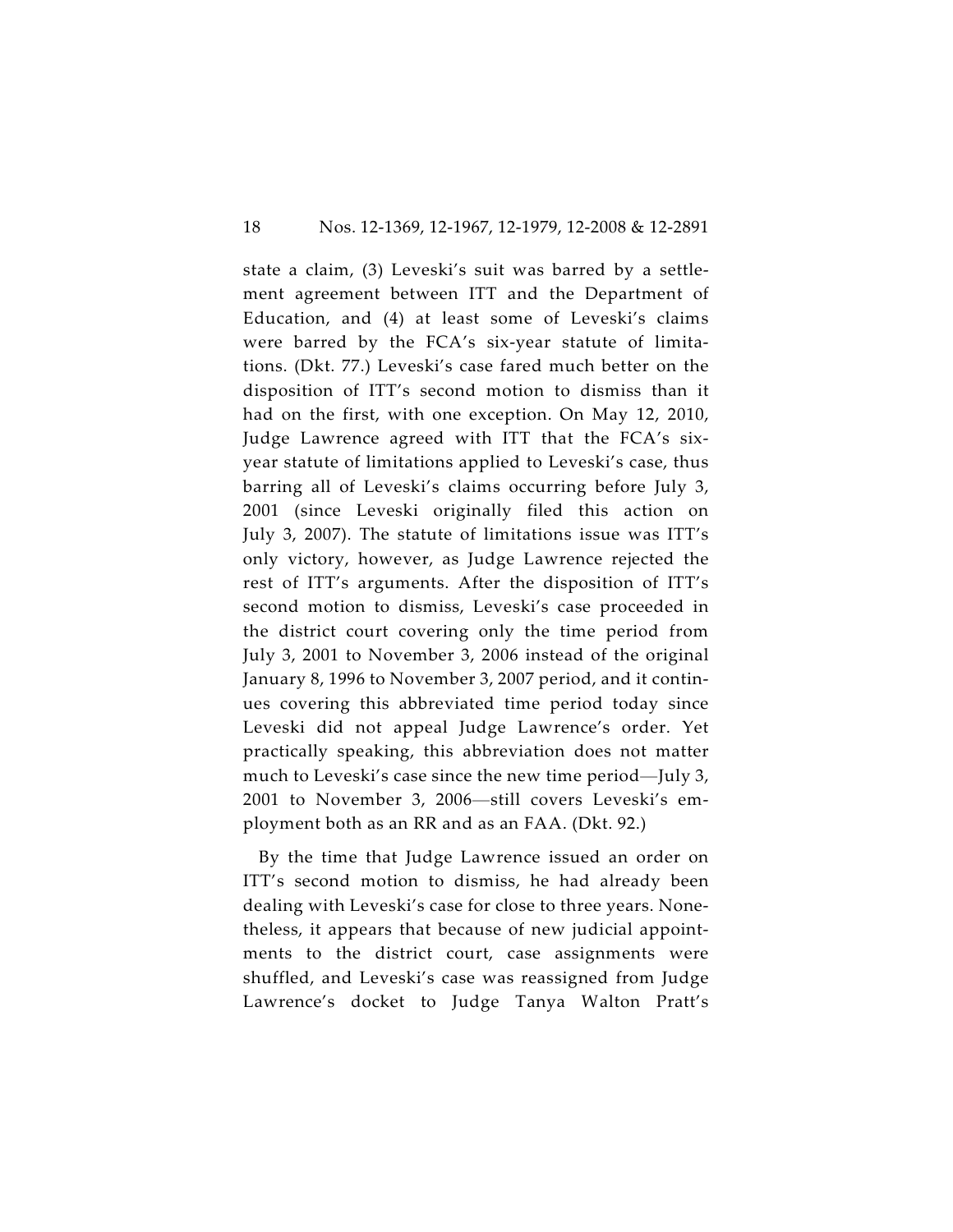docket on June 25, 2010. (Dkt. 110.) Perhaps believing that it would have better luck with a new judge, ITT filed a third motion to dismiss Leveski's case on March 16, 2011. (Dkt. 141.) In this third motion, filed pursuant to Fed. R. Civ. P. 12(b)(1), ITT hearkened back to an argument from its first motion to dismiss, claiming once again that the federal court lacked subject-matter jurisdiction over Leveski's case. Instead of basing its jurisdictional argument on 31 U.S.C. § 3730(b)(5), however, ITT now based its jurisdictional argument on the applicable version of 31 U.S.C.  $\S 3730(e)(4)$ :

(A) No court shall have jurisdiction over an action under this section based upon the public disclosure of allegations or transactions in a criminal, civil, or administrative hearing, in a congressional, administrative, or Government Accounting Office report, hearing, audit, or investigation, or from the news media, unless the action is brought by the Attorney General or the person bringing the action is an original source of the information.

(B) For purposes of this paragraph, "original source" means an individual who has direct and independent knowledge of the information on which the allegations are based and has voluntarily provided the information to the Government before filing an action under this section which is based on the information.

Based on this statute, ITT argued that Leveski's case was "based upon publicly disclosed allegations," and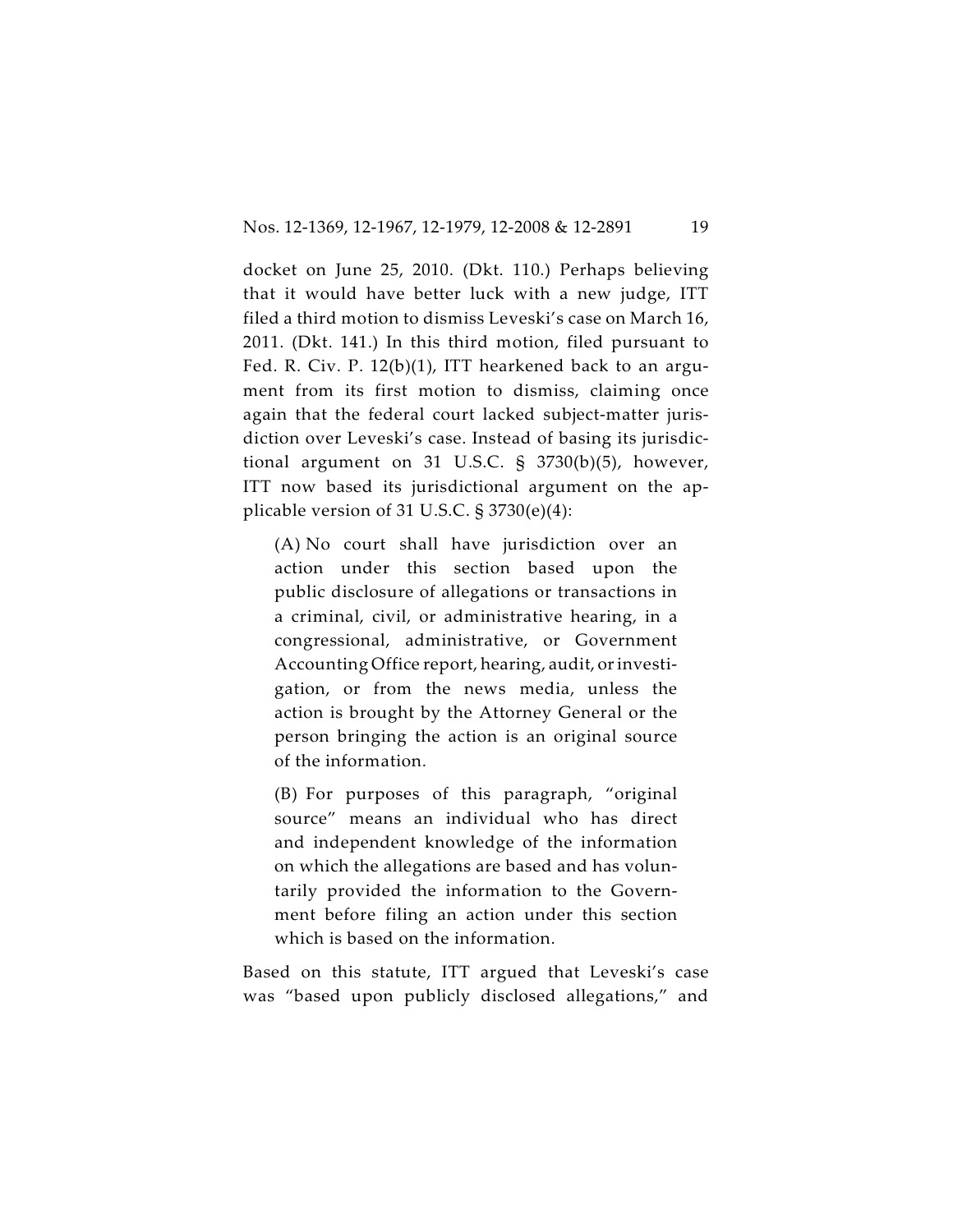Leveski was "not the original source of these allegations." (Dkt. 141, 1.) Although based on a different subsection of § 3730, ITT's new jurisdictional argument before Judge Pratt was similar to its earlier jurisdictional argument before Judge Lawrence. Still, ITT now claimed to have stronger evidence that the federal court lacked subject-matter jurisdiction over Leveski's case. (Dkt. 141- 1, 6-7.) This stronger evidence came in the form of Leveski's deposition testimony from only two weeks prior, which—according to ITT—"firmly establish[ed that] Leveski lacks direct knowledge of the fundamental premise of her suit . . . and what minimal knowledge she does have was not acquired independently, but through Internet research of prior cases brought against ITT and conversations with the lawyer who recruited her, Matusheski." (Dkt. 141-1, 15.)

Judge Pratt found ITT's jurisdictional arguments more convincing than her predecessor had found them. On August 8, 2011, Judge Pratt dismissed Leveski's case for lack of jurisdiction under 31 U.S.C. § 3730(e)(4), finding that Leveski's allegations had already been publicly disclosed in *Graves* and that Leveski was not the original source of these allegations. Judge Pratt noted that, like Leveski, the *Graves* relators had also been employed by ITT as RRs, and they had also "alleged that ITT violated the HEA by compensating its admissions and recruitment representatives based directly on the number of their enrolled students." (Dkt. 241, 5-6.) Although Leveski had attempted to distinguish her case from *Graves*, the judge did not find her attempts persuasive. The judge acknowledged that Leveski's allegations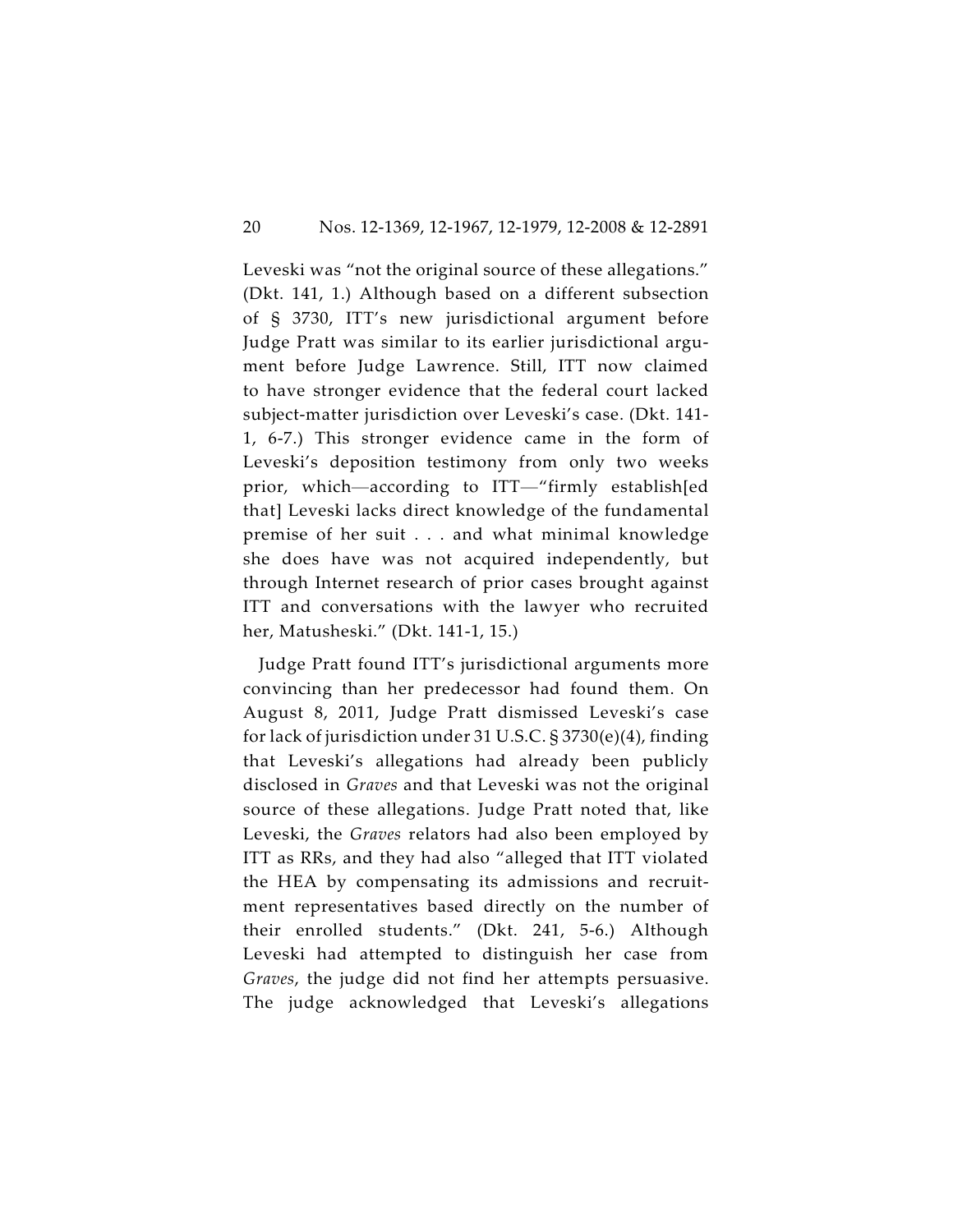against ITT spanned a later time period than the *Graves* allegations. The judge also recognized that Leveski made additional allegations not present in the *Graves* complaint—most notably, the allegation that ITT compensated both FAAs and RRs in a manner that violated the HEA. (In contrast, the *Graves* relators had alleged that ITT only compensated RRs in a manner that violated the HEA.) But citing *Glaser v. Wound Care Consultants, Inc.*, 570 F.3d 907, 920-21 (7th Cir. 2011), for the proposition that "though a complaint may add a few allegations not covered by the previous disclosure, it is not enough to take this case outside the jurisdictional bar," the judge ultimately concluded that Leveski's additional allegations were "insufficient to withstand the 'based upon public disclosure' analysis." (Dkt. 241, 6.) Thus, Judge Pratt concluded that 31 U.S.C. § 3730(e)(4)(A) required her to dismiss Leveski's suit for lack of subjectmatter jurisdiction. (Dkt. 241.)

Following this dismissal for lack of subject-matter jurisdiction, things went from bad to worse for Leveski. Leveski filed a motion to alter or amend the judgment under Fed. R. Civ. P. 59(e) on September 2, 2011, arguing that the dismissal order had "not take[n] into consideration the material factual differences between this case and . . . *Graves*" and had also ignored binding Seventh Circuit precedent. (Dkt. 255, 2.) A sharp denial ruling referred to Levesi's 59(e) motion as a "second bite at the apple." (Dkt. 297, 15.) The denial did note that "the mechanics of this scheme [alleged by Leveski] are perhaps not identical to the mechanics of the scheme alleged in *Graves*," but emphasized that "the two cases need not be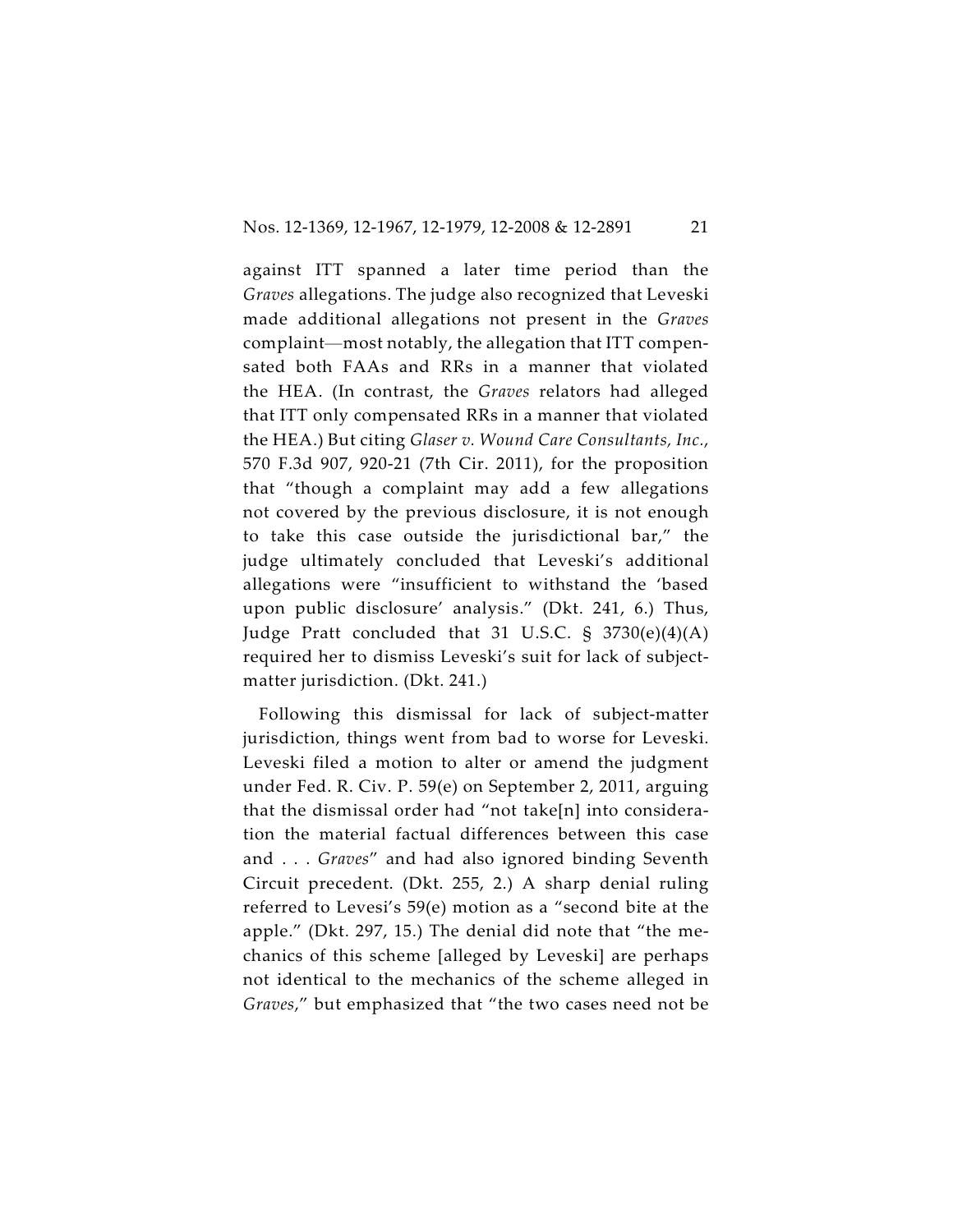identical" in order to be barred by 31 U.S.C.  $\S 3730(e)(4)(A)$ . (Dkt. 297, 20.) In response to Leveski's allegation that binding Seventh Circuit precedent had not been followed, the denial ruling noted that "the Court's decision to grant ITT's motion to dismiss was not an anomaly. To the contrary other courts have dismissed nearly identical *qui tam* suits where the plaintiff's attorney [Matusheski] clearly recruited the relators to serve as makeshift and manufactured whistleblowers wielding generic and cookie-cutter complaints." (Dkt 297, 20.) Along those lines, the order concluded with a stern criticism of the way in which attorney Matusheski had recruited Leveski to bring her case. Noting that Matusheski had recently apologized to another federal district court for his behavior in a separate FCA case involving a different for-profit educational institution, the district judge characterized Matusheski's continual pursuit of Leveski's case as "brazen." (Dkt 297, 20.) Leveski, according to the district judge, was "worlds apart from the type of genuine whistleblower contemplated by the FCA," leading the judge to conclude that both "the existence of nearly on-point cases reaching identical results [and] the attorney-driven nature of this lawsuit" demanded the dismissal of Leveski's suit for lack of subject-matter jurisdiction under 31 U.S.C. § 3730(e)(4)(A). (Dkt. 297, 21.)

The final blow to Leveski's lawsuit came in the form of sanctions. ITT had sought sanctions in the district court against both Leveski and her counsel, principally contending that the *qui tam* suit was frivolous. Upon the dismissal of Leveski's case for lack of subject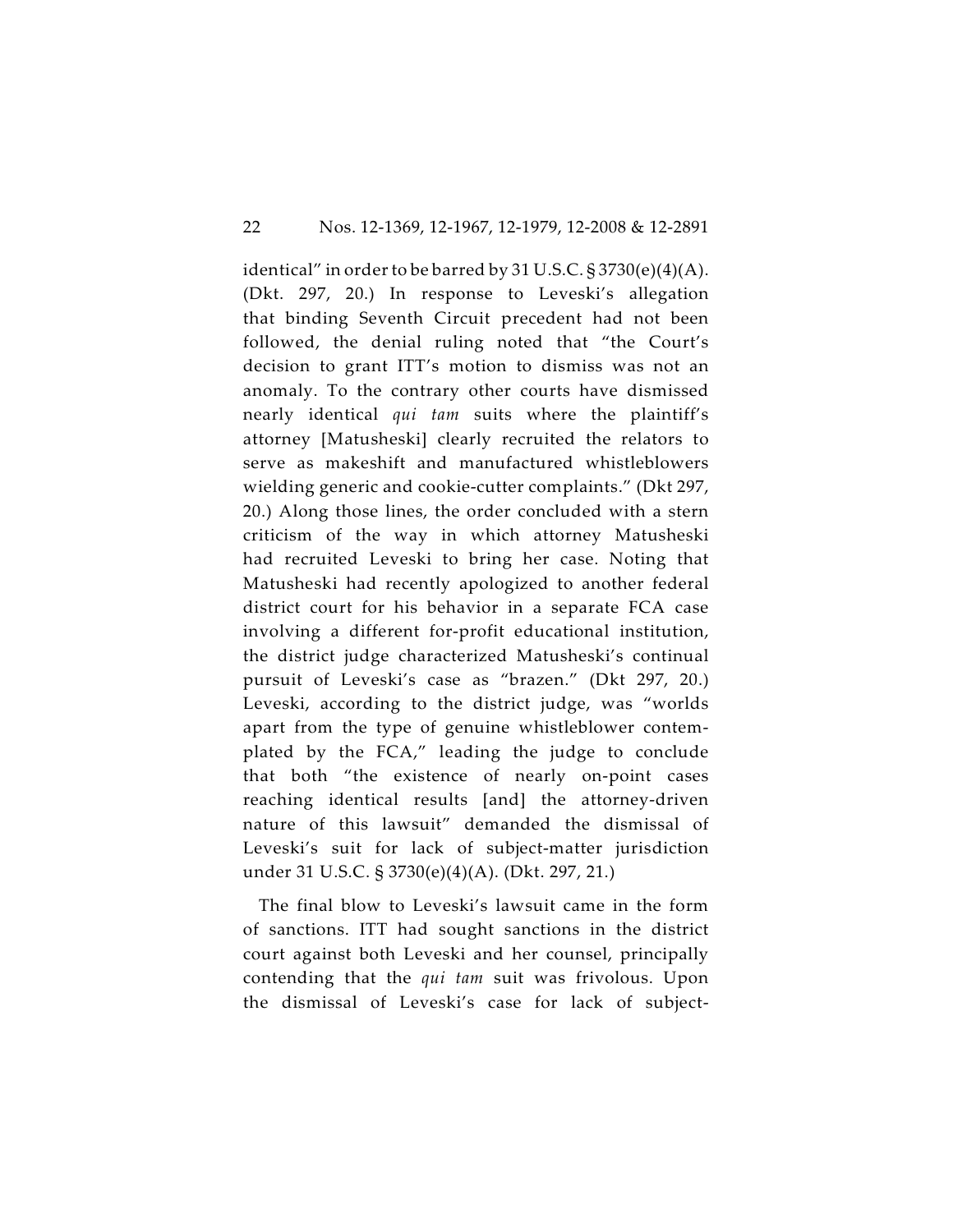matter jurisdiction, the district judge awarded sanctions against counsel only. (Note that in addition to Matusheski, Leveski had secured additional counsel by the time that the district court dismissed her case and granted sanctions. The law firm of Plews Shadley Racher & Braun had joined Matusheski in the representation of Leveski on April 30, 2009, and the law firm of Motley Rice LLP had joined both Matusheski and Plews Shadley in the representation of Leveski on June 2, 2011. Despite their differing lengths of involvement with Leveski's case, all counsel were included in the sanctions order.) Nevertheless, because we now reverse the dismissal, this sanctions order will require little discussion.

Leveski and her counsel filed a timely appeal of both the dismissal and the sanctions order with our court. We review Leveski's appeal concerning the district court's dismissal of her case for lack of subject-matter jurisdiction *de novo*. *Apex Digital, Inc. v. Sears, Roebuck & Co.*, 572 F.3d 440, 443 (7th Cir. 2009). Furthermore, because ITT raised a factual (instead of a facial) challenge to jurisdiction, we are "not bound to accept as true the allegations of the complaint which tend to establish jurisdiction." *Grafon Corp. v. Hausermann*, 602 F.2d 781, 783 (7th Cir. 1979). Instead, we may "properly look beyond the jurisdictional allegations of the complaint and view whatever evidence has been submitted on the issue"—such as Leveski's deposition testimony. *Id*.; *see also Hay v. Ind. State Bd. of Tax Comm'rs*, 312 F.3d 876, 879 (7th Cir. 2002).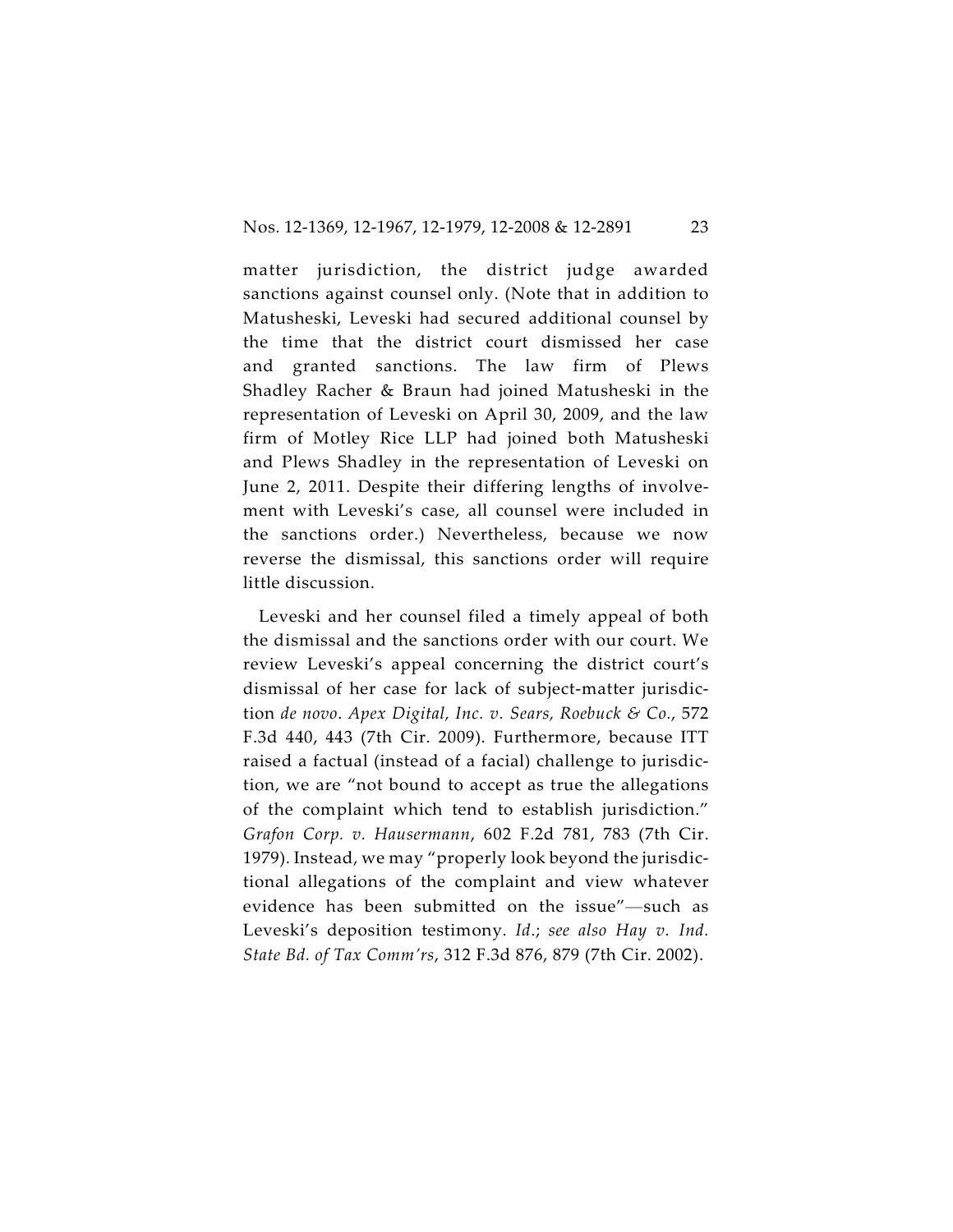II

Both Leveski and ITT agree that federal subject-matter jurisdiction over this case turns on our interpretation of 31 U.S.C. § 3730(e)(4). The version of § 3730(e)(4) applicable to Leveski's lawsuit is the version that was "in force when the events underlying this suit took place." *United States ex rel. Goldberg v. Rush Univ. Med. Ctr.*, 680 F.3d 933, 934 (7th Cir. 2012) (noting that the language of § 3730(e)(4) was "altered in 2010, but that change is not retroactive"). This version of § 3730(e)(4), which remained effective from October 27, 1986 until March 22, 2010—a time period that encompasses both Leveski's employment at ITT and her subsequent filing of this lawsuit—bars federal court "jurisdiction over an [FCA] action . . . based upon the public disclosure of allegations . . . unless . . . the person bringing the action is an original source of the information." Pub. L. No. 99-562, § 3, 100 Stat. 3153 (1986). Congress added this provision to the FCA in order to avoid the "risk that unnecessary 'me too' private litigation would divert funds from the Treasury." *Goldberg*, 680 F.3d at 934. With this congressional purpose in mind, we have previously interpreted the phrase "based upon [a] public disclosure" to mean "substantially similar to publicly disclosed allegations," in accordance with virtually every other circuit that has interpreted this phrase.<sup>1</sup> Glaser, 570

<sup>&</sup>lt;sup>1</sup> The current version of 31 U.S.C. § 3730(e)(4), which went into effect on March 23, 2010, expressly incorporates the "substan- (continued...)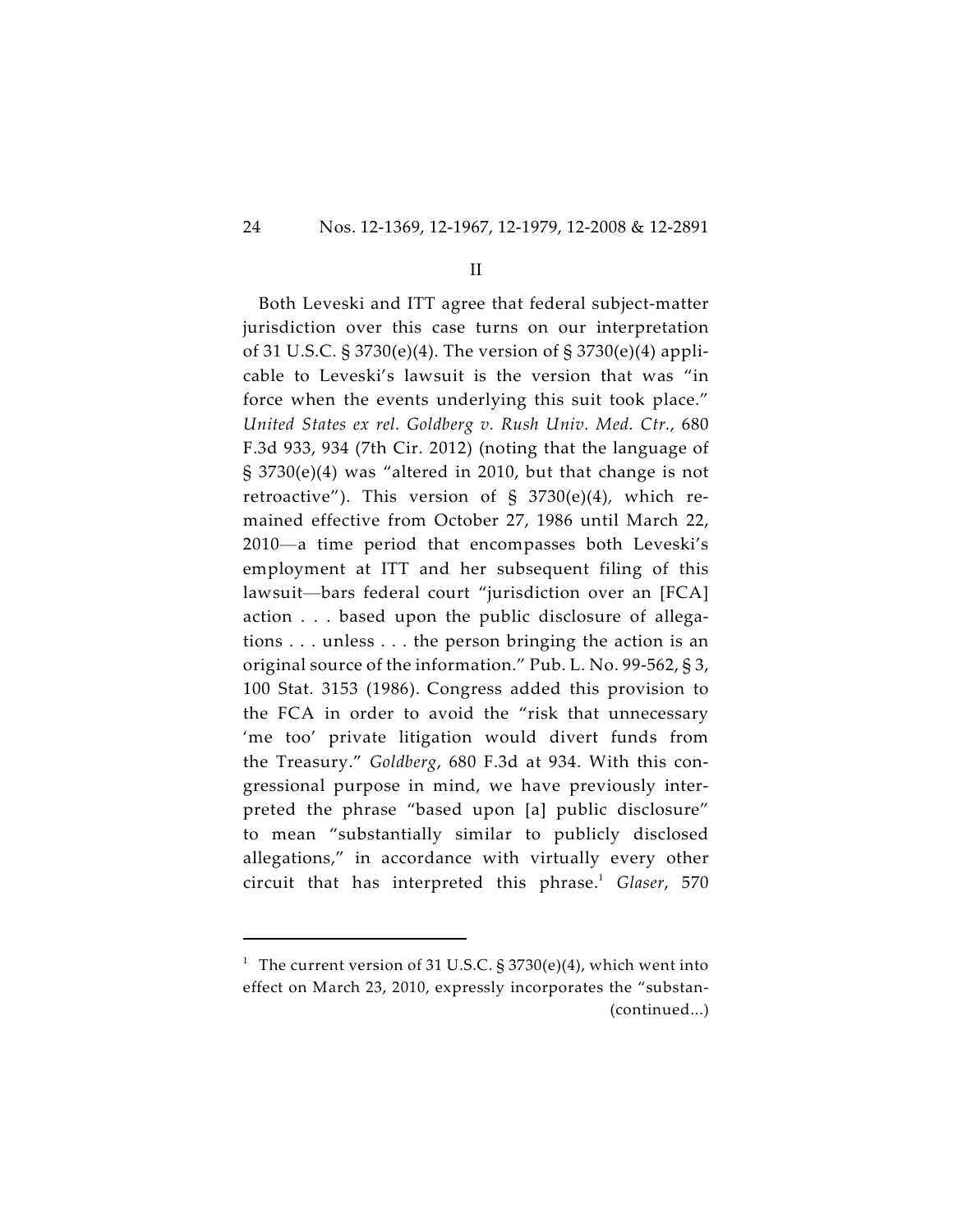F.3d at 920. Moreover, the applicable version of § 3730(e)(4)(B) defines the term "original source" to mean "an individual who has direct and independent knowledge of the information on which the allegations are based and has voluntarily provided the information to the Government before filing an [FCA] action."

Applying the definitions of these terms to the instant case, we must first determine whether Leveski's allegations are "substantially similar to publicly disclosed allegations." 570 F.3d at 920. If we decide that Leveski's allegations are not substantially similar, then our jurisdictional inquiry ends, and Leveski can proceed to litigate her case on the merits in the federal district court. On the other hand, if we decide that Leveski's allegations are substantially similar, then our jurisdictional inquiry has a second step. In this second step, we must assess whether Leveski has "direct and independent knowledge of the information on which [her] allegations are based." 31 U.S.C. § 3730(e)(4)(B). (Both sides agree that Leveski contacted the government before bringing this action, so we need not inquire whether Leveski "voluntarily provided [her] information to the Government before filing.") (Dkt. 334-3, 4.) If

 $1$  (...continued)

tially similar" standard previously used by our circuit and most other circuits under the prior version of the statute. *See* 31 U.S.C. § 3730(e)(4)(A) (2013) (commanding courts to "dismiss an action or claim under this section, unless opposed by the Government, if substantially the same allegations or transactions as alleged in the action or claim were publicly disclosed."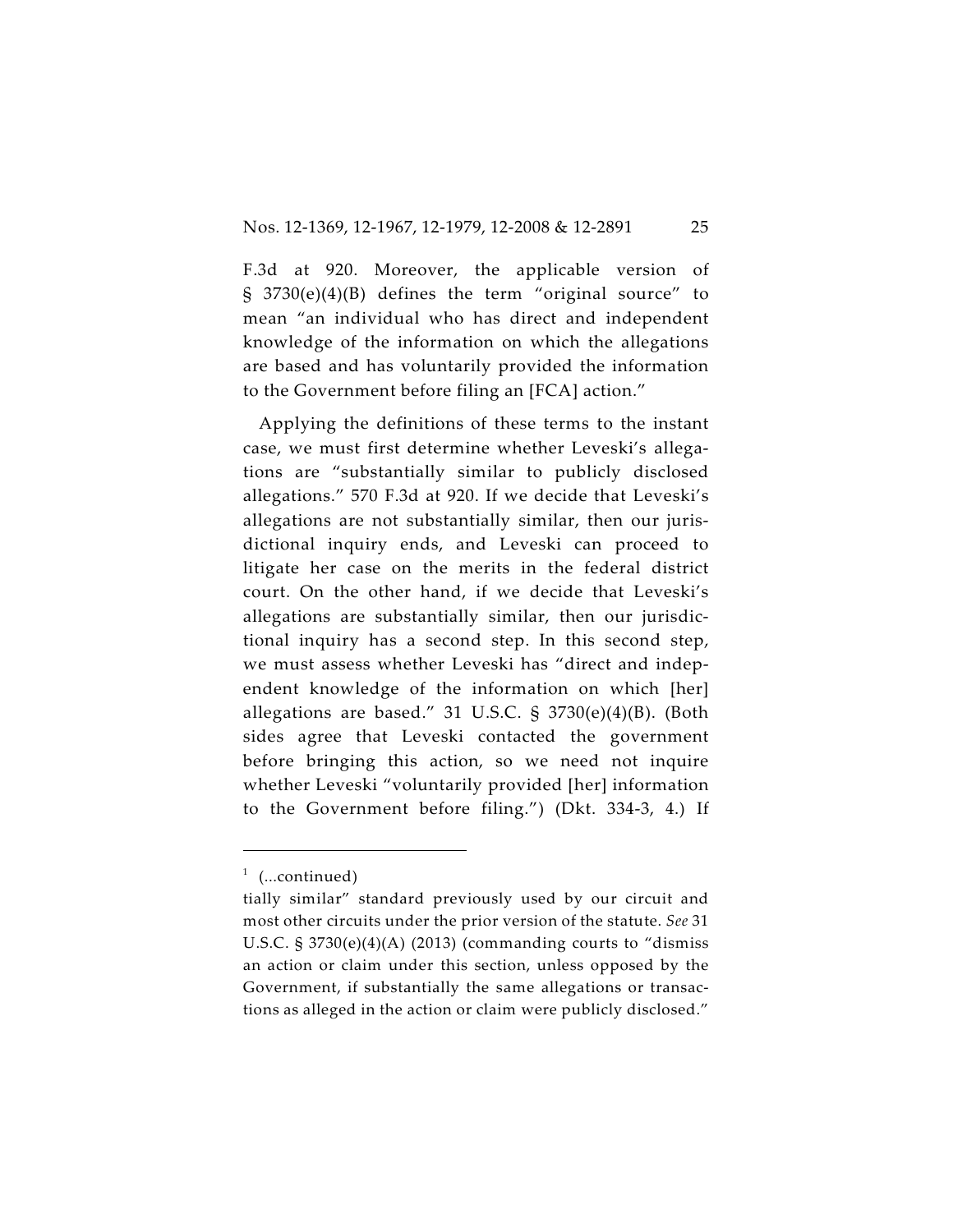we decide that Leveski has direct and independent knowledge of her allegations, then once again, Leveski can proceed to litigate her case on the merits in the federal district court. If we decide that Leveski does not have direct and independent knowledge, however, then 31 U.S.C. § 3730(e)(4)(A) bars subject-matter jurisdiction, and Leveski cannot litigate her case in federal court.

**A**

The first step of our jurisdictional inquiry requires us to determine whether Leveski's allegations are substantially similar to the relators' allegations in *Graves*, 284 F. Supp. 2d at 490-93, which was filed more than five years before Leveski's case on April 22, 2002. (Dkt. 241.) Although we have already reviewed Leveski's allegations in Section I, we must also review the *Graves* allegations before making this determination. We turn to this review now. Much like the present case, the *Graves* case was brought by relators who were former employees of ITT. The two relators, Susan Newman and Dan Graves, had worked for ITT as Inside RRs—the same job that Leveski had once held at ITT. Moreover, the two *Graves* relators alleged in their complaint that ITT had violated the HEA by illegally paying incentive compensation to its RRs. (Dkt. 241, 6.)

Certainly, the allegations in *Graves* seem very similar to Leveski's allegations on first impression. But first impressions can be deceiving. A closer examination reveals four critical differences between the two cases. First, we note that the relators in *Graves* had much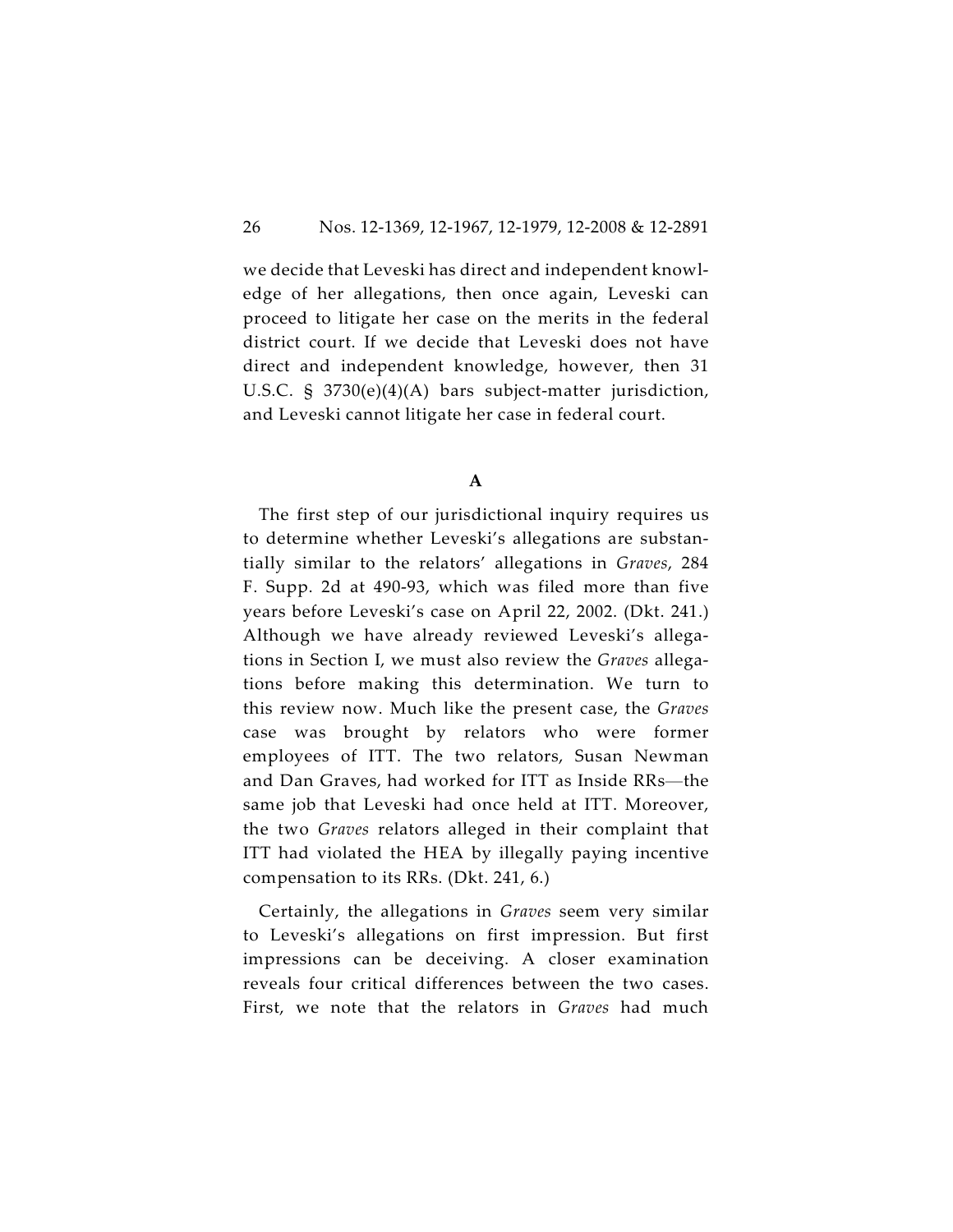shorter tenures at ITT than did Leveski. Relator Susan Newman was employed by ITT for approximately nineteen months (from June 2, 1998 to February 7, 2000), while relator Dan Graves was employed for less than one year (from July 1999 to February 2000). (Dkt. 141-9, 3.) Leveski, in contrast, worked for ITT for over a decade (January 8, 1996—November 3, 2006). (Dkt. 75.) The relatively long span of Leveski's employment, of course, does not directly impact her FCA claim. Nevertheless, because Leveski worked at ITT for so much longer than the *Graves* relators, she has greater potential than the *Graves* relators to possess relevant evidence about ITT's compensation scheme that could directly impact her FCA claim.

Second, and relatedly, the long span of Leveski's employment allows her to make allegations against ITT that cover a different time period than the *Graves* allegations. Although the *Graves* relators worked for ITT for less than two years, they allege that "ITT paid illegal incentive compensation to its admissions representatives" from "1993 to 1999"—i.e. during the five years prior to their being hired by ITT as well as during their brief employment. (Dkt. 141-9, 24-25.) Leveski, on the other hand, alleges that ITT paid illegal incentive compensation throughout her decade-long employment at ITT from 1996 to 2006. After excluding the earlier years of Leveski's employment (since Judge Lawrence found allegations from these years barred by the six-year statute of limitations), Leveski's allegations cover the period from July 3, 2001 to November 3, 2006. (Dkt. 92.) Thus, there is no temporal overlap between the *Graves* allegations and Leveski's allegations.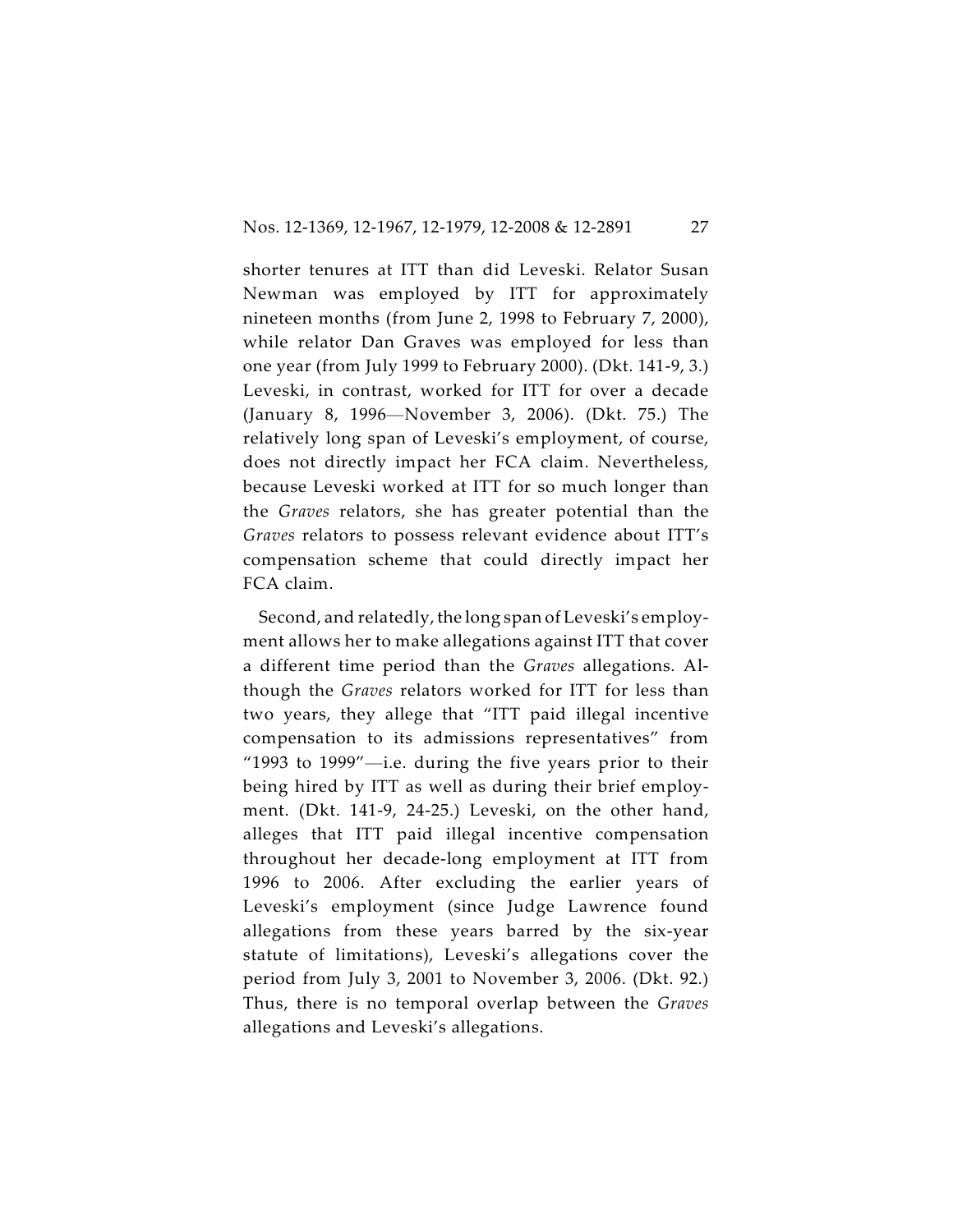#### 28 Nos. 12-1369, 12-1967, 12-1979, 12-2008 & 12-2891

Third, because the *Graves* relators were employed by ITT for a relatively short period of time, they were only able to make allegations about the one department to which they were briefly exposed: the recruitment office. Leveski, on the other hand, is able to present evidence about ITT practices in a second department, the financial aid office, since her long employment afforded her the opportunity to hold two different positions (RR and FAA). Indeed, Leveski's experience as an FAA during the latter half of her employment at ITT allows her to make allegations both about the way that ITT compensated its employees in the financial aid office and about the way that ITT applied to the federal government for financial aid. Specifically, Leveski alleges that the FAAs' salaries "were directly tied" to how much financial aid they could secure for ITT "by the first available date permitted by Federal law." (Dkt. 75, 13-14.) With regard to ITT's applications for federal financial aid, Leveski testified in her deposition that other ITT employees, and even her manager, condoned students underreporting their income on the FAFSA (which would, of course, increase the amount of financial aid for which they were eligible). (Dkt. 141-6, 151-53). If true, both of Leveski's allegations would constitute clear violations of the HEA—and yet, these allegations are wholly absent from the *Graves* case.

Fourth, even putting aside Leveski's additional allegations about the ITT financial aid office, we see significant differences in her allegations about the recruitment office. The scheme alleged by the *Graves* relators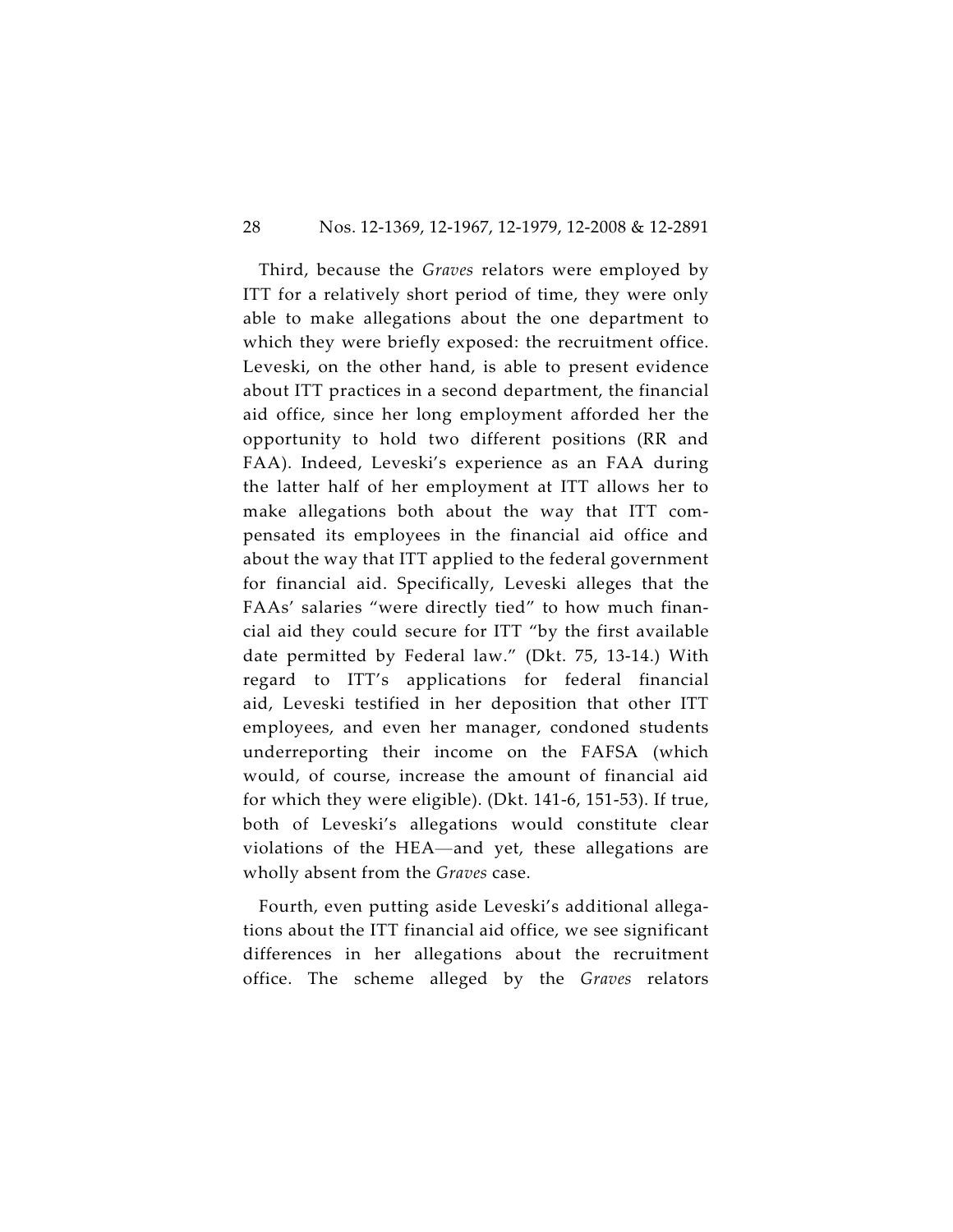involved a flagrant violation of Department of Education requirements. According to them,

ITT's salary administration program for admissions and recruitment personnel provided in part for the payment of "5% of earned revenues for Inside Representatives and 10% of earned revenues for Outside Representatives." The level of "earned revenue" was a direct function of the new and continuing students and graduates who are enrolled by the admissions and recruitment representative.

(Dkt. 141-9, 24.) In addition to this allegation that ITT paid direct commissions to its RRs, the *Graves* relators alleged that ITT "had minimum enrollment quotas for recruiters. Recruiters failing to meet their enrollment quotas were fired. Each campus had a minimum enrollment quota that was determined by ITT's officers and directors as part of the annual budgeting process." Brief of Petitioner-Appellant at 6, *United States ex rel. Graves v. ITT Educ. Servs.,* No. 03-20460 (5th Cir. Nov. 4, 2003). The scheme alleged by Leveski, in contrast, involves a much more sophisticated—and more difficult to detect—violation of Department of Education requirements. Leveski does not allege that either her compensation or her continuation as an ITT employee depended on explicit percentages or quotas. In fact, she acknowledges that ITT claimed to compensate her based on a wide range of factors (including appearance, attitude, and participation in continuing education classes). But Leveski alleges that how ITT claimed to compensate her and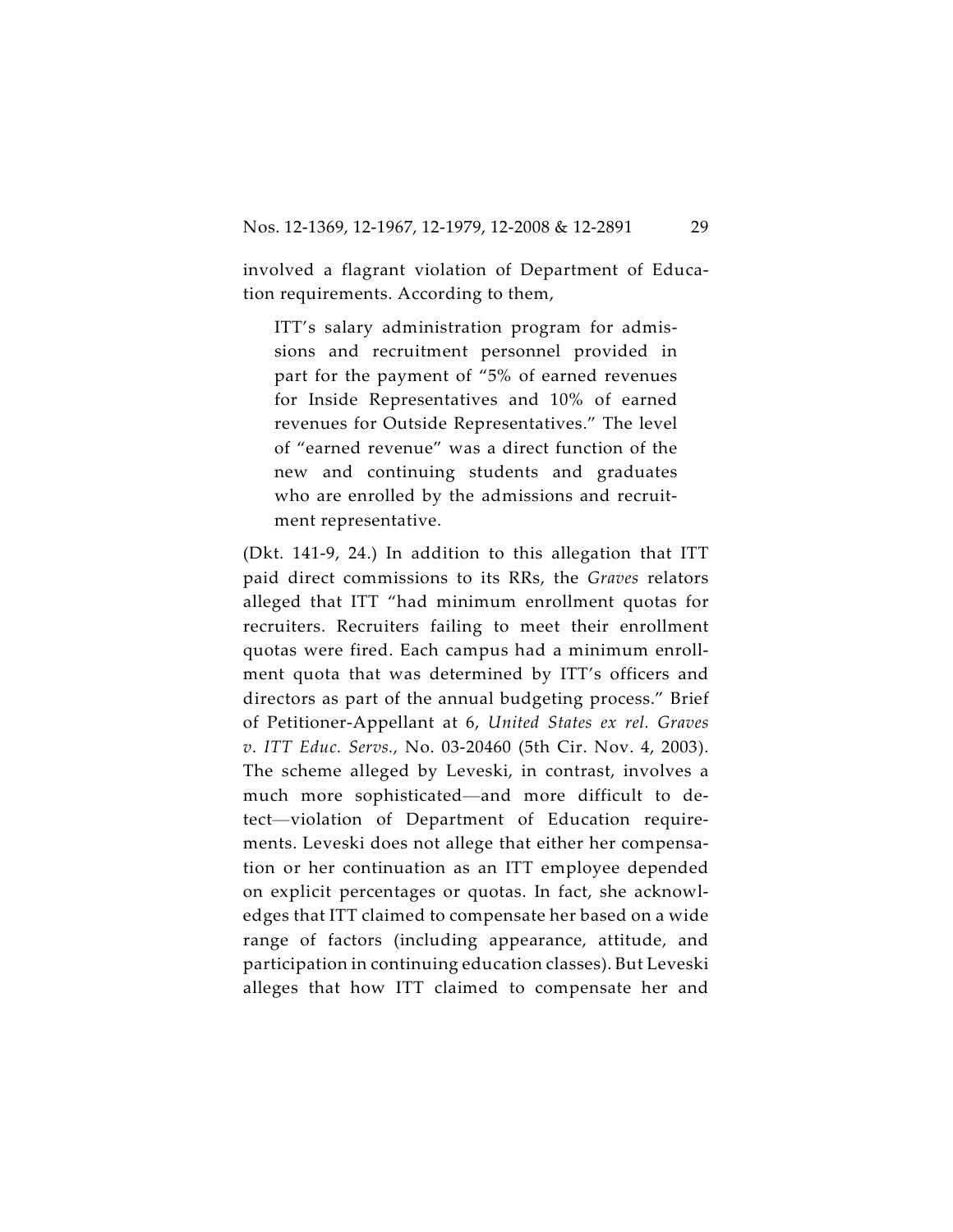how ITT actually compensated her were very different. Despite ITT's claims, Leveski believes that her compensation was based on only one thing: the number of students Leveski brought into ITT (and as a result, the amount of money Leveski brought into ITT).

Moreover, through her affidavit and deposition testimony, Leveski provides evidence to support her allegations that ITT's claimed practices in its recruitment and financial aid offices did not match ITT's actual practices. As the excerpts from Leveski's testimony in Section I demonstrated, Leveski was able to name specific individuals in positions of authority at ITT who told her that her recruitment and financial aid "numbers" were all that mattered. Leveski also provided evidence that ITT never considered any other factors besides her numbers. For example, Leveski indicated that ITT did not police what types of continuing education classes that its employees took, even though the employees were allegedly evaluated on these classes. As a result, ITT employees who "got a master's degree in education" appeared to get the same amount of "professional development" credit as employees who "took something at [their] church." (Dkt. 141-6, 87.) Furthermore, although ITT employees were allegedly evaluated on their appearance, ITT's evaluation of appearance did not correlate with how the employee actually appeared. Leveski testified that she "wore the same suits the first day [she] started to work at ITT and the last day [she] left ITT." (Dkt. 141-6, 88.) Yet she only received an excellent appearance evaluation during her first year at ITT coincidentally, the same year that her recruitment "num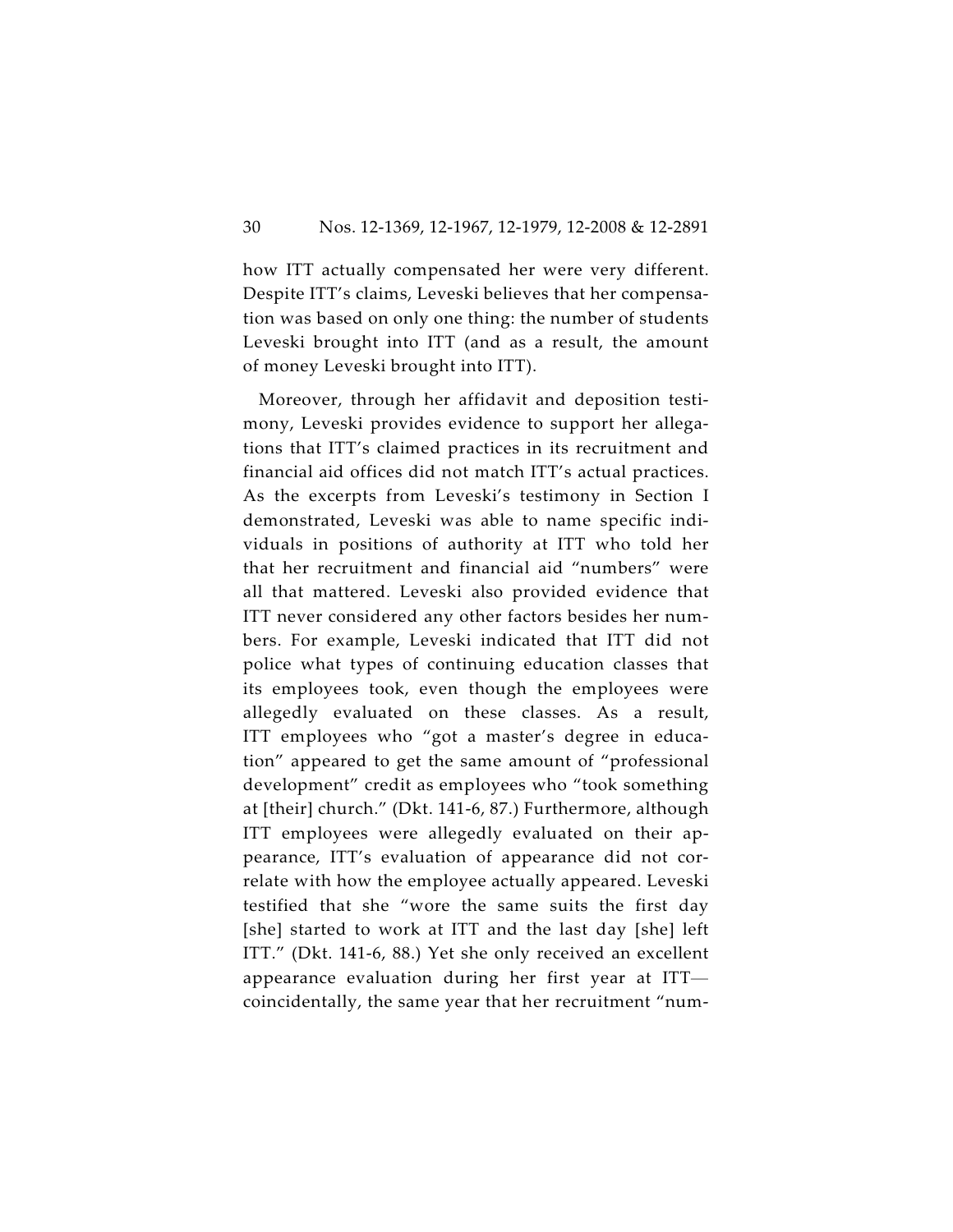bers" were also "exceptional." (Dkt. 141-6, 88.) Leveski's testimony suggests that ITT's supposed multi-factor evaluation system was little more than a sham.

Undoubtedly, the sham compensation scheme and the financial aid violations alleged by Leveski are different than the outright quota system alleged by the *Graves* relators. But the question we must face is whether Leveski's allegations are different enough from the *Graves* allegations to bring her suit outside the public disclosure bar of 31 U.S.C. § 3730(e)(4). A review of our recent case law leads us to the conclusion that they are different enough. Indeed, Leveski's allegations against ITT are only similar to the *Graves* allegations when viewed at the highest level of generality. But in the last few years, we have indicated on more than one occasion that viewing FCA claims "at the highest level of generality . . . in order to wipe out *qui tam* suits that rest on genuinely new and material information is not sound." *Goldberg*, 680 F.3d at 936.

For instance, in *United States ex rel. Baltazar v. Warden*, 635 F.3d 866, 869-70 (7th Cir. 2011), we reversed a dismissal under the § 3730(e)(4) jurisdictional bar after we found that the district court had viewed the relator's claims too generally. There, chiropractor Kelly Baltazar brought an FCA claim against the chiropractic group for which she had previously worked, alleging that the group had "added to her billing slips services that had not been rendered and [upcoded] for services that had been performed." *Id*. at 866. Prior to Baltazar's suit, the General Accounting Office (GAO) had issued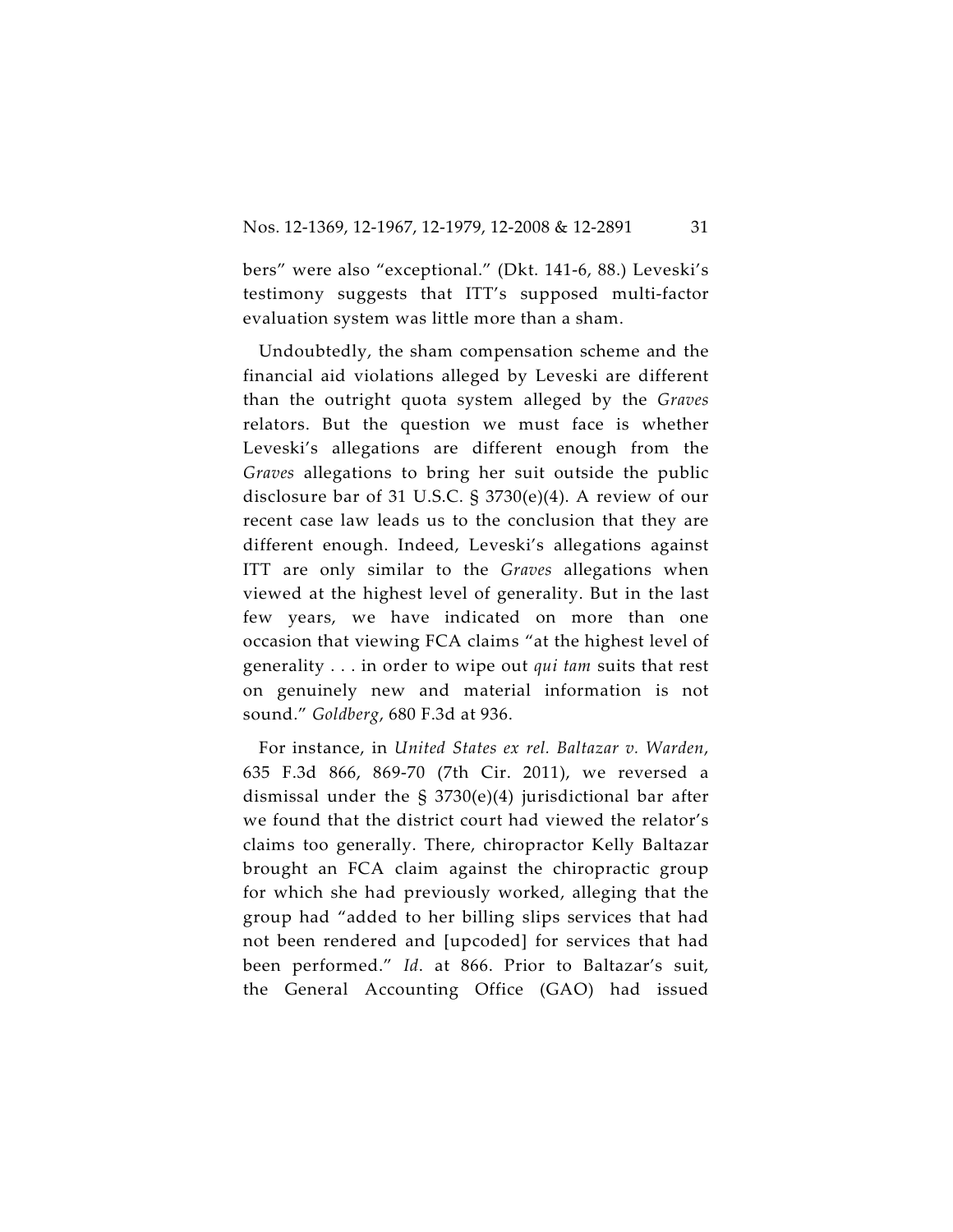several reports detailing widespread, abusive Medicare billing practices by chiropractic groups—without naming specific groups that were guilty of these abusive practices. Nevertheless, the district judge believed that these reports were enough to preclude federal court jurisdiction over Baltazar's claim. On appeal, we pointed out that Baltazar's suit was " 'based on' her own knowledge rather than the published reports" and had "supplied vital facts that were not in the public domain." *Id*. at 869. Because the GAO reports did "not disclose the allegations or transactions on which Baltzar's [suit was] . . . based," we found that  $\S$  3730(e)(4) did not stand in the way of Baltazar's suit. *Id*. at 868. Like Baltazar's allegations, Leveski's allegations are clearly based on her own knowledge; in her affidavit and deposition, she provides the court with relevant names, meetings, and other details specific to her employment with ITT. And like Baltazar, Leveski has supplied the court with vital facts that were not alleged in *Graves*. Leveski has suggested that ITT developed a sophisticated, yet illegal employee evaluation and compensation scheme designed to avoid detection by the Department of Education.

As helpful as the *Baltazar* decision is to Leveski, even more helpful to her is our decision last year in *Goldberg*, 680 F.3d at 936. There again, we reversed a district court that had dismissed an FCA suit for lack of jurisdiction under § 3730(e)(4) after viewing the relator's claims too generally. *Id*. The relators in *Goldberg* were an orthopedic surgeon and a director of real estate at Rush University Medical Center in Chicago. Together, they alleged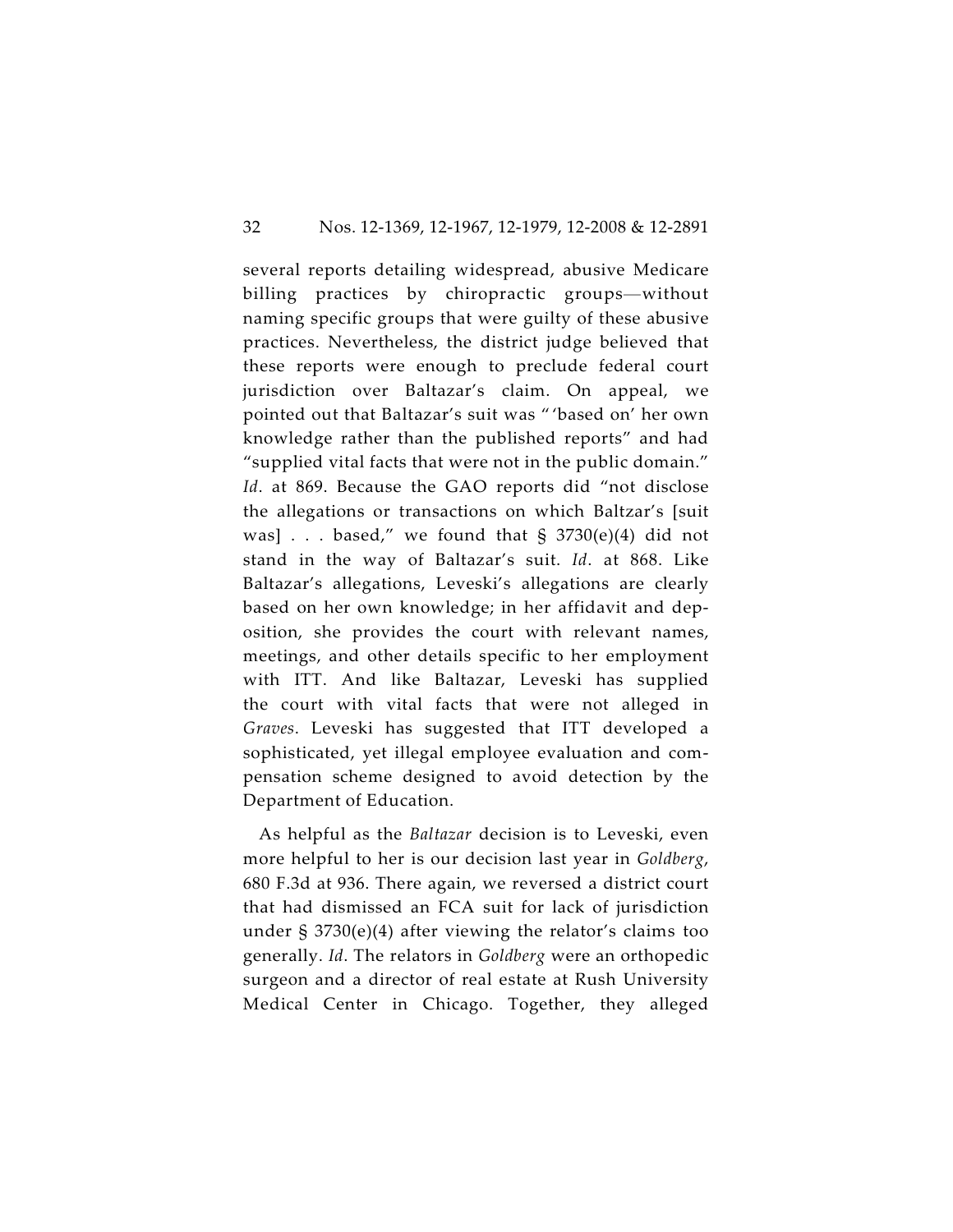that Rush was improperly billing Medicare for services performed by teaching physicians that were, in reality, performed by inadequately supervised residents. *Id*. at 934-35. During the 1990s, both the Department of Health and Human Services and the GAO had issued research studies concluding that improper billing for services performed by unsupervised residents was a widespread problem in teaching hospitals nationwide. *Id*. at 934. Much like Leveski, however, the relators in *Goldberg* alleged a more sophisticated, harder to detect scheme than the kind described in the governmental reports. The reports had accused teaching hospitals of billing for services performed by residents who were wholly unsupervised. The *Goldberg* relators, on the other hand, alleged that Rush billed for services performed by residents who were not *adequately* supervised. According to them, Rush scheduled teaching physicians for multiple surgeries at once, such that "even if the teaching physician were present for the 'critical' portion of one [surgery], . . . the surgeon could not have been 'immediately available for the rest of each procedure," as required by Medicare. *Id*. at 935. After reviewing the relators' allegations, we found that they had "allege[d] a kind of deceit that the GAO report does not attribute to any teaching hospital. Unless we understand the 'unsupervised services' conclusion of the [governmental reports] at the highest level of generality—as covering all ways that supervision could be missing or inadequate—the allegations of these relators are not 'substantially similar.'" *Id*. at 936. Thus, we found that  $\S 3730(e)(4)$ did not destroy federal court jurisdiction over the relators' claims. *Id*.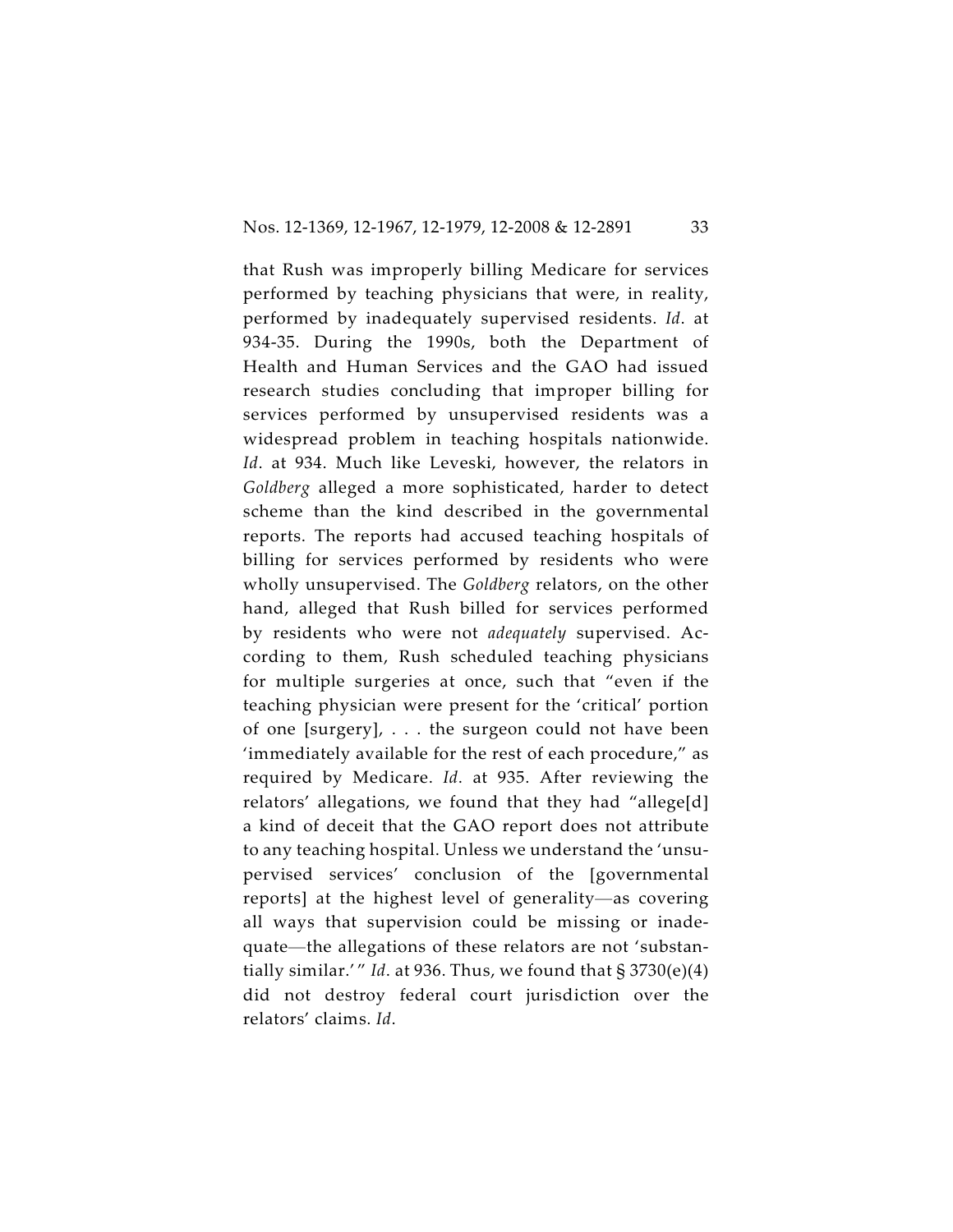#### 34 Nos. 12-1369, 12-1967, 12-1979, 12-2008 & 12-2891

Like *Goldberg* and *Baltazar*, we believe that Leveski's case is yet another instance of a district court dismissing an FCA suit after viewing the allegations at too high a level of generality. To be sure, Leveski's case looks similar to the *Graves* case at first blush. The relators in both cases are former employees of ITT—and even held the same job title. The relators in both cases also allege that ITT violated the incentive compensation provision of the HEA. But this is where the similarities between the two cases end. The details of how ITT allegedly violated the HEA are quite different in Leveski's case than they were in *Graves*. Unlike the *Graves* relators, who alleged a more rudimentary scheme by ITT to violate the HEA incentive compensation provision, Leveski alleges a more sophisticated, second-generation method of violating the HEA.

Furthermore, although we know from Leveski's deposition testimony that she reviewed the *Graves* case before filing her lawsuit, we are convinced that Leveski has done more than just "add[] a few allegations" to the *Graves* complaint. *Glaser*, 570 F.3d at 920. In *Glaser*, we upheld a district court's dismissal for lack of jurisdiction under § 3730(e)(4) after finding that a relator had done just that—characterizing the *Glaser* relator's allegations as "wrongdoing [that was] virtually identical" to prior, publicly disclosed allegations. *Id*. The relator, Carol A. Glaser, brought an FCA suit accusing a medical clinic of fraudulent billing practices; but this time, the relator was a patient, not an employee, of the medical clinic. Unlike Leveski, Glaser had no inside information from her own personal experience at the clinic; instead, she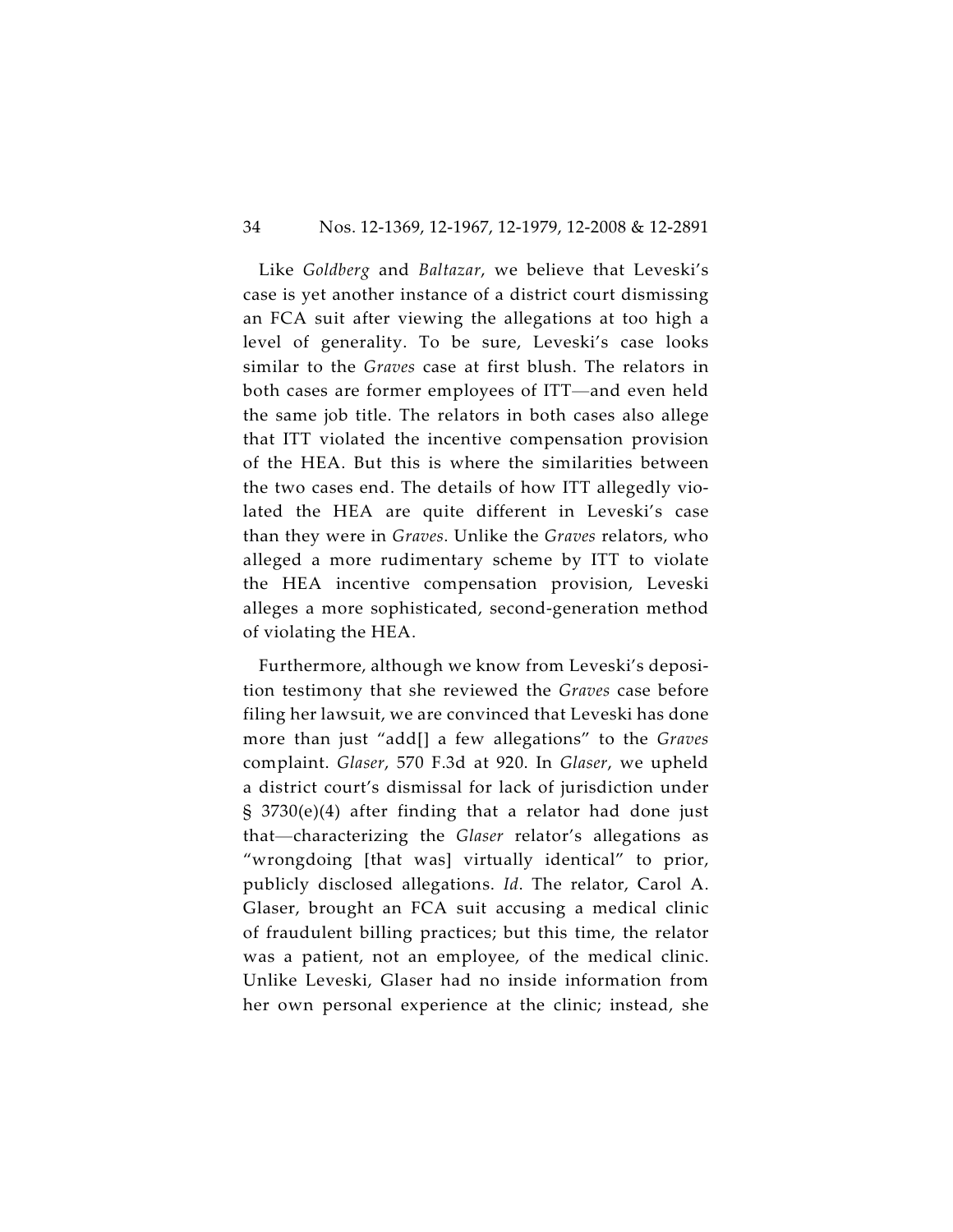appeared to have learned *all* of the relevant information in her FCA complaint from her attorney. *Id*. at 921. Moreover, Glaser's allegations covered the same time period covered by an ongoing Centers for Medicare and Medicaid Services (CMS) investigation of the clinic. *Id*. at 909. The CMS investigation centered on whether the defendant medical clinic had billed patients for seeing a doctor when they had actually seen a physician's assistant. Glaser alleged exactly the same fraudulent billing practices in her complaint. Indeed, Glaser's only unique contribution was pointing out a couple of instances in which the clinic billed patients for seeing a doctor (instead of the physician's assistant whom they had actually seen) that were not mentioned in the CMS report. It was under these circumstances we held that "add[ing] a few allegations . . . is not enough to take [a] case outside the jurisdictional bar, properly understood; 'based upon' does not mean 'solely based upon.' " *Id*. at 920.

In contrast to Glaser, Leveski has used inside information that she obtained during her decade-long employment to make allegations that are noticeably different from any prior allegations against ITT. Leveski's case would be more analogous to *Glaser* if Leveski had merely added a few examples from her own personal experience at ITT to the *Graves* complaint, re-alleging that ITT maintained minimum enrollment quotas for its recruiters and paid its recruiters direct commissions. But Leveski has done much more than re-package the *Graves* complaint. She has alleged new tactics by ITT to avoid the mandates of the HEA—tactics that extend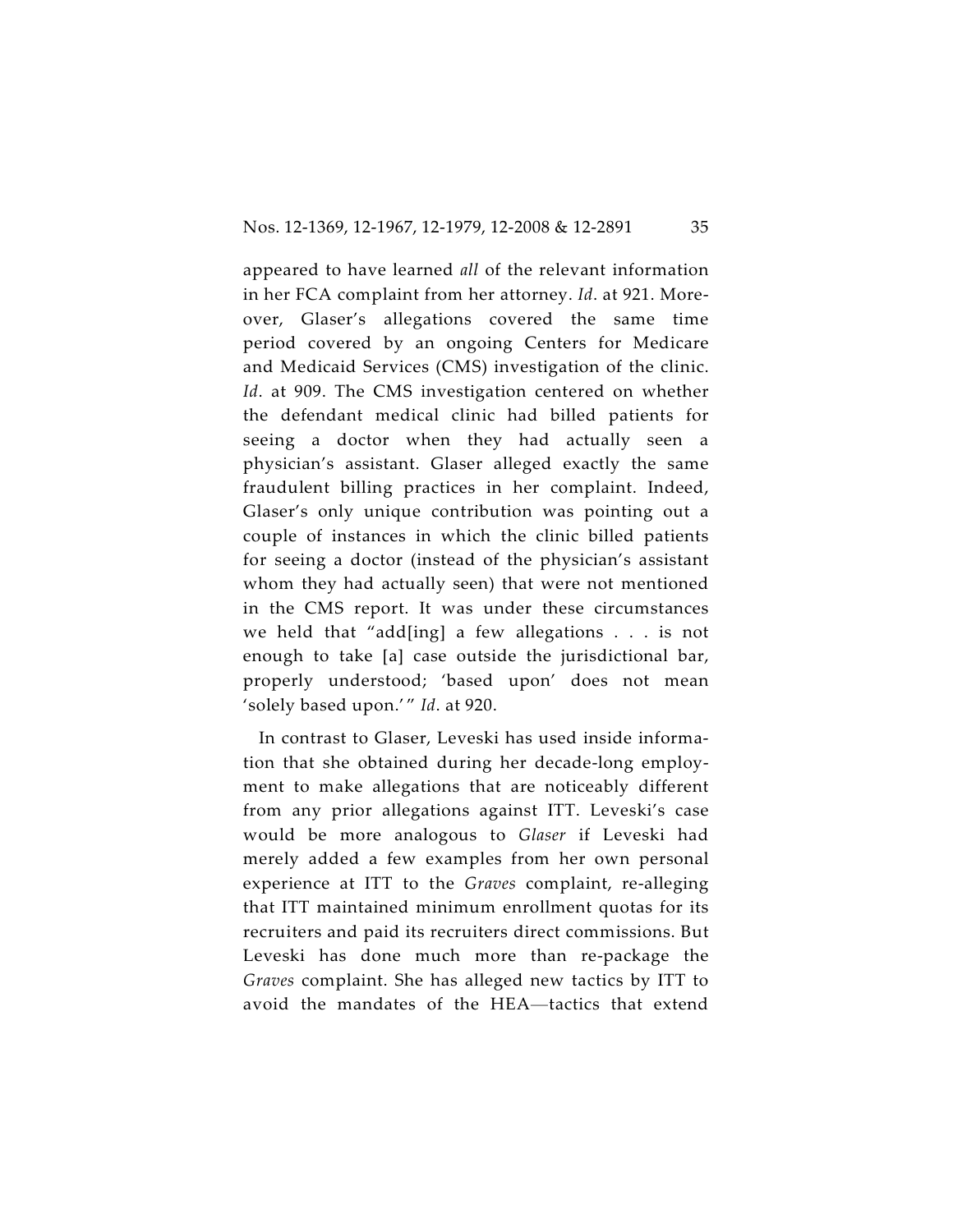beyond the recruiting office (the focus of *Graves*) to the financial aid office.

The extent to which Leveski's complaint goes beyond a mere re-packaging is perhaps most apparent when viewed in light of two other recent FCA cases that were unsuccessfully litigated by her attorney, Timothy Matusheski. Matusheski, who bills himself as the "Mississippi Whistle Blower," has apparently recruited many other FCA relators besides Leveski to pursue HEArelated cases against for-profit educational institutions. *The Law Offices of Timothy J. Matusheski*, *available at* http://mississippiwhistleblower.com (last visited July 1, 2013). For at least two of these cases, Matusheski appears to have recruited relators who possessed little to no knowledge beyond what was already in the public domain.

In *United States ex rel. Lopez v. Strayer Educ., Inc.*, 698 F. Supp. 2d 633 (E.D. Va. 2010), the relator recruited by Matusheski, Magdalis Lopez, was a former recruiter for Strayer University who alleged that Strayer paid its recruiters incentive compensation in violation of the HEA. Like the *Graves* relators, Lopez only alleged violations in the recruiting office (not the financial aid office), and Lopez appeared to allege a more straightforward scheme of outright recruitment commissions and bonuses. Nevertheless, the exact details of Lopez's alleged scheme were never clear due to her total inability to produce any evidence of specific people, statements, and incidents to support her allegations. For instance, when asked at her deposition to explain certain allega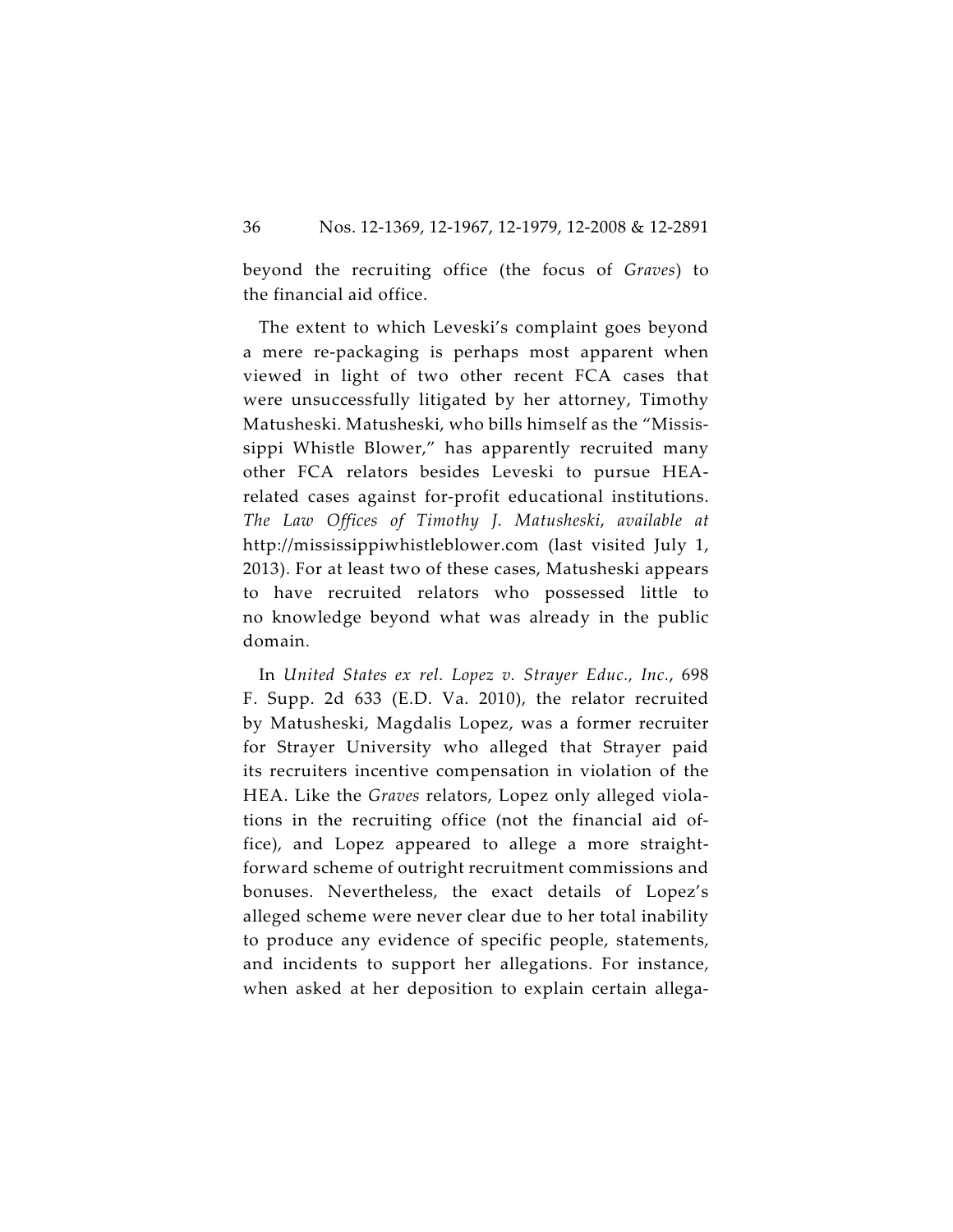tions in her complaint, Lopez could not provide any details:

Q. Do you have any factual knowledge of any of the statements in your complaints from paragraphs 43 through 72?

A. I have knowledge.

Q. What knowledge? Point to—me to one factual statement that you knew before talking to [Matusheski].

A. (after objection by counsel) I'm not an attorney. You know, I cannot give you, you know, like, details.

*Lopez*, 698 F. Supp. 2d at 639. Lopez's inability to provide relevant details in her deposition testimony stands in sharp contrast Leveski's ability to name specific people and describe specific incidents in her deposition testimony, as recounted in Section I.

Similarly, in *United States ex rel. Schultz v. DeVry Inc*., No. 07 C 5425, 2009 WL 562286 (N.D. Ill. Mar. 4, 2009), the relator recruited by Matusheski, Jennifer S. Schultz, was also a former recruiter—but this time, for DeVry University—who alleged that DeVry paid its recruiters incentive compensation in violation of the HEA. Like Lopez, Schultz only alleged violations in the recruiting office, and Schultz alleged a straightforward bonus incentive compensation system for recruiters that violated the HEA. And just like Lopez, Schultz was completely incapable of providing any relevant details in her deposition testimony. During Schultz's deposition, she refused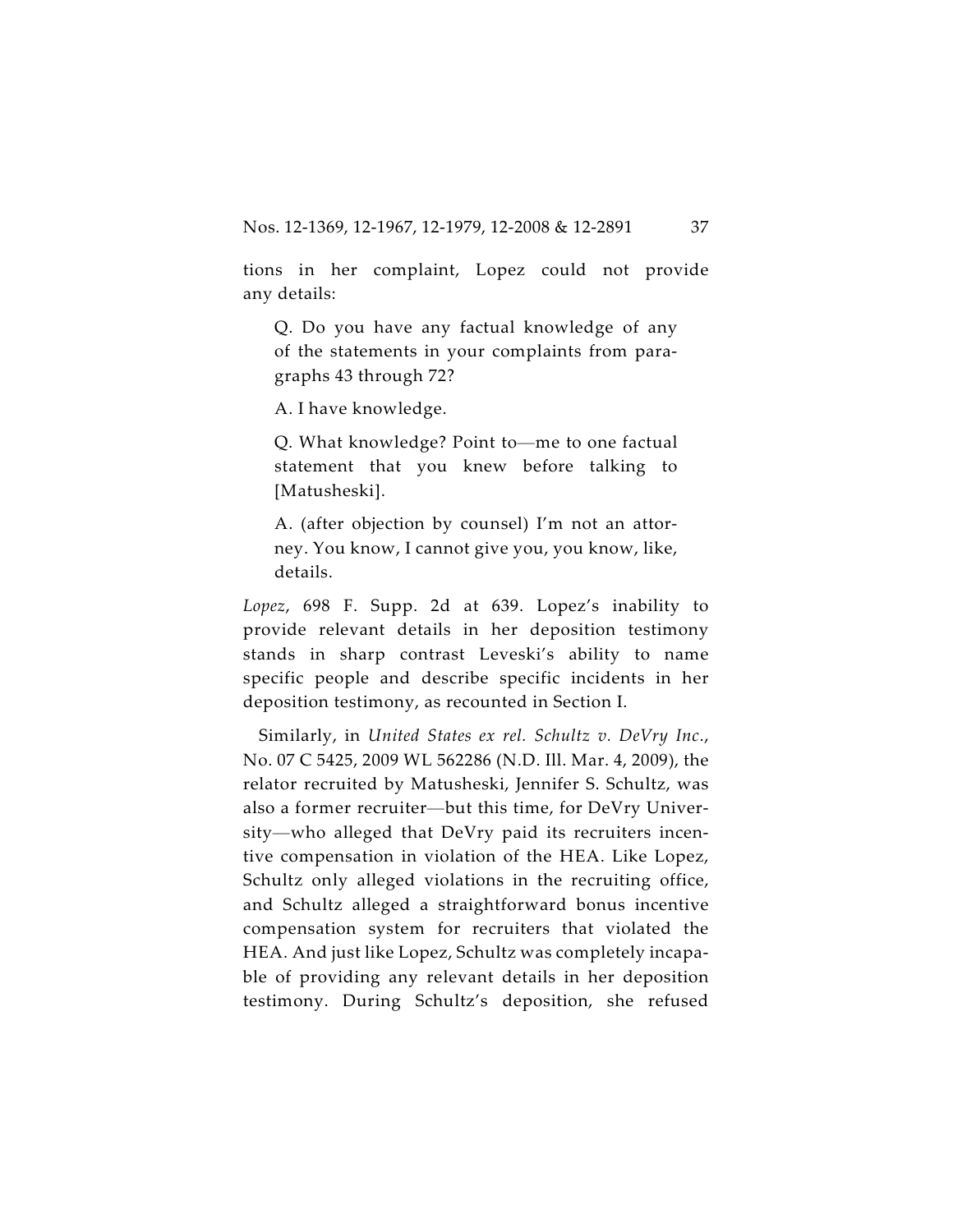to answer any questions about what information Matusheski had provided her, and what information she had provided Matusheski, citing the attorney-client privilege. *Id*. at \*1, \*4. Leveski, in contrast, was much more candid about the information that Matusheski had provided her, and the information she had provided him. (Dkt. 141-6, 239-44.) More importantly, the specific names and incidents that Leveski provided though her deposition testimony and her affidavit are details specific to Leveski's employment—details that Matusheski was incapable of supplying to Leveski.

It is true that serious questions have been publicly raised about whether some for-profit educational institutions have violated the incentive compensation provisions of the HEA. *See, e.g.*, Editorial, *An Industry in Need of Accountability*, N.Y. Times, Aug. 15, 2011, at A20. The fact that Matusheski alone has litigated multiple FCA lawsuits against for-profit educational institutions demonstrates that this general knowledge is well within the public domain. But Leveski has added new facts and new details to this general knowledge that were not previously in the public domain. Even though prior relators represented by Matusheski, such as Lopez and Schultz, were not able to add new facts and new details, Leveski is different. Through her deposition testimony and her affidavit, Leveski has informed the public about a new method of violating the HEA prohibition against incentive compensation—a method much more difficult to detect than outright commission and bonus schemes. Leveski has also informed the public that HEA violations in for-profit educational institutions may extend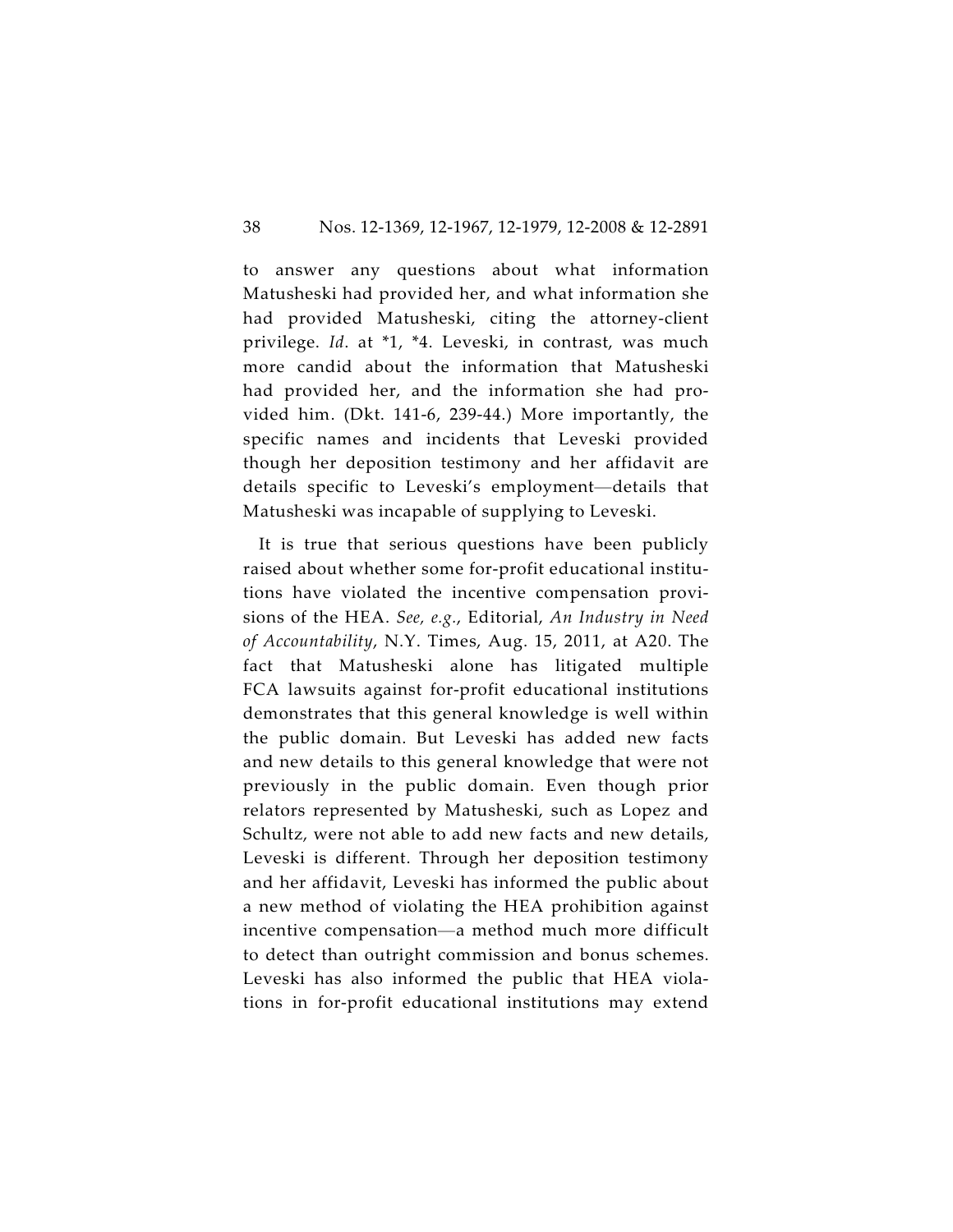beyond recruiting departments and bleed into financial aid departments. And Leveski's allegations do not appear to be baseless; as the excerpts from Leveski's deposition and affidavit in Section I demonstrate, she has recounted specific conversations with specific individuals that support her allegations.

In closing our discussion of why Leveski's allegations are not "based upon" *Graves* for the purposes of 31 U.S.C.  $\S 3730(e)(4)(A)$ , we pause to emphasize two important points. First, we have not ignored ITT's argument that Leveski has altered her allegations on appeal in order to distinguish them from the *Graves* allegations. But we have saved our discussion of this argument to the end because we think it lacks merit. Accusing Leveski of "brief[ing] a different case from the one Leveski actually filed," ITT asserts that Leveski did not emphasize the allegations that most convincingly distinguish her case from *Graves* in the district court. ITT argues that Leveski did not emphasize that ITT "created a matrix to feign compliance" with the HEA even though it "was still illegally compensating student recruiters" in her second amended complaint (the controlling complaint in this case). Yet we had no trouble finding this allegation in paragraph thirty-two of the second amended complaint:

While continually reminding sales representatives to meet sales targets to obtain raises and stay employed, ITT corporate employees and Troy campus directors never discussed tactics to meet non-sales targets that were included in sales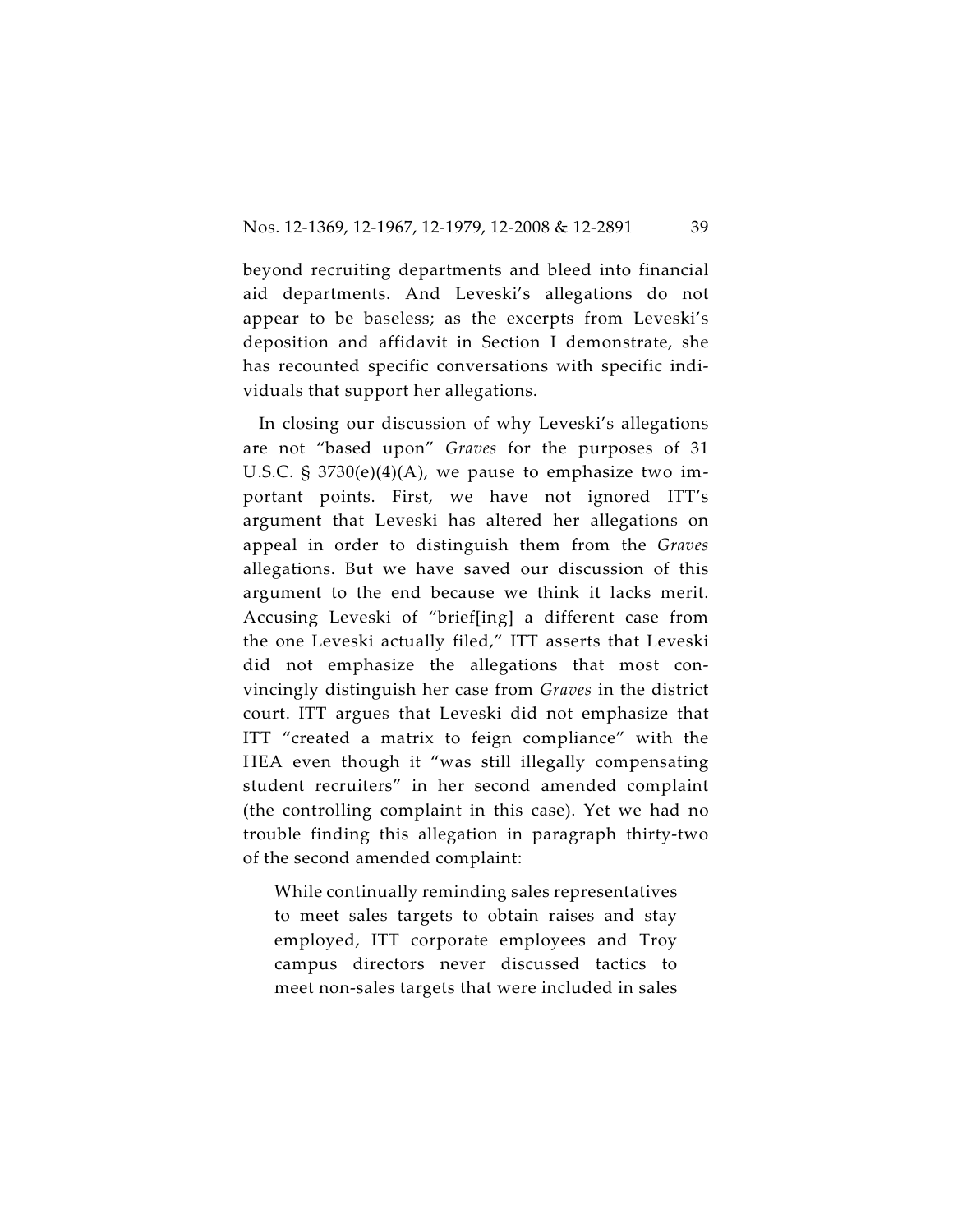representatives' yearly review such as assisting the school in meeting its attrition budget, being a team player, appearance, and attitude.

(Dkt. 75, 12.) Similarly, ITT accuses Leveski of not previously emphasizing her allegations that ITT's illegal compensation scheme extended beyond the recruiting office to the financial aid office. But again, we had no trouble finding this allegation in paragraph thirty-eight of Leveski's second amended complaint: "Relator's and other financial aid administrators' salary increases were directly tied to financial aid: rising and falling based on whether the representative exceeded or failed to meet financial aid goals." (Dkt. 75, 14.) Perhaps ITT's most puzzling argument, however, is that Leveski has somehow waived the right to distinguish her case from *Graves* because she failed to mention *Graves* in her second amended complaint. But Leveski had no reason to mention *Graves* in her second amended complaint. Her allegations had nothing to do with the *Graves* case. Her allegations were based upon her own personal experience at ITT, not the allegations of the *Graves* relators. *Graves* only became an issue in Leveski's case once ITT brought it to the district court's attention in its final motion to dismiss for lack of subject-matter jurisdiction. (Dkt. 143.) As soon as ITT raised *Graves*, Leveski immediately responded. In her brief opposing ITT's final motion to dismiss for lack of subject-matter jurisdiction, Leveski pointed out to the district court that her "complaint allege[d] different misconduct during a different time period than *Graves*" and that "*Graves* d[id] not address financial aid advisors." (Dkt. 154, 12.) In sum,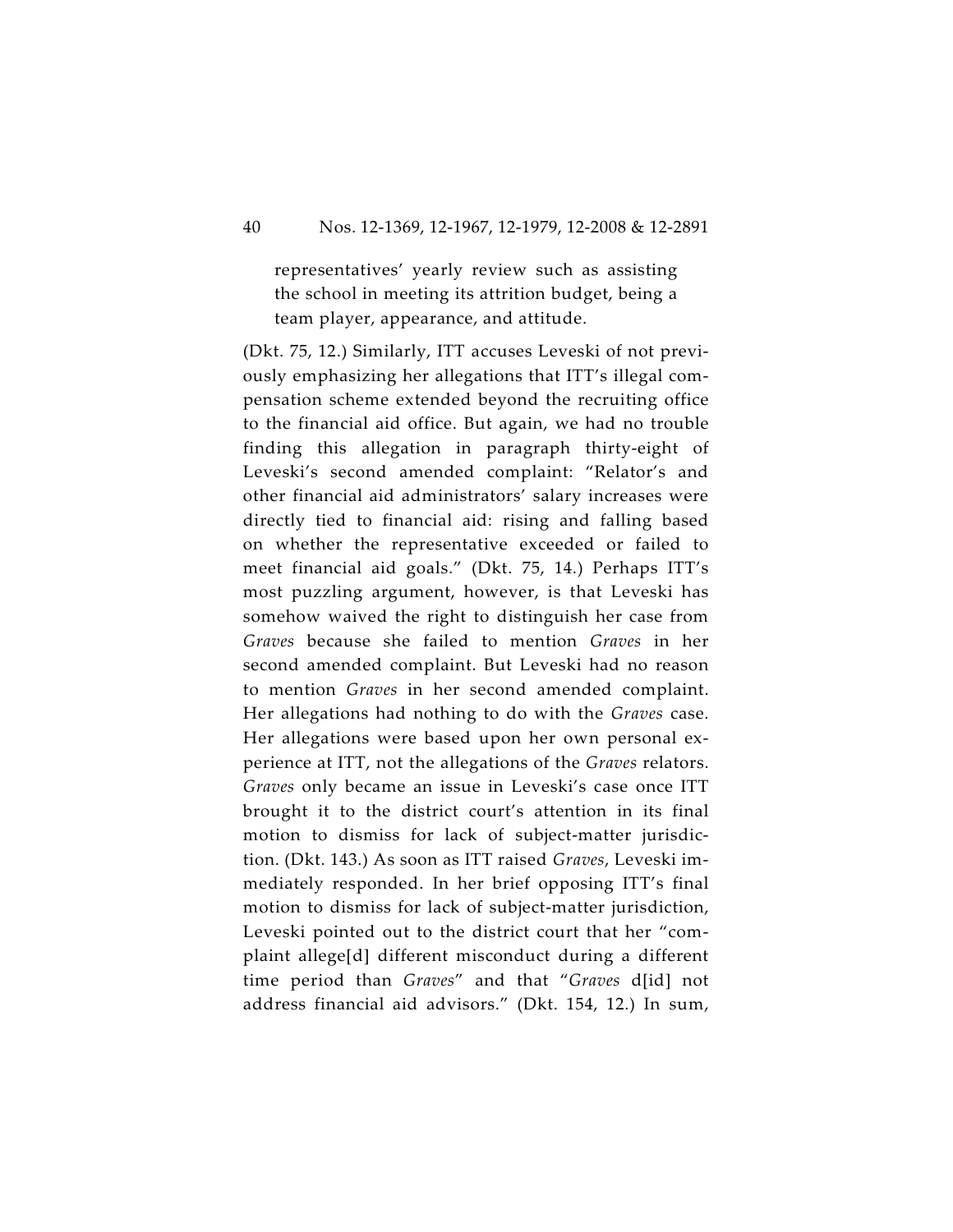ITT has failed to produce any convincing evidence that Leveski has altered her allegations on appeal.

Second, although we believe that Leveski has evidence to support her allegations, we do not necessarily imply that Leveski has a winning case. As we have noted before, "[r]elators' allegations may be incorrect  $\dots$  [b]ut these are questions on the merits." *Goldberg*, 680 F.3d at 936. In other words, we believe that Leveski could have a winning case, but ultimately, it is up to her to convince a trier of fact that her allegations are true. For now, we only evaluate whether the federal district court has subject-matter jurisdiction under 31 U.S.C. § 3730(e)(4)(A) to let Leveski's case proceed. All we care about at this stage is whether Leveski's allegations "rest on genuinely new and material information." *Id*. We find that Leveski's case does rest on genuinely new and material information, and as a result, Leveski's allegations are not "substantially similar to publicly disclosed allegations." *Glaser*, 570 F.3d at 920. Leveski's case is not "based upon" the prior *Graves* allegations, and so the federal district court has subject-matter jurisdiction over her case under § 3730(e)(4)(A).

#### **B**

Because we find that Leveski's allegations are not "based upon the public disclosure of allegations" under 31 U.S.C. § 3730(e)(4)(A), our jurisdictional inquiry need not go any further. Nevertheless, we pause here to note that even if we had found that Leveski's allegations were based on a prior public disclosure, Leveski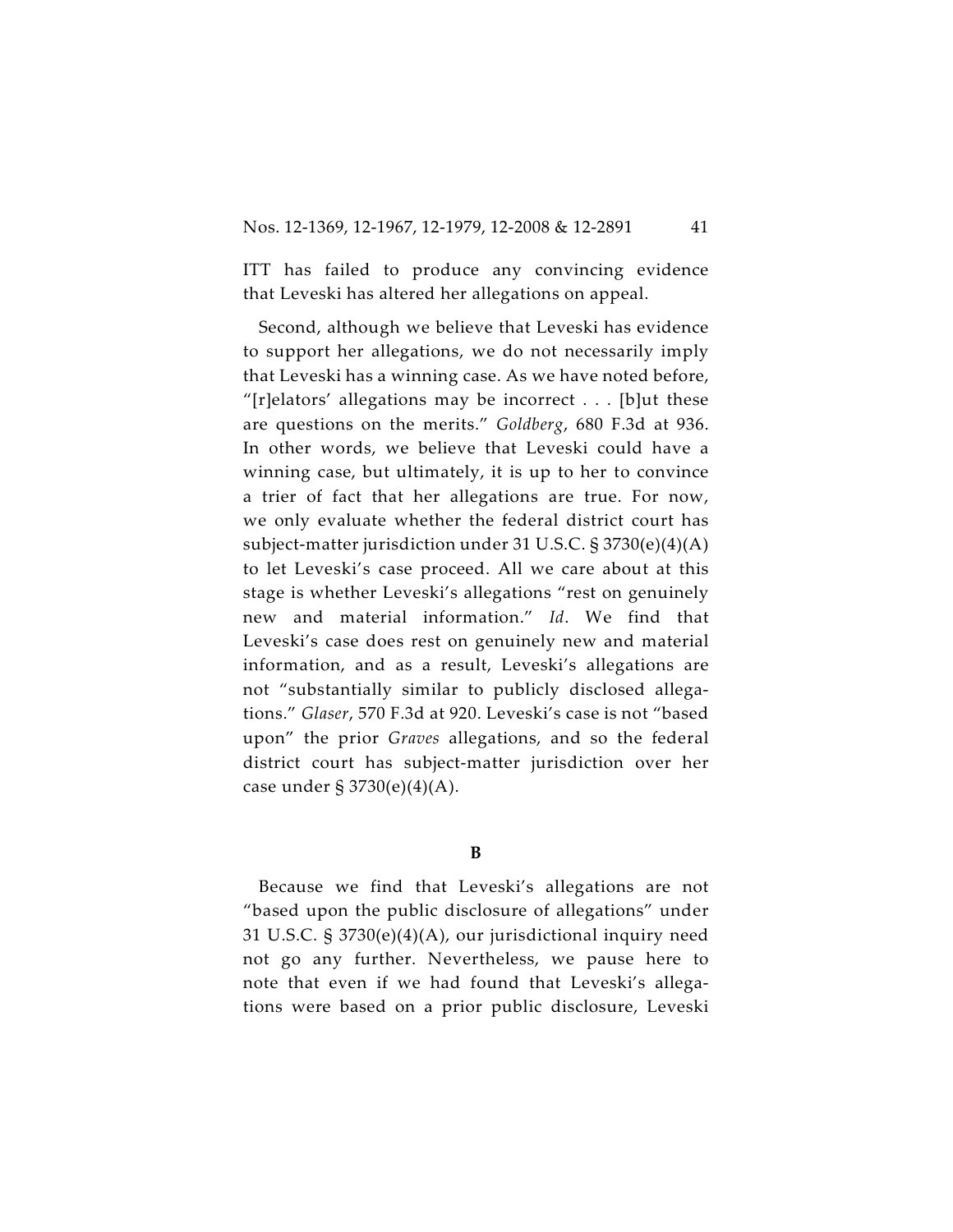would still be allowed to proceed as an "original source" of her information. 31 U.S.C. § 3730(e)(4)(A). Recall that Leveski may litigate her case on the merits—even if her allegations are based upon a prior public disclosure—as long as she has "direct and independent knowledge of the information on which [her] allegations are based." 31 U.S.C. § 3730(e)(4)(B).

In evaluating whether Leveski is an "original source" of her claims, we find our language in *Baltazar*, 635 F.3d at 869, particularly enlightening: "The question is whether the relator is an original source of the allegations in the complaint and not, as the district court supposed, whether the relator is the source of the information in the published reports." Thus, it is not appropriate to ask whether Leveski was the original source of the allegations in *Graves*. Nor is it appropriate to ask whether Leveski was the first person to bring HEA violations by for-profit educational institutions to the public's attention. Rather, it is appropriate to ask whether Leveski is the original source of the specific allegations in her complaint.

For the same reasons that we found that Leveski's allegations are not "based upon" a prior public disclosure under  $\S$  3730(e)(4)(A), we also find that she has direct and independent knowledge of her allegations, and thus, is the original source of them. In *Glaser*, 570 F.3d at 921, we indicated that a relator's knowledge was not "direct" if the relator "had *no knowledge whatsoever* of the fraudulent conduct before hearing from an attorney." We further indicated that a relator's knowledge was not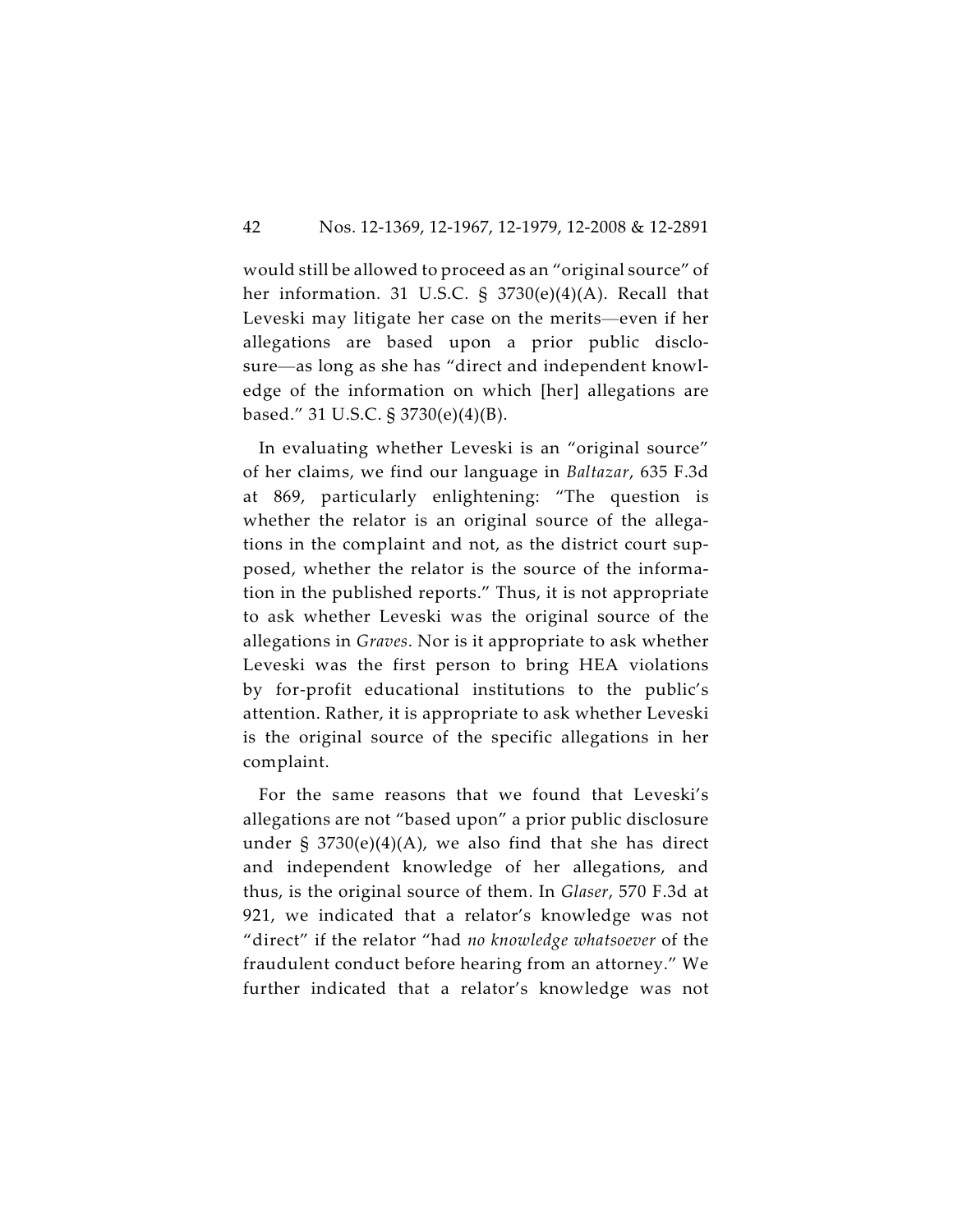"independent" if the relator would not " 'have learned of the allegation or transactions independently of the public disclosure.'" *Id.* (quoting *United States v. Bank of Farmington*, 166 F.3d 853, 865 (7th Cir. 1999)).

Along these lines, ITT argues that Leveski's knowledge of the RR and FAA compensation schemes was neither direct nor independent since Leveski admitted at her deposition that she had not considered filing an FCA suit until attorney Matusheski contacted her. Dkt. 141-6, 244. Yet just because Leveski had never considered filing suit until an attorney contacted her does not necessarily mean that she lacked sufficient knowledge to bring suit. It could simply mean that Leveski did not know her rights under the law. And that appears to be the case here—although we know that Leveski reviewed prior FCA complaints against ITT after speaking with Matusheski, including *Graves*, 284 F. Supp. 2d 487, and *Olson*, 2006 WL 64597, Leveski has provided the court with many pieces of evidence that could have only come from her. As detailed in Section I, Leveski has recalled specific conversations with her personal supervisors that indicate ITT was in violation of the HEA throughout the course of Leveski's decade-long employment. Matusheski could not have fed this evidence to Leveski. Matusheski never worked for the Troy, Michigan campus of ITT—he lives at the other end of the country in Mississippi—so he would have no way of knowing what occurred on that specific campus. Nor could the *Graves* complaint have fed this evidence to Leveski. The *Graves* complaint is extremely general, providing absolutely no details about how either relator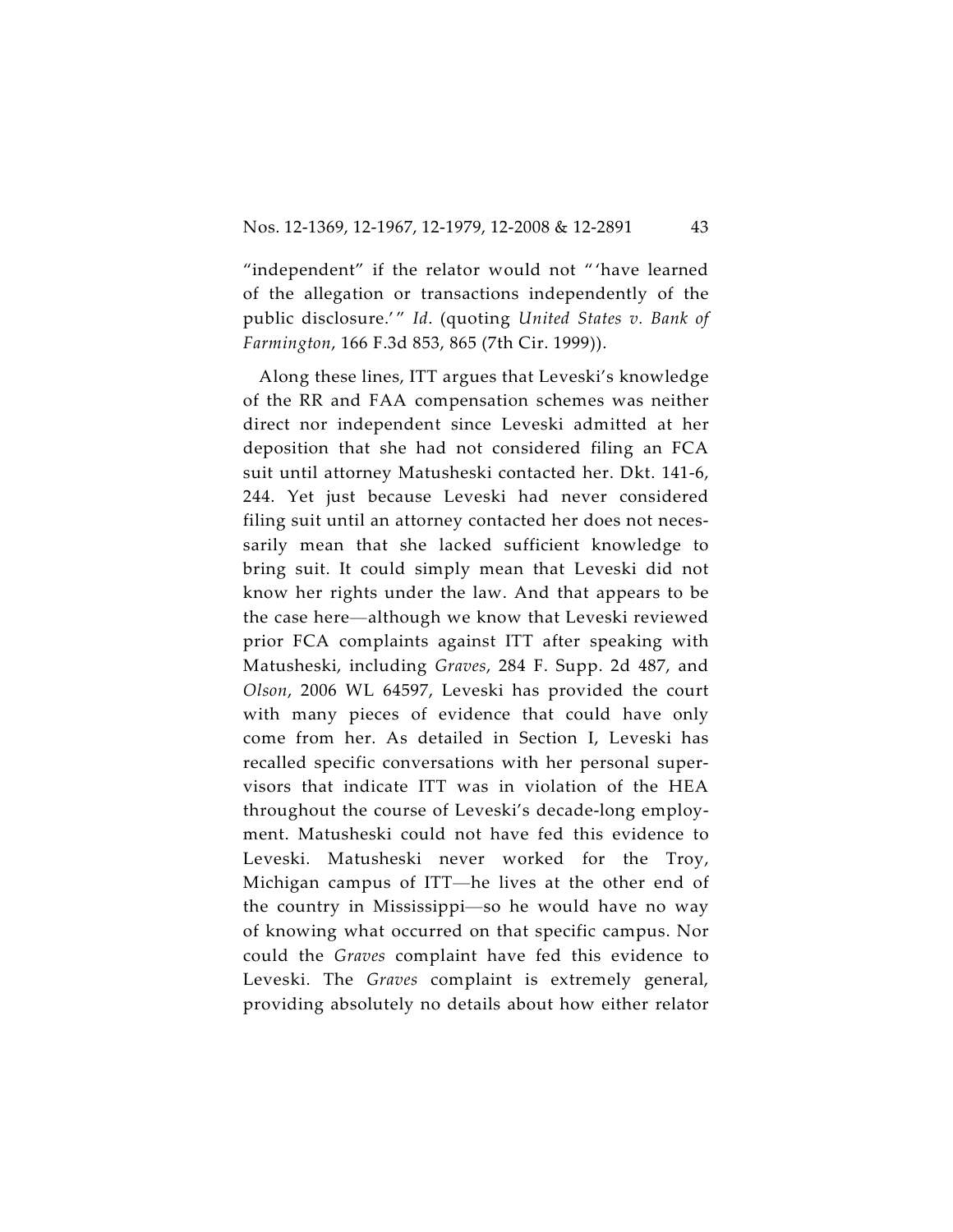surmised through their employment that ITT might be in violation of the HEA. Ironically, the allegations contained within the *Graves* complaint read like something that came from an attorney, and not the relators themselves. (Dkt. 141-9.)

In contrast, virtually all of Leveski's evidence in support of her allegations against ITT comes from conversations to which she was a party. For instance, in her deposition, Leveski makes some references to information she learned from other ITT employees, but for the most part, Leveski discusses *statements that were made directly to her by her supervisors at ITT*. Leveski's main evidence is personal and specific to her; it is not second- or thirdhand evidence learned from another source like an attorney, a co-worker, or a prior lawsuit. Therefore, we find that Leveski's evidence is based on her own direct and independent knowledge. Because the most compelling evidence against ITT could have only come from Leveski herself, we are not troubled by Leveski's admission that she had not contemplated filing suit until Matusheski contacted her. Attorneys are allowed to advise potential future clients of both the contents of the law and their rights under the law; it is upon that basis that attorneys are permitted to advertise their services. *See Bates v. State Bar of Ariz.*, 433 U.S. 350, 376 (1977) (noting that advertising allows a "supplier [attorney] to inform a potential purchaser [client] of the availability and terms of exchange"). After all, "potential clients rarely know in advance what services they do in fact need," and in some cases, potential clients do not know that they need any services from an attorney. *Id*. at 386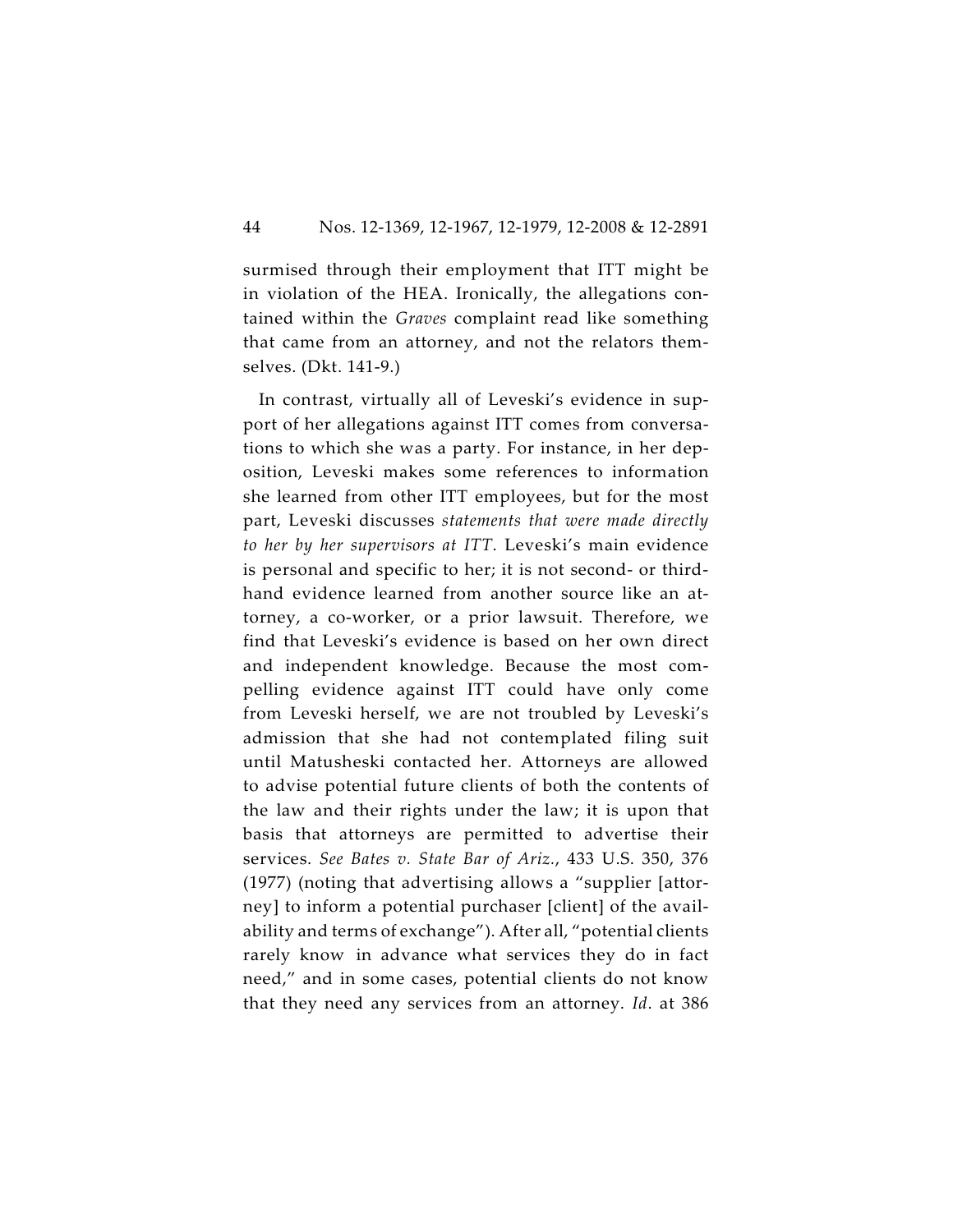(Burger, C.J., concurring in part and dissenting in part). Here, Leveski had no idea that she was sitting on information that was potentially valuable to the government until Matusheski contacted her. The fact that Leveski first learned the potential value of her information from Matusheski does not bar her claim.<sup>2</sup>

Moreover, just because a party first learns that she may have a valuable legal claim from an attorney seeking her business does not mean that the party's case is bogus. Leveski's counsel drew an analogy at oral argument between the events underlying Leveski's decision to file her FCA suit and the events underlying the defendants' decision in the famous case, *Lawrence v. Texas*, 539 U.S. 558 (2003), to pursue their appeal all the way to the Supreme Court. According to a recent book by University of Minnesota law professor Dale Carpenter, the *Lawrence* defendants would never have appealed the constitutionality of their sodomy convictions on their own. *See Flagrant Conduct: The Story of Lawrence v. Texas* 132 (W. W. Norton & Co. 2012) (noting that neither of the *Lawrence* defendants had the " 'fire in the belly' reaction [to their arrest] of activists ready to take on the legal system"). Instead, the "legal trajectory" of *Lawrence* was the result of gay activists learning of the

 $2$  Because ITT makes much of Matusheski's "track record of improper behavior" in its brief, we specifically asked ITT at oral argument what rule of professional conduct that Matusheski's "recruitment" of Leveski violated. ITT could not supply us with a single rule.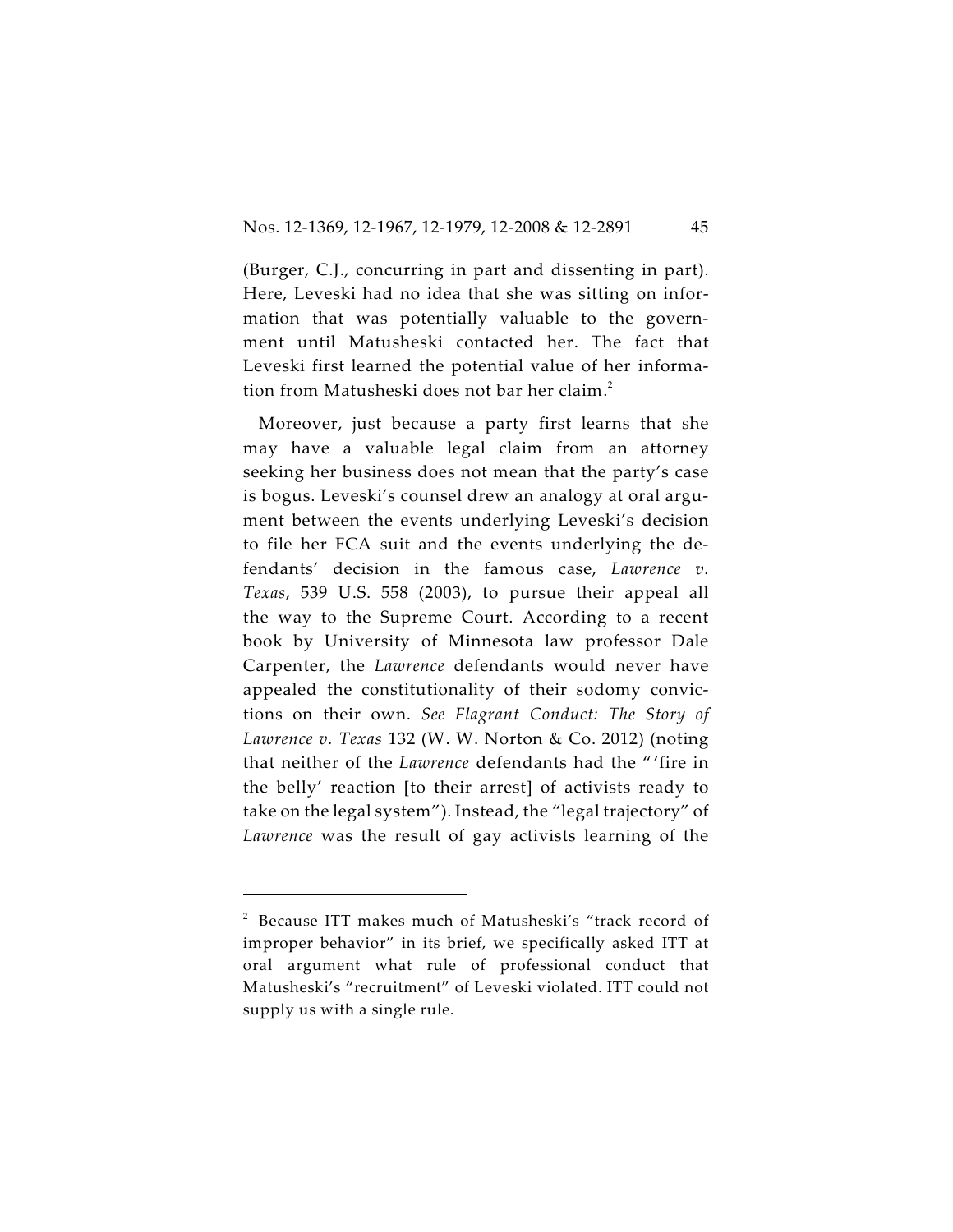defendants' arrest and subsequently putting the defendants in touch with a lesbian, gay, bisexual, and transgender legal defense organization. *Id*. at 118. Without the encouragement of attorneys from this organization, the defendants never would have known their rights. They would have never known that they had a strong constitutional challenge to the Texas sodomy law, and thus, would never have pursued an appeal. *Id*. at 117-32. Leveski contends that she is in the same position: without the encouragement of attorney Matusheski, she would have never known her rights. This analogy is interesting, but unnecessary. The annals of legal history are full of examples of lawyers playing a vital role in encouraging parties to litigate. If done in a proper manner—that is, within the confines of the applicable rules of professional conduct—there is nothing about such attorney involvement that negates the validity of a suit. As applied to the case at hand, ITT has not shown that Matusheski's conduct invalidates Leveski's claim.

Although we find ITT's argument regarding Matusheski's role in this suit unpersuasive, ITT raises a second argument challenging the directness and independence of Leveski's knowledge. Leveski, ITT points out, was never in a position of authority during her employment; she was never responsible for setting employee compensation or filing PPAs. As a result, ITT argues that Leveski lacks "sufficient knowledge of ITT's allegedly illegal compensation practices." In response to this argument, we note that we have never required a relator to have previously occupied a position of author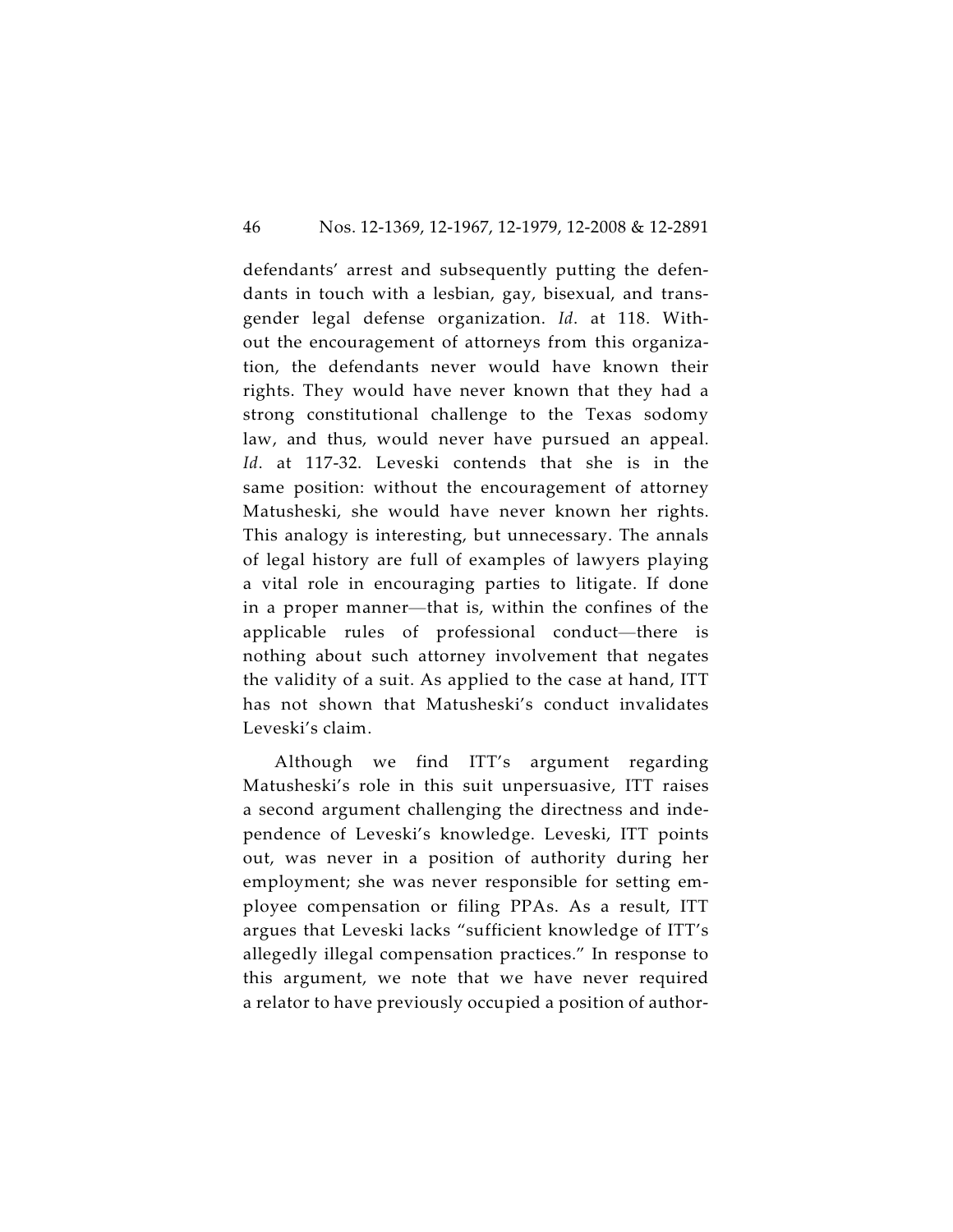ity, and in fact, we have previously found relators who were even greater outsiders than Leveski to possess direct and independent knowledge of their FCA claims.

For instance, in *United States ex rel. Lamers v. City of Green Bay*, 168 F.3d 1013 (7th Cir. 1999), the relator, Allen Lamers, owned a private bus company that had once contracted with the city of Green Bay to bus school children. After it lost the contract, the owner filed an FCA suit alleging that the city of Green Bay had fraudulently represented to the Federal Transit Administration (FTA) that it was in compliance with FTA regulations in exchange for FTA funding. Lamers had never even worked for the city of Green Bay—let alone witnessed or participated in the city's filing of compliance forms. Yet still we found that Lamers's FCA suit had adequate subject-matter jurisdiction because he had direct and independent knowledge derived from "walk[ing] the streets of Green Bay observing the buses in action." *Id*. at 1017. Lamers had spent time observing the Green Bay buses, and his observations called into question whether Green Bay was in compliance with FTA regulations. It was unnecessary for Lamers to prove personal knowledge that Green Bay had fraudulently certified its compliance with FTA regulations at the outset of his suit. Clearly, Green Bay was certifying that it was in compliance since it was still receiving FTA funding—which meant that if Lamers's allegations were true, Green Bay was *falsely* certifying it was in compliance.

A decade after *Lamers*, we reaffirmed that a relator need not produce a copy of the actual document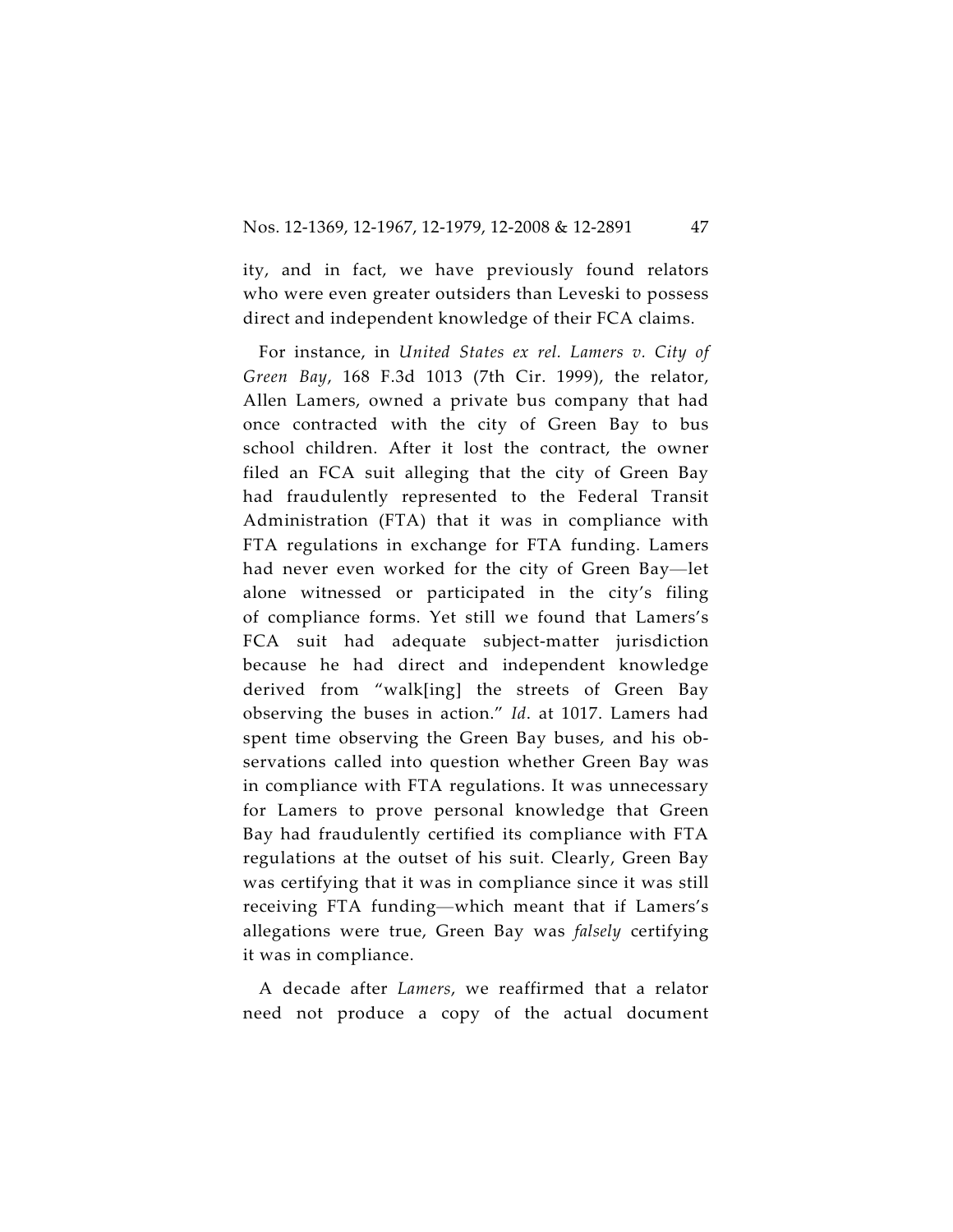making the false claim at the outset of the lawsuit in *United States ex rel. Lusby v. Rolls-Royce Corp.*, 570 F.3d 849, 854 (7th Cir. 2009). There, Curtis J. Lusby, a former Rolls-Royce engineer, brought an FCA suit claiming that the company was falsely certifying that the engines it built for the Air Force conformed to military specifications. *Id*. at 850. In response, Rolls-Royce argued that as an engineer, Lusby had not seen "any of the invoices and representations that Rolls-Royce submitted to its customers. He kn[ew] about shipments and payments, but he d[id] not have access to the paperwork." *Id*. at 854. Although Lusby admitted that he had not had access to the paperwork, he countered that "Rolls-Royce *must* have submitted at least one such certificate [of compliance], or the military services would not have paid for the goods." *Id*. We agreed with Lusby, holding:

We don't think it essential for the relator to produce the invoices (and accompanying representations) at the outset of the suit. True, it is essential to show a false statement. But much knowledge is inferential—people are convicted beyond a reasonable doubt of conspiracy without a written contract to commit a future crime—and the inference that Lusby proposes is a plausible one.

*Id*. Moreover, we noted that "[s]ince a relator is unlikely to have those documents unless he works in the defendant's accounting department," holding otherwise would have "take[n] a big bite out of *qui tam* litigation." *Id*.

Both *Lamers* and *Lusby* stand for the proposition that Leveski need not produce copies of the PPAs in which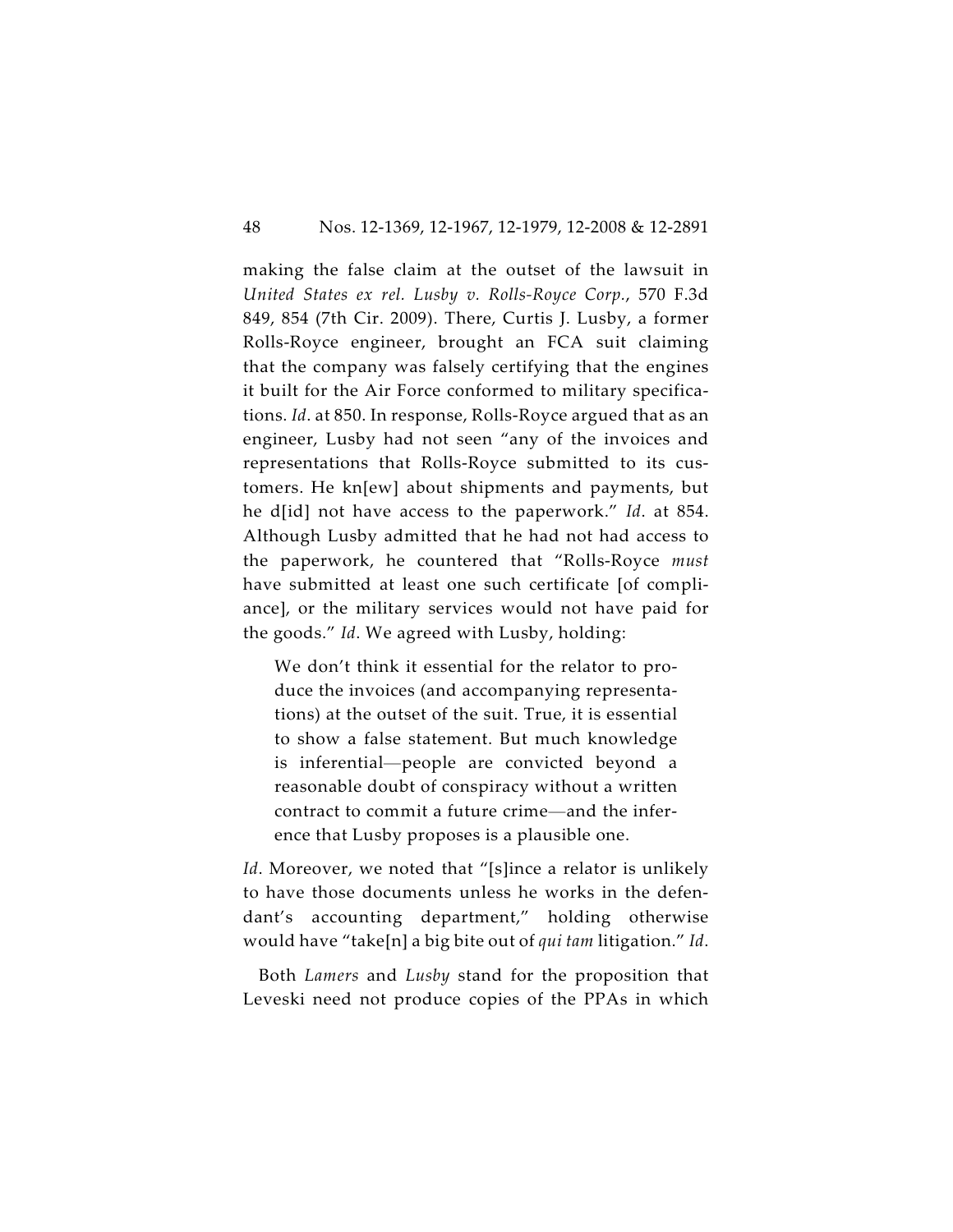ITT certified compliance with the HEA at the outset of her lawsuit. For now, an inference is enough. Leveski observed ITT receive federal funding throughout her employment, and ITT could only have received federal funding by certifying compliance with the HEA. Consequently, if Leveski's allegations about incentive compensation are true, then ITT must have been *falsely* certifying compliance with the HEA. Furthermore, our holding in *Lamers* completely refutes ITT's contention that Leveski needed to be in a position of authority or responsible for setting the compensation of other employees at ITT in order to have direct and independent knowledge of her FCA claim. Recall that relator Lamers never worked for the city of Green Bay before filing an FCA suit against it, and yet we found that he had sufficiently direct and independent knowledge based on his personal observations as a total outsider. 168 F.3d at 1017. If Lamers's observations as a total outsider from the defendant were sufficient to constitute "direct and independent knowledge of the information on which the allegations were based," then certainly Leveski's observations as a ten-year employee of the defendant company are sufficient. 31 U.S.C. § 3730(e)(4)(B).

#### **III**

Given our finding that Leveski's allegations are sufficiently distinguishable from *Graves*—not to mention our finding that she has direct and independent knowledge of her allegations—our sanctions analysis becomes quite easy. The district judge sanctioned Matusheski personally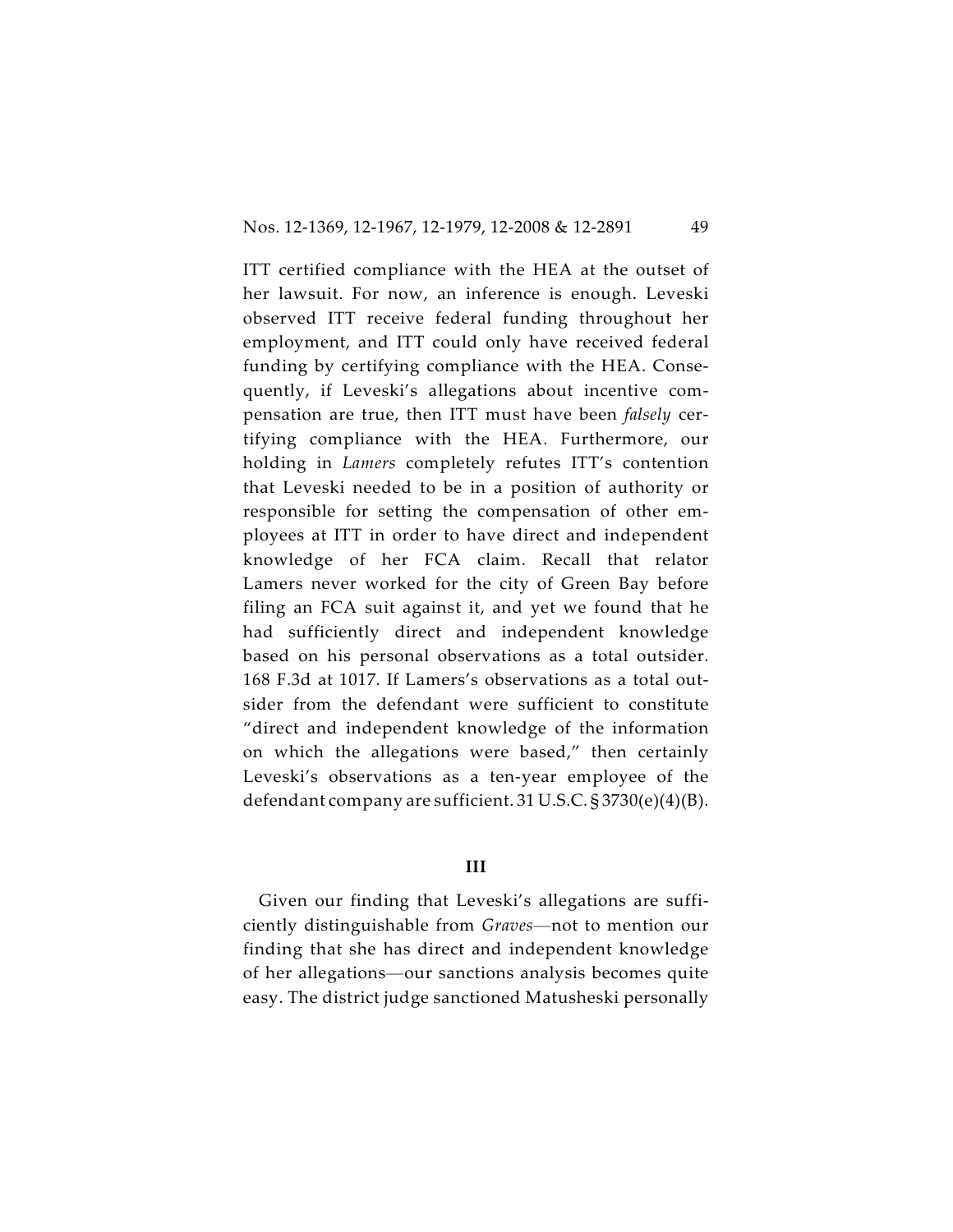under 28 U.S.C. § 1927 and sanctioned the Law Offices of Timothy J. Matusheski, Plews Shadley, and Motley Rice under Fed. R. Civ. P. 11. Although these sanctions were granted under two different rules, they were all granted for the same reason: the district judge concluded that Leveski's counsel had continued to pursue a "frivolous" case despite "unmistakably clear warnings that [they were] playing with fire by pushing the case forward." (Dkt. 318, 23.)

As indicated above, we disagree with this conclusion. Our lengthy discussion of Leveski's case has shown that Leveski's case appears to be substantial, not frivolous. Even disregarding the fact that Leveski's allegations cover a later time period than the *Graves* allegations, Leveski has still provided the district court with at least two ways in which her allegations substantially differ from the *Graves* allegations: (1) *Graves* alleged an outright scheme to violate the HEA incentive compensation ban, in which ITT did not even attempt to feign compliance, and (2) *Graves* was solely concerned with the ITT recruitment office and had nothing to say about the ITT financial aid office. Moreover, through her affidavit and deposition testimony, Leveski has provided the district court with numerous pieces of evidence both supporting her allegations and demonstrating that her knowledge is direct and independent.

At this stage of the litigation, we think that Leveski has produced more than enough to overcome the 31 U.S.C. § 3730(e)(4) jurisdictional bar. We do not know whether Leveski will ultimately prevail, nor do we